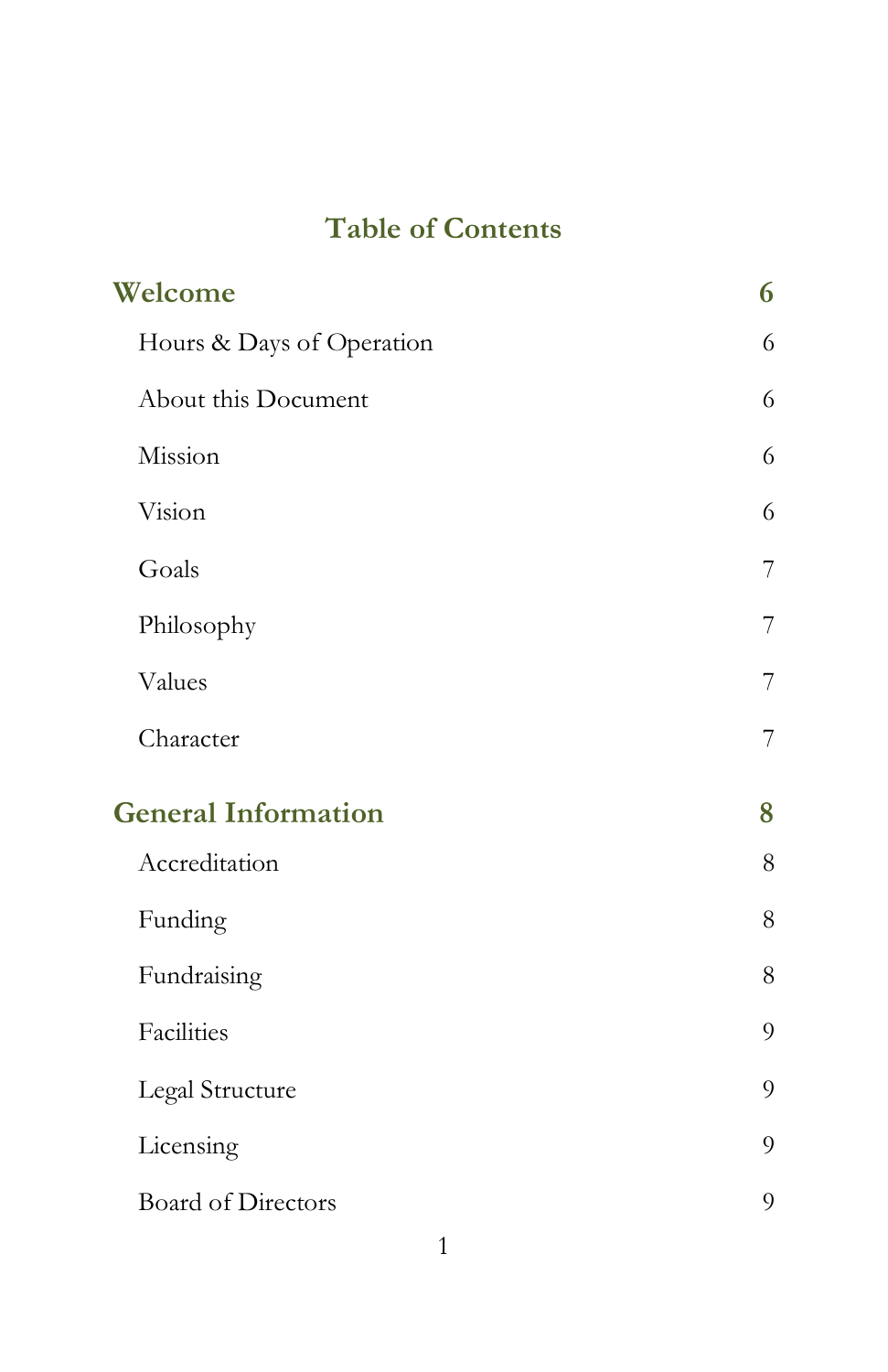| <b>Admissions</b>            | 10 |
|------------------------------|----|
| Non-Discriminatory Policy    | 10 |
| Exclusion                    | 10 |
| Right to Refuse              | 10 |
| <b>Enrollment Procedures</b> | 11 |
| Required Paperwork           | 13 |
| Tuition & Fees               | 14 |
| Billing                      | 16 |
| Refunds                      | 16 |
| Withdrawal                   | 16 |
| The School Day               | 17 |
| A Typical Day                | 17 |
| Arrival                      | 17 |
| Late Arrival                 | 18 |
| Pick-Up                      | 18 |
| Early Pick-Up                | 18 |
| Attendance                   | 18 |
| Release of Children          | 19 |
| Visitors                     | 20 |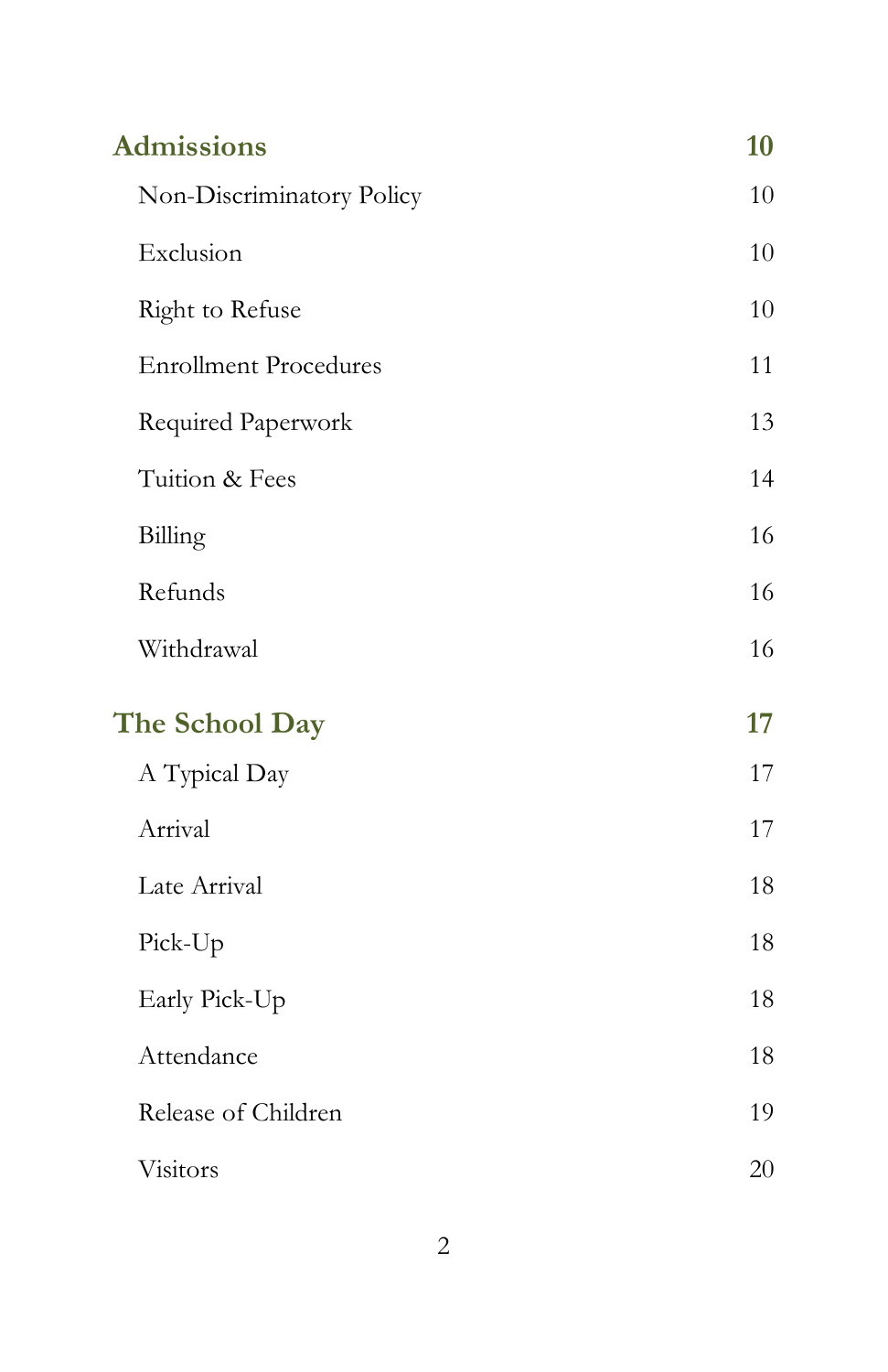| Field Trips                                             | 20 |
|---------------------------------------------------------|----|
| Snack                                                   | 21 |
| Lunch                                                   | 21 |
| <b>Discipline</b>                                       | 22 |
| <b>Behavior Policy</b>                                  | 22 |
| <b>Biting Policy</b>                                    | 26 |
| Department of Family Protective Services Discipline and |    |
| Guidance Policy                                         | 26 |
| <b>Student Health &amp; Wellbeing</b>                   | 28 |
| <b>Illness Policy</b>                                   | 28 |
| Lice                                                    | 29 |
| Medical Emergencies                                     | 29 |
| Immunizations                                           | 30 |
| Medications                                             | 31 |
| Vision and Hearing Screening                            | 30 |
| Clothing                                                | 32 |
| Allergies                                               | 33 |
| Food Allergy Awareness                                  | 33 |
| Child Abuse                                             | 33 |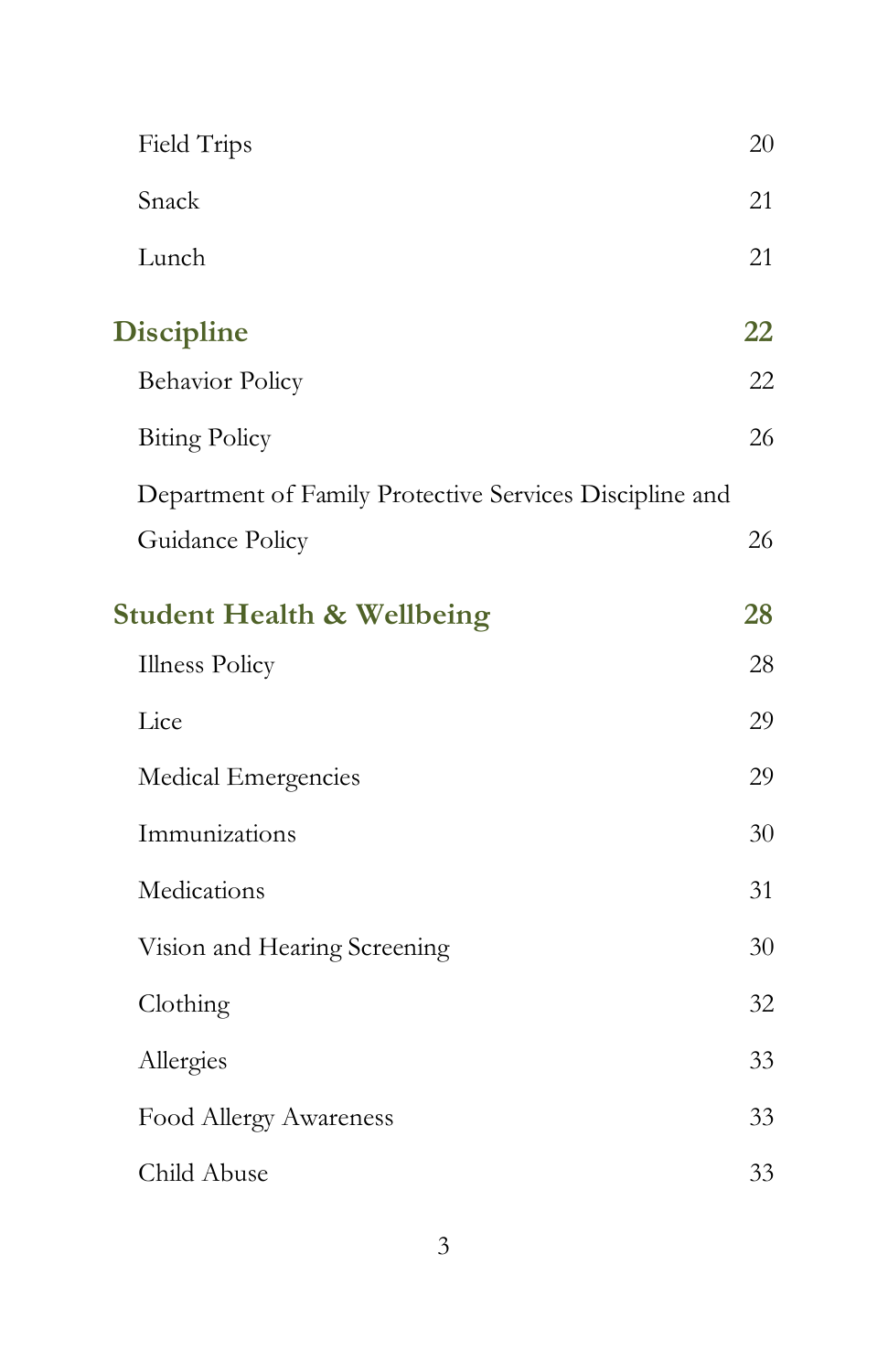| <b>Safety &amp; Emergency Procedures</b><br>34 |    |
|------------------------------------------------|----|
| Inclement Weather                              | 34 |
| Shelter in Place                               | 34 |
| Campus Evacuation                              | 35 |
| War Time Conditions                            | 35 |
| Lockdown                                       | 36 |
| Intruders                                      | 37 |
| Outdoor Safety                                 | 39 |
| Gang Free Zone                                 | 40 |
| <b>Parent Involvement</b>                      | 41 |
| Parent Commitment                              | 41 |
| Parent Orientation:                            | 41 |
| Observations                                   | 41 |
| Conferences                                    | 42 |
| Parent Volunteer Program                       | 42 |
| Parent Education Library                       | 43 |
| <b>Issuing Grievances</b>                      | 43 |
| Procedures for Parent Notification             | 43 |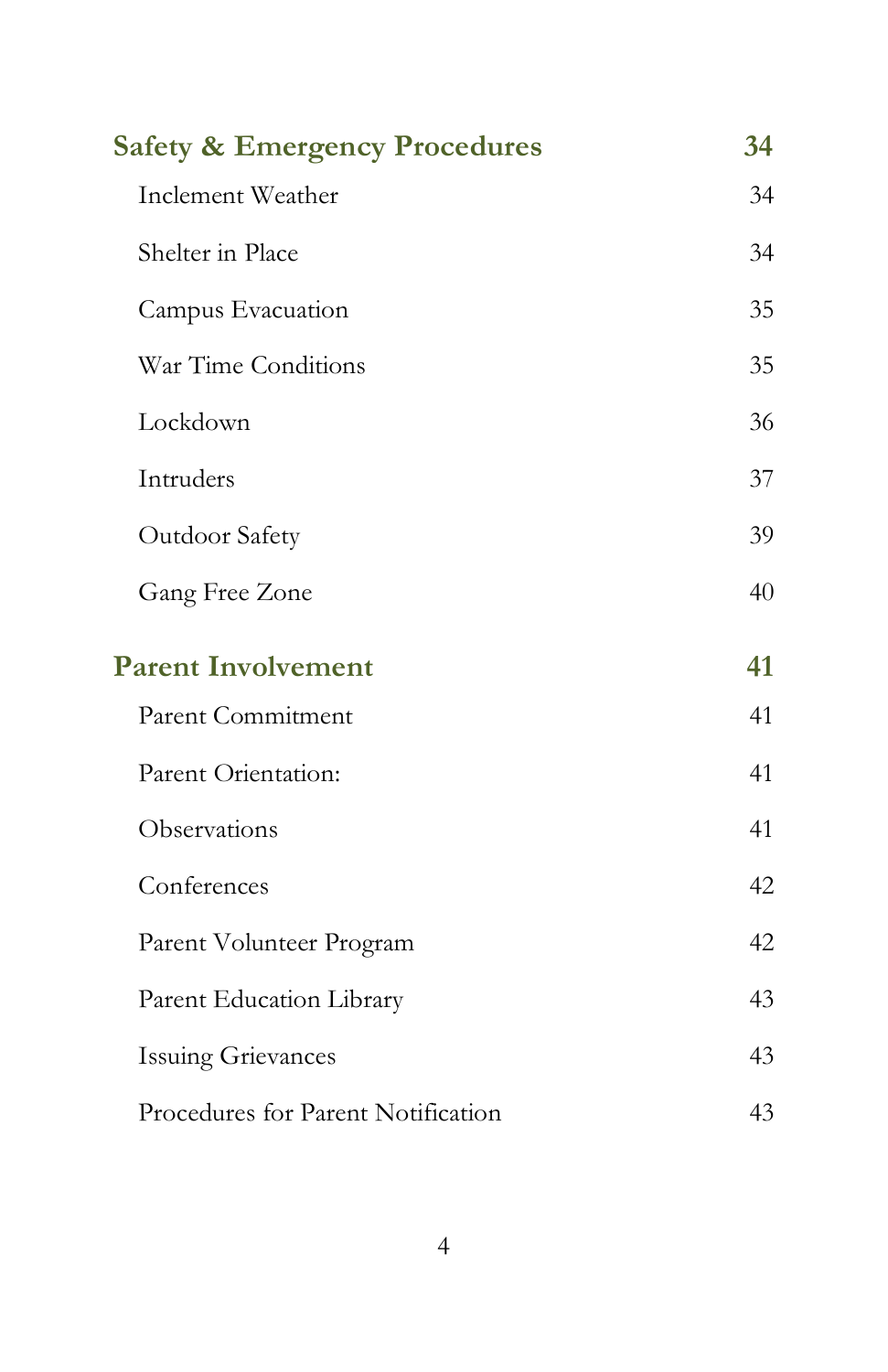| Miscellaneous                       | 44 |
|-------------------------------------|----|
| Toys and Games                      | 44 |
| Show-and-Tell                       | 44 |
| Pets and Animals                    | 44 |
| Homework                            | 45 |
| Birthdays                           | 45 |
| Teacher & Staff Gifts               | 46 |
| Holidays and Staff Development Days | 46 |
| Cell Phones                         | 46 |
| Photographs and Publicity           | 46 |
| Office Telephone                    | 47 |
| Change of Information               | 47 |
| <b>Breast-Feeding</b>               | 47 |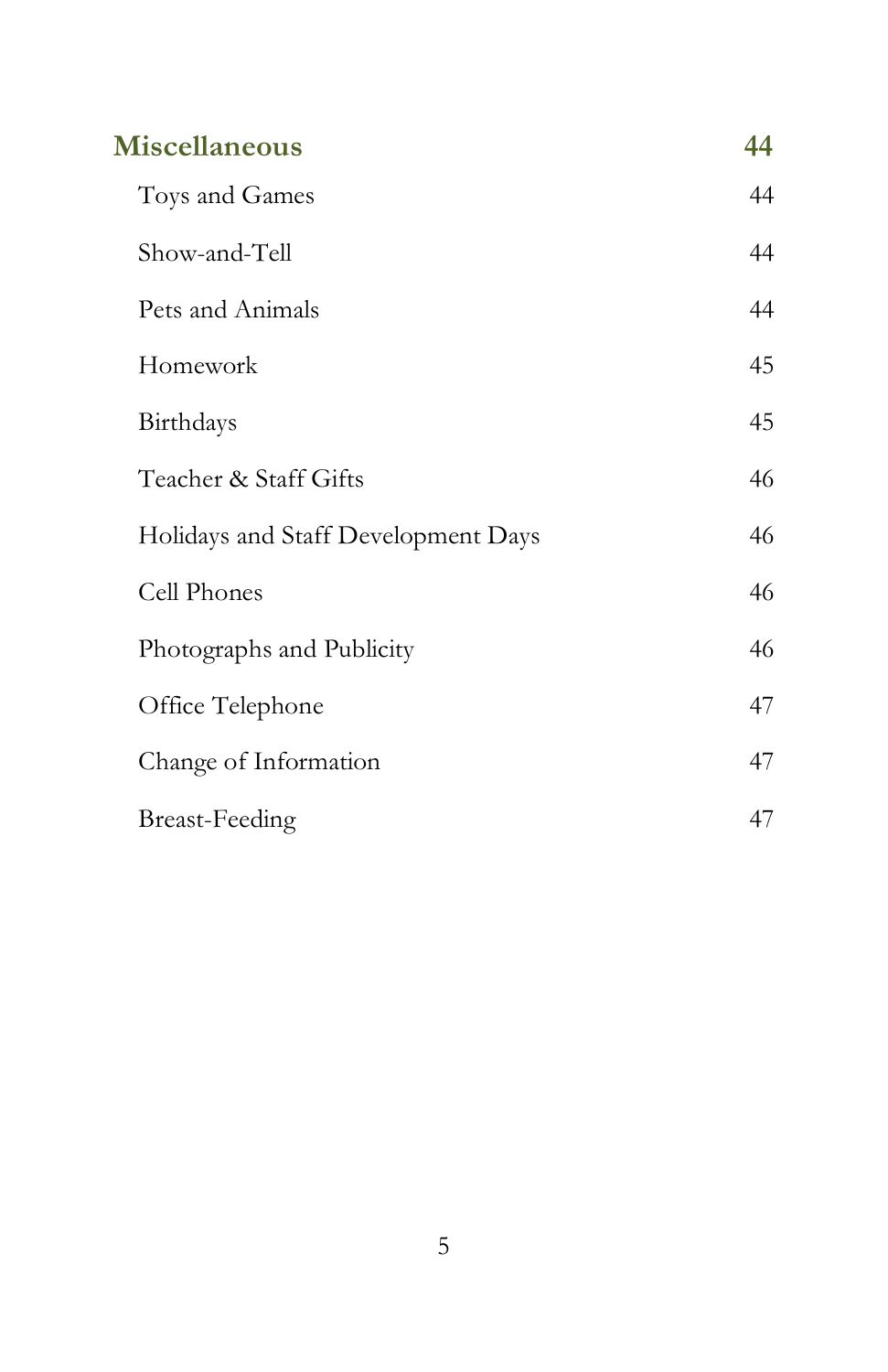### <span id="page-5-0"></span>**Welcome**

We are so glad you are part of our school family! Thank you for your commitment to your child's future. In this handbook, you will find our policies and procedures, as well as other helpful information about our school. We are dedicated to maintaining a world-class Montessori school for your family and the future generations of Central Texans. Welcome to our community.

<span id="page-5-1"></span>**Hours & Days of Operation**: Salado Montessori is open Monday through Friday from 7:30AM to 5:30PM. See our calendar for months of operation and holidays.

<span id="page-5-2"></span>**About this Document**: The Salado Montessori Parent Handbook and the Salado Montessori Enrollment Contract are to be construed together and incorporated with one another. By agreeing to the Terms and Conditions of the Enrollment Contract, you are also agreeing to the Terms and Conditions of the Parent Handbook stated herein.

Parents are notified immediately of policy changes in writing.

<span id="page-5-3"></span>**Mission**: Salado Montessori prepares each child for a life full of creativity, happiness, independence, success, and leadership using the educational philosophy of Dr. Maria Montessori: "to follow the child's natural curiosity." Our students will gain a deep understanding of both self-reliance and the interrelatedness of all life and they will develop the foundational building blocks necessary for them to achieve their own life goals while making a positive contribution to their community.

<span id="page-5-4"></span>**Vision**: To provide excellent Montessori education for children ages 3 to 15.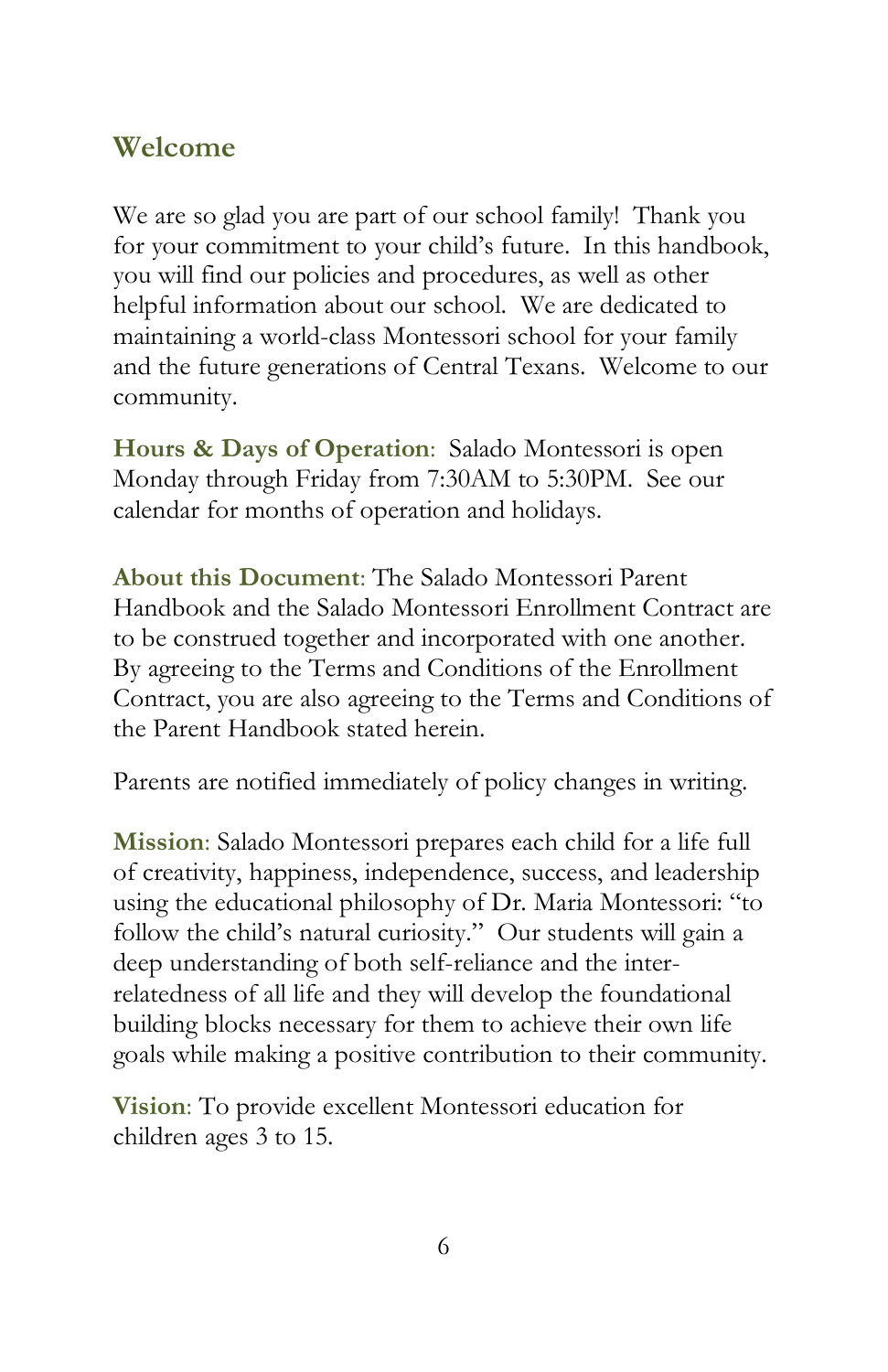<span id="page-6-0"></span>**Goals**: Our attention is on the five areas of Montessori focus: practical life skills, sensorial development, language, mathematics, and culture. Salado Montessori's long-term goals include: To prepare Primary students for success in any school environment, but retain Primary students through Elementary; To prepare Elementary students for success in any Middle School setting but retain students through High School; To produce students who possess a deep sense of confidence and pride in their work; To produce people who have a life-long love of growth, personal development, and commitment to excellence; To provide all students with an appreciation and understanding of music, mathematics, language arts, science, engineering, movement, art, and interpersonal relations (etiquette and grace).

<span id="page-6-1"></span>**Philosophy**: We emphasize independence, freedom within limits, and respect for a child's natural psychological, physical, and social development.

<span id="page-6-2"></span>**Values**: Peace, Independence, Humility, Gratitude, Love of Learning, Compassion.

<span id="page-6-3"></span>**Character**: Interdependency and self-reliance work hand-inhand; our students learn mastery of both.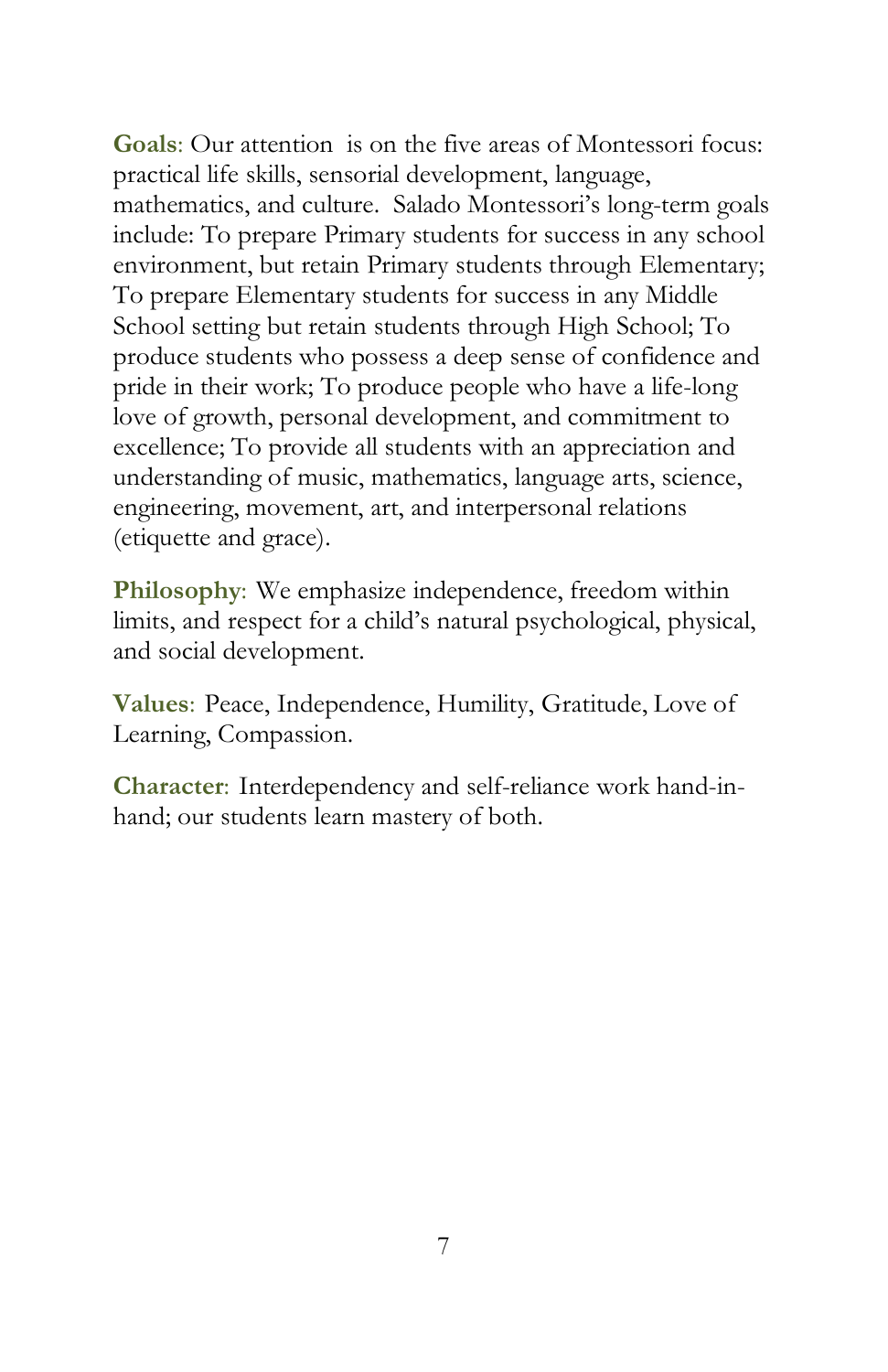### <span id="page-7-0"></span>**General Information**

Salado Montessori provides equal employment opportunities and equal participation opportunities to all its employees and students without regard to race, color, religion, national origin, ethnic origin, physical ability, age, gender identification, sexual orientation, or marital status.

Salado Montessori is located at 10880 FM 1670, Salado, TX 76571.

<span id="page-7-1"></span>**Accreditation**: 'Montessori' refers to a method of education and a philosophy of life. It is not a copyright-protected name or a franchising program. Our guides (teachers) hold an Association Montessori International (AMI) diploma. Salado Montessori will be seeking an AMI school recognition. Salado Montessori will also gain accreditation through the National Council of Private Schools.

<span id="page-7-2"></span>**Funding**: Our school is a 501(c)(3) non-profit institution. Startup was provided through personal and business contributions and small business loans. Long term funding comes from tuition and donations. Our primary focus is on keeping debt to a minimum. When affordable borrowing becomes available, it may be utilized to expand the facilities.

<span id="page-7-3"></span>**Fundraising**: In addition to tuition income, Salado Montessori relies on contributions to the annual fund and other fundraising efforts to meet operating expenses and keep tuition at a competitive rate. Fundraising ideas are encouraged, and all volunteers for fundraisers are always welcomed and appreciated. We rely on fundraisers for scholarships, classroom enrichment, school and program enhancements, to maintain steady growth, and to help with forecasting as we plan for the future.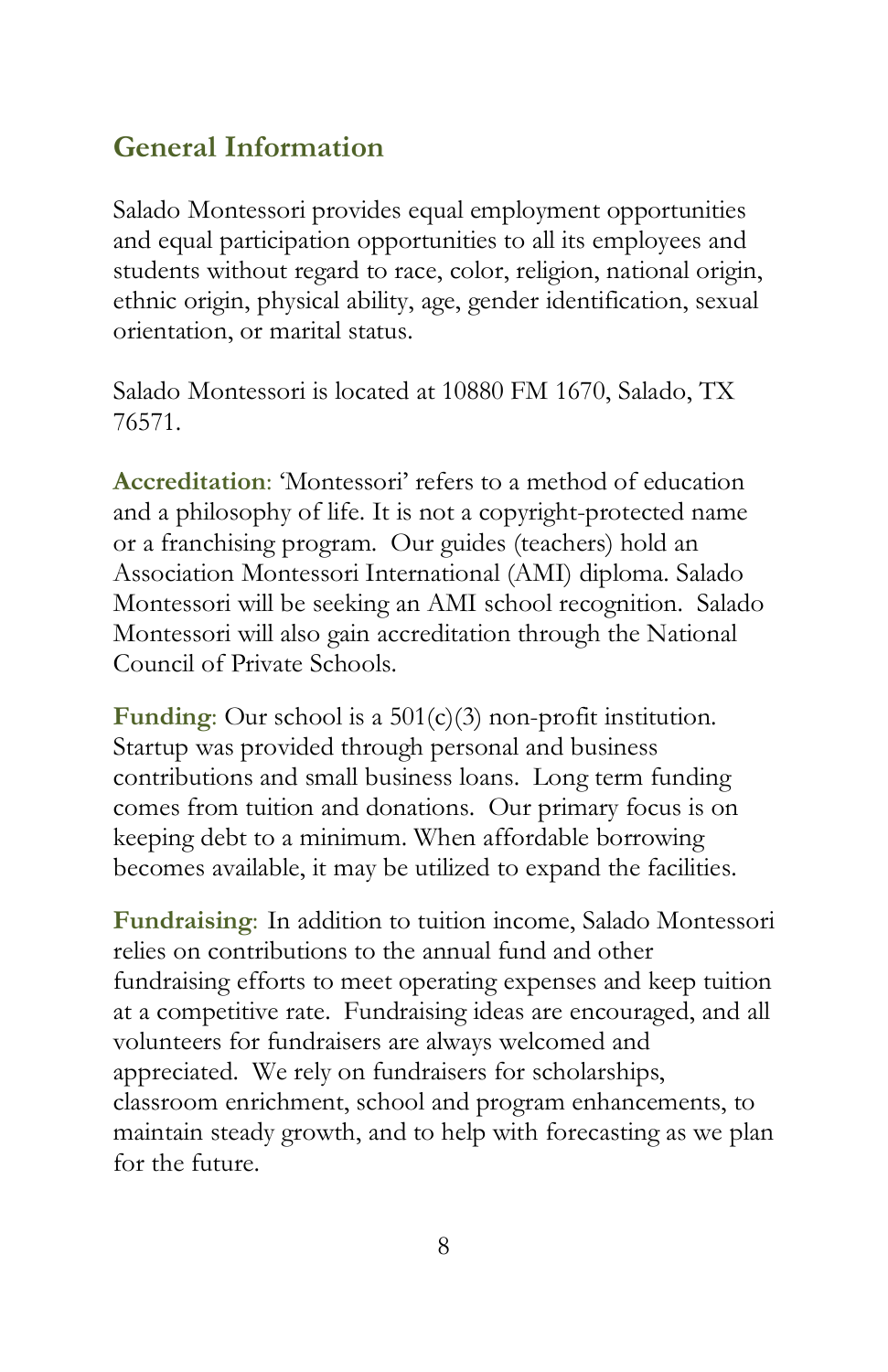<span id="page-8-0"></span>**Facilities**: We have begun by remodeling the existing structure at 10880 FM 1670 and over the coming years will add new construction as needed to allow us to accommodate students up through High School.

<span id="page-8-1"></span>**Legal Structure**: Salado Montessori is currently registering with the IRS as a  $501(c)(3)$  corporation, and is incorporated as a Texas Not for Profit company. Jake McClure currently serves as Chairman of the Board of Directors for Salado Montessori.

<span id="page-8-2"></span>**Licensing**: Salado Montessori is licensed through the Texas Department of Family & Protective Services (DFPS). Parents may review a copy of the Minimum Standards for Child Care Centers and the most recent Licensing inspection report as well as information on the child abuse hotline and the TFPS website at any time during our operational hours. This is all on file and available in a binder for review in the office. The DFPS Child Care Licensing Office in Temple can be reached at (254) 939-3561 and their web address is [www.dfps.state.tx.us.](http://www.dfps.state.tx.us/)

<span id="page-8-3"></span>**Board of Directors**: Salado Montessori is overseen by a board comprised of parents and community members. Please see our website for a list of our current board members. The board meets to discuss operations, finances, fundraising and other issues of concern.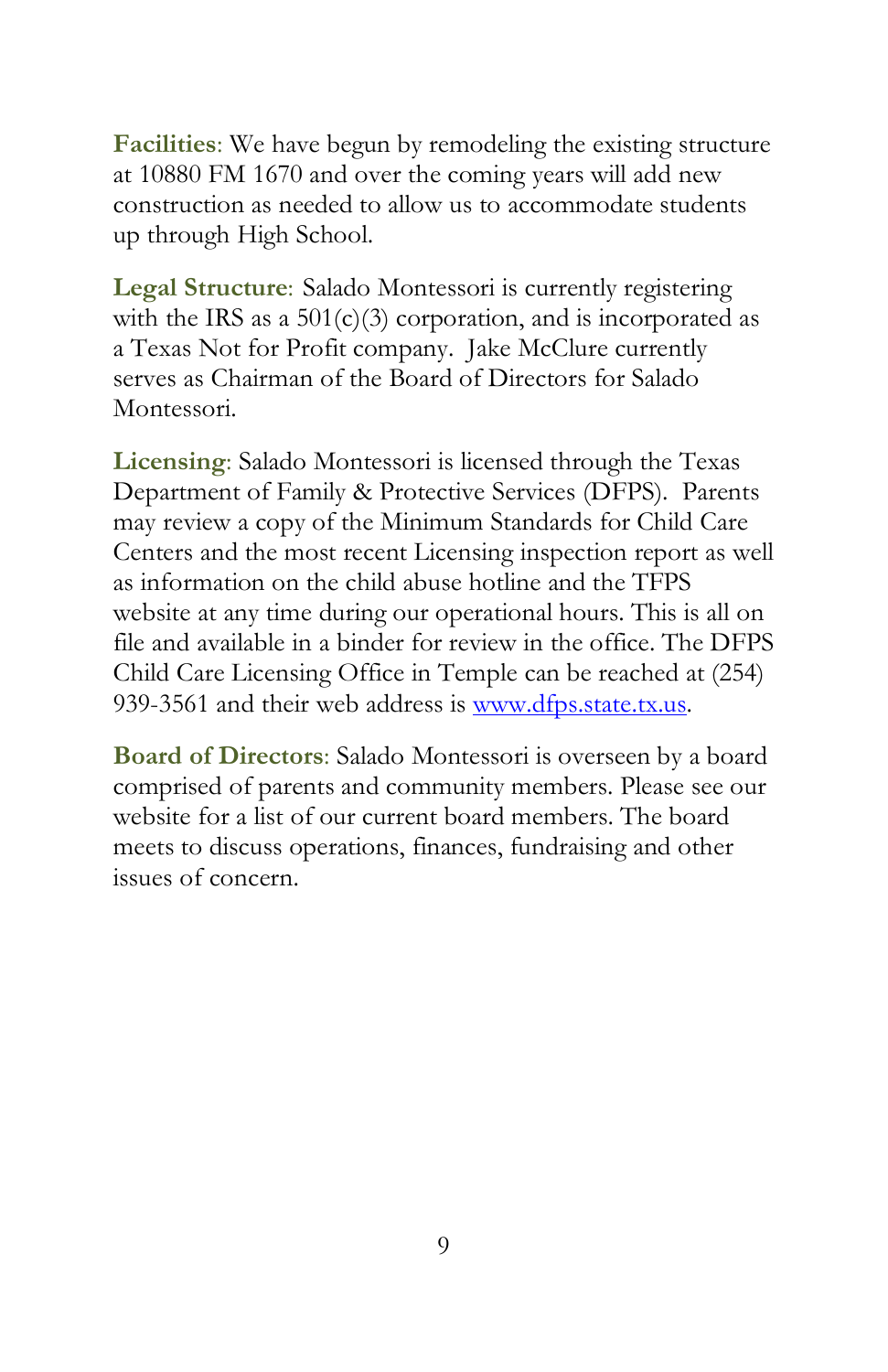### <span id="page-9-0"></span>**Admissions**

<span id="page-9-1"></span>**Non-Discriminatory Policy**: Salado Montessori, Inc., provides equal employment opportunities and equal participation opportunities to all its employees and students and does not discriminate on the basis of race, color, religion, national origin, ethnic origin, physical ability, age, gender identification, sexual orientation, or marital status. in administration of our educational policies, admissions policies, scholarship and loan programs, and other school-administered programs.

Employment and enrollment are granted to those who submit a timely application and is based on space or position available.

<span id="page-9-2"></span>**Exclusion**: Salado Montessori, Inc., strives to be an evolving Montessori teaching community, fostering the unlimited potential that lives within each of us. We celebrate the unique gifts of each member of our community and attend equally to the education of the heart as well as the mind. In promoting social justice, global awareness, and peace, we do our very best to accommodate those with disabilities. However, being privately owned does have the disadvantage of not being equipped to accommodate certain needs and we are therefore unable to provide care for some individuals.

<span id="page-9-3"></span>**Right to Refuse**: Salado Montessori reserves the right to refuse a contract or to terminate a contract, of any student that the school feels it is incapable of serving or if due cause has been determined after careful consideration. Due cause is defined as a violation by the student or parent of any of the policies stated in the Operational Policies and in the Parent Handbook, severe behavioral concerns, or failure to comply with the enrollment and financial policies herein.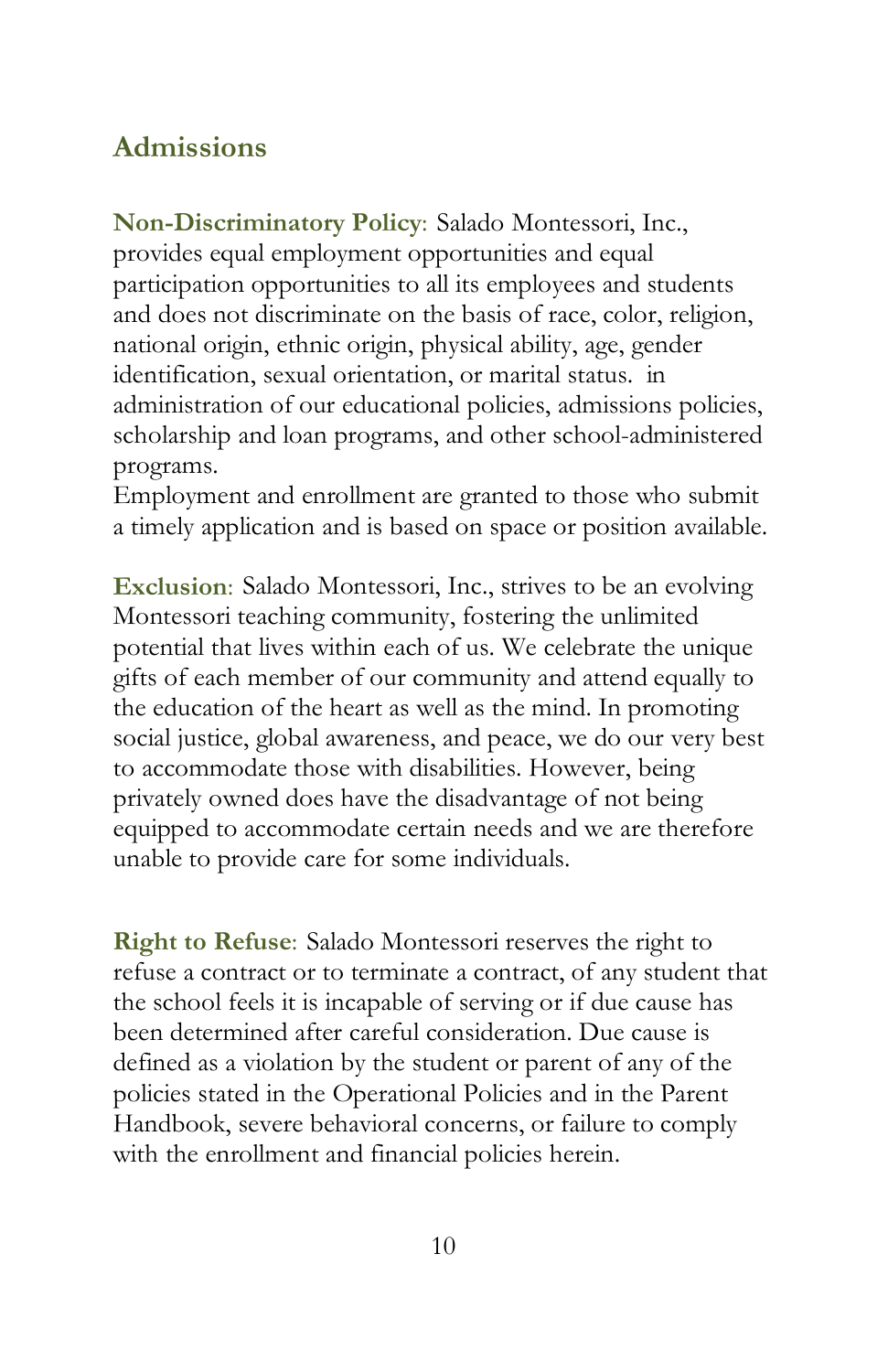<span id="page-10-0"></span>**Enrollment Procedures**: World-class Montessori Schools design their admission process to find families looking for a unique educational experience. Our goal is not to fill openings, but rather to gather together children who will blossom within a Montessori setting.

To achieve this, the following process will be followed:

#### 1. TOURS

Adult Tour: To begin your enrollment process, schedule a tour of Salado Montessori. Tours are available Thursdays during office hours. This is a time for Parents/Guardians to see the facilities, ask questions, and discuss enrollment options.

You will be invited to fill out an Enrollment Application at this time. The Enrollment Application may be downloaded on our Forms page or picked up in person during your visit. Please submit one form per child and include the non-refundable \$100 application fee with each form.

Child Tour: The child tour is an opportunity for your prospective student to see the classroom. Ms. Webb, Director of Salado Montessori, will assess your child's readiness to join our community by working with the prospective student in the classroom and discuss your enrollment options. If we are at full capacity, your child will be placed on a waiting list.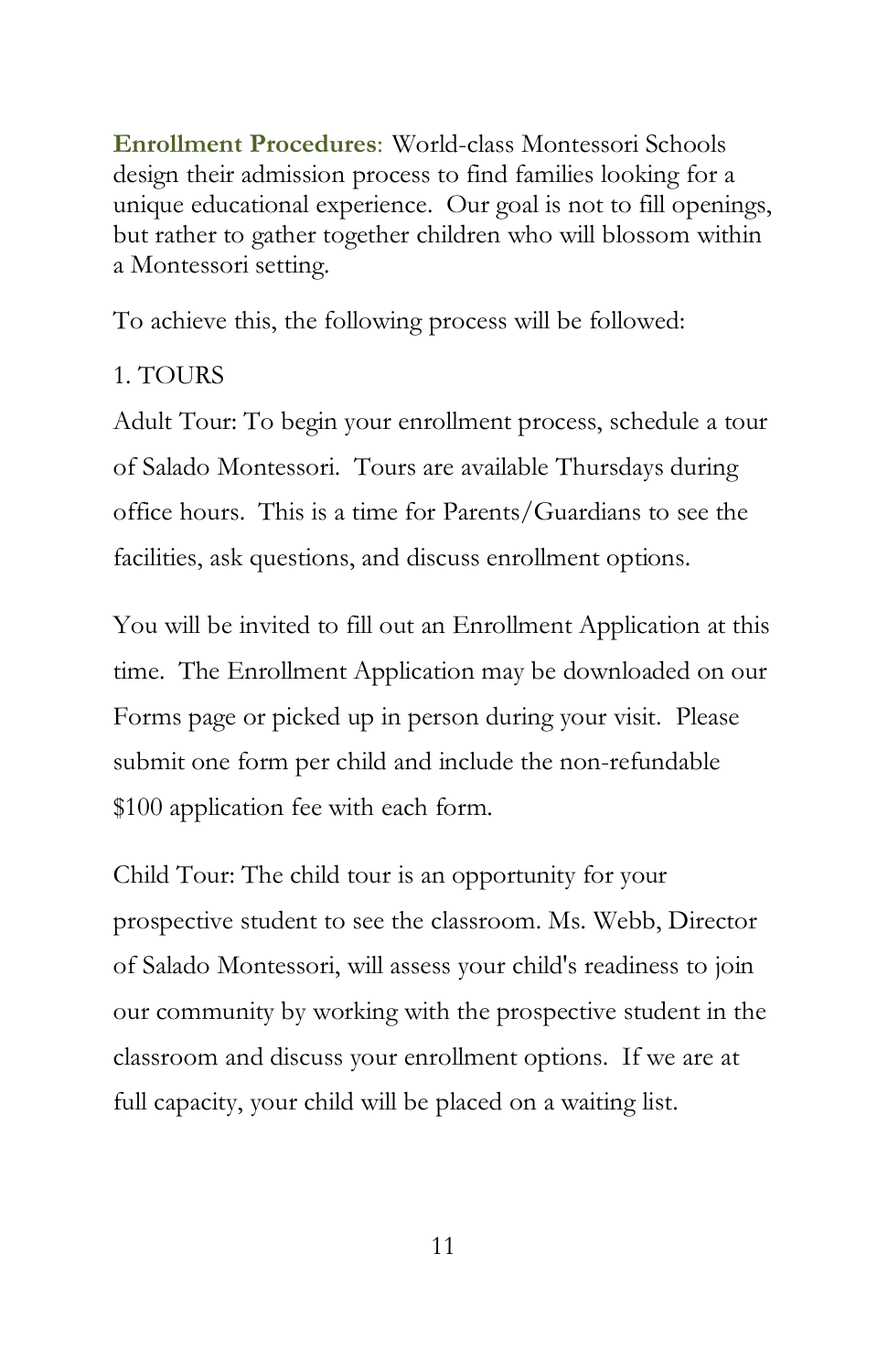#### 2. OBSERVE

Prospective parents are strongly encouraged to observe the classroom prior to their child joining the class.

#### 3. Complete ENROLLMENT PAPERWORK

Once your Enrollment Application has been received and your child has been accepted, you will be invited to complete the enrollment paperwork in the Admissions Packet.

The Admissions Packet must be accompanied by the \$500 New Family Fee.

4. NewStudent Parent/ Teacher CONFERENCE Parents only will meet privately with our Lead Guide for more information about classroom procedures, expectations, and objectives. Most often, New Student Parent/ Teacher conferences are scheduled in August or before the student joins the class.

#### 5. MEET the Teacher

This is a one-on-one time for the student and the Lead Guide. The Lead Guide will show the child around the classroom and give a few lessons to help familiarize the child with some of the materials. Giving these lessons before school begins helps prepare the child for their first day of school.

Decisions for admission will be made by the guide and the Director.

The yearly enrollment process begins in the Spring with reenrollment for current students. Returned contracts will be accepted in the following order:

- 1. Currently Enrolled Students
- 2. Employee's Children
- 3. Siblings of Current Students
- 4. Children on the Waiting List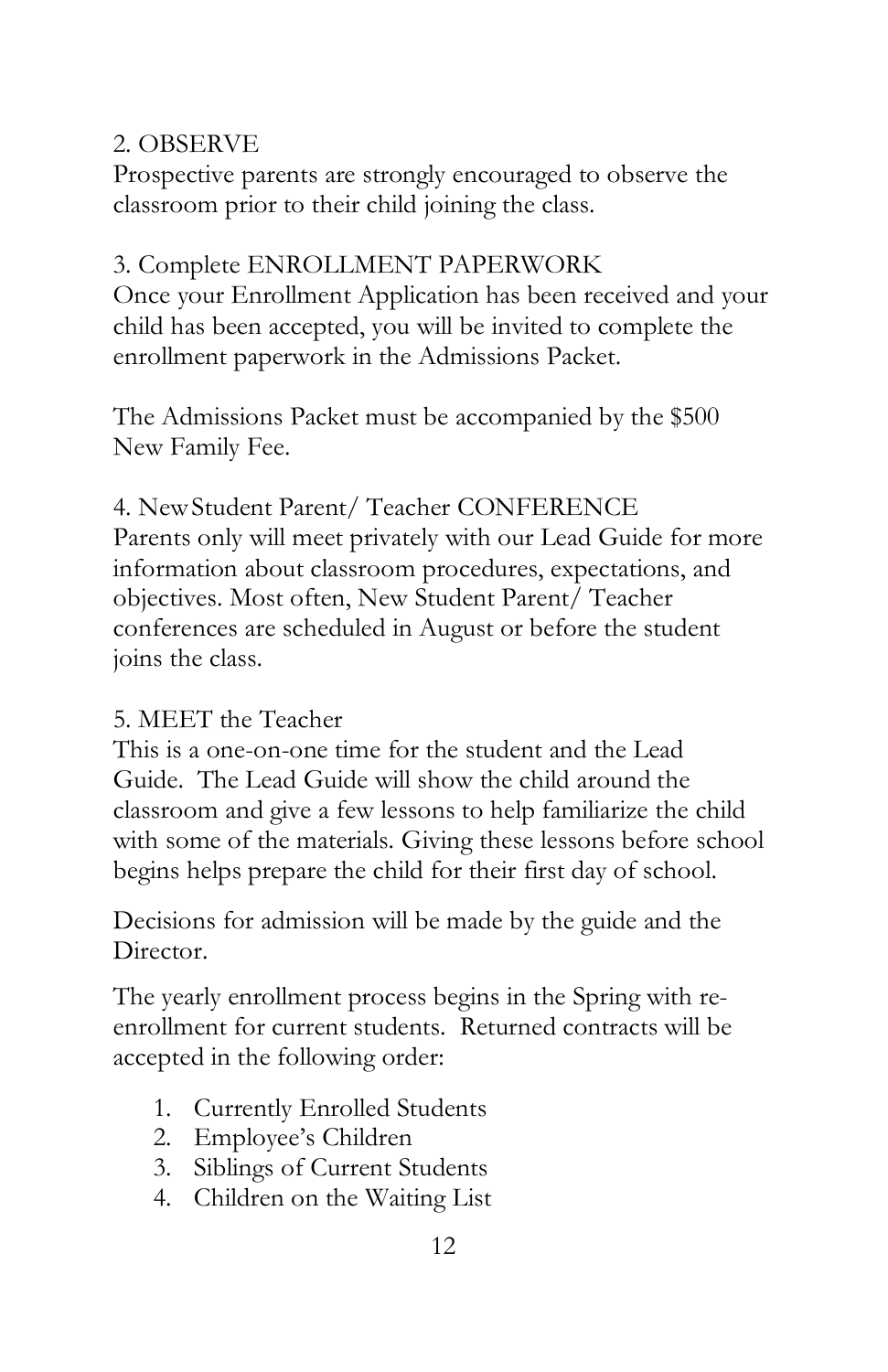<span id="page-12-0"></span>**Required Paperwork**: Many forms are required for a child's enrollment. These are available in person or for download on our website at www.saladomontessori/forms. The following paperwork is required:

- **Enrollment Application**
- □ Parent Commitment Form
- $\Box$  Health and Human Services Admissions Information Form (Hearing and vision required for student who turn 4, 5 & 6 before September  $1^{st}$ .)
- Parent Volunteer Program Agreement
- Use of Images Permission

We are unable to accept incomplete registration packets: registration packets that do not include all required forms and fees will be returned but may be resubmitted when complete.

Additional paperwork not required, but requested:

- TDFPS Food Allergy and Emergency Plan (if applicable)
- □ Texas Education Agency Ethnicity and Race Data Form (you may choose to decline submission of this form)

The Salado Montessori Parent Handbook and the Salado Montessori Enrollment Contract are to be construed together and incorporated with one another. By agreeing to the Terms and Conditions of the Enrollment Contract, you are also agreeing to the Terms and Conditions of the Parent Handbook.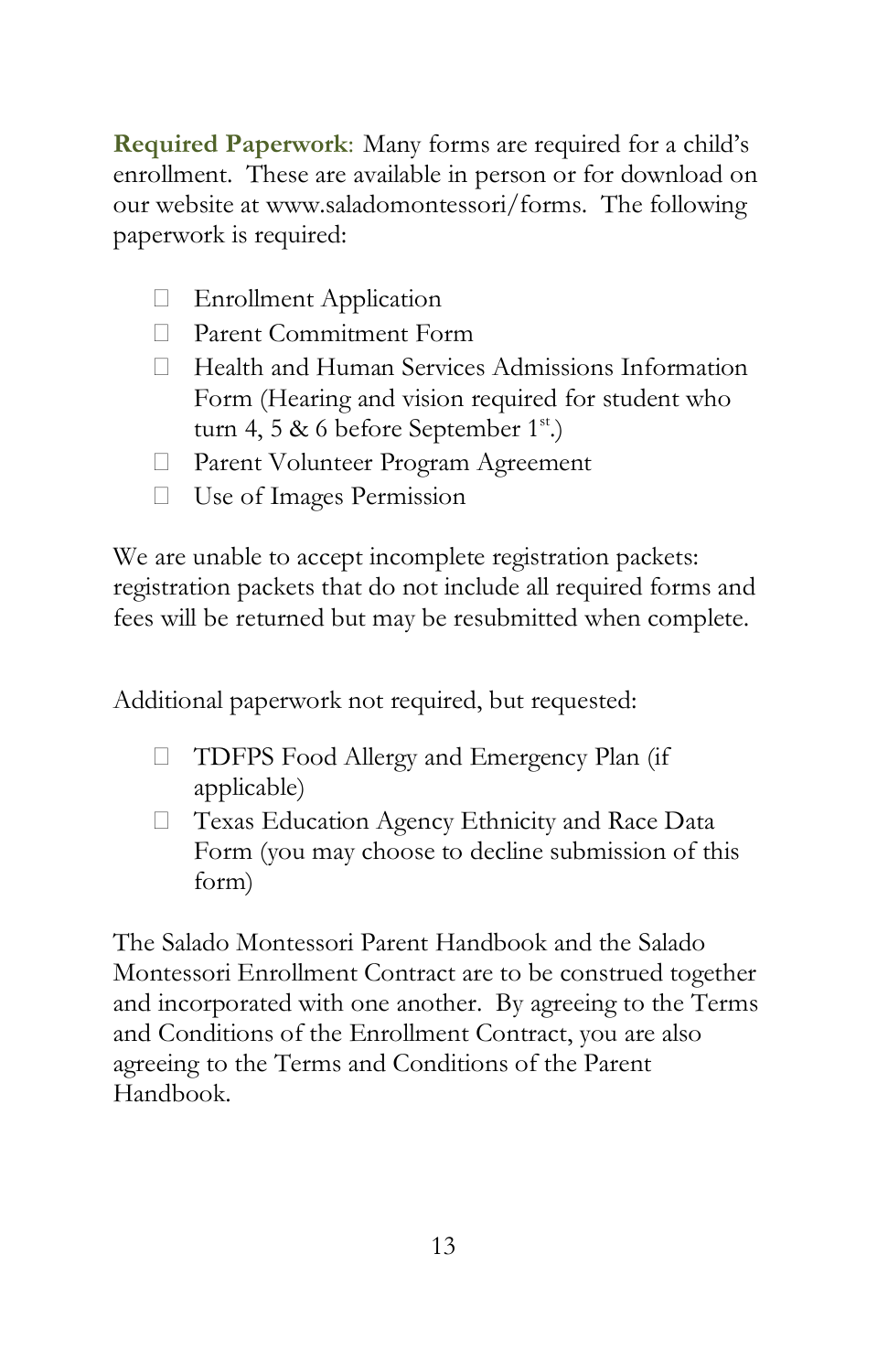<span id="page-13-0"></span>**Tuition & Fees**: In addition to tuition, fees are assessed to cover operational costs, as applicable. Please see the Schedule of Fees and Tuition insert for current amounts.

All tuition and fees may be paid in one annual payment or in ten monthly installments. The fees include:

- 1. Waitlist Fee: This is a one-time, non-refundable fee that is submitted with a Letter of Intent in order to hold a place for your child once the first class is filled.
- 2. New Student Enrollment Fee: This is a one-time, nonrefundable fee that is submitted with the enrollment application.
- 3. New Family Fee: Upon acceptance, this is a one-time fee due with the admission packet for the first child enrolled. If a new family changes their mind about enrollment, the fee is refundable within ten days of receipt. If two children are enrolled simultaneously, only one New Family Fee is due.
- 4. Returning Student Admission Fee: This is an annual, non-refundable fee that is submitted with each returning student's re-enrollment form.
- 5. Sibling Admission Fee: This is a non-refundable fee that is submitted with the admission packet of new student that is the sibling of a current or former student.
- 6. Supplies and Materials Fee: This is a non-refundable fee to be used for classroom materials and needs.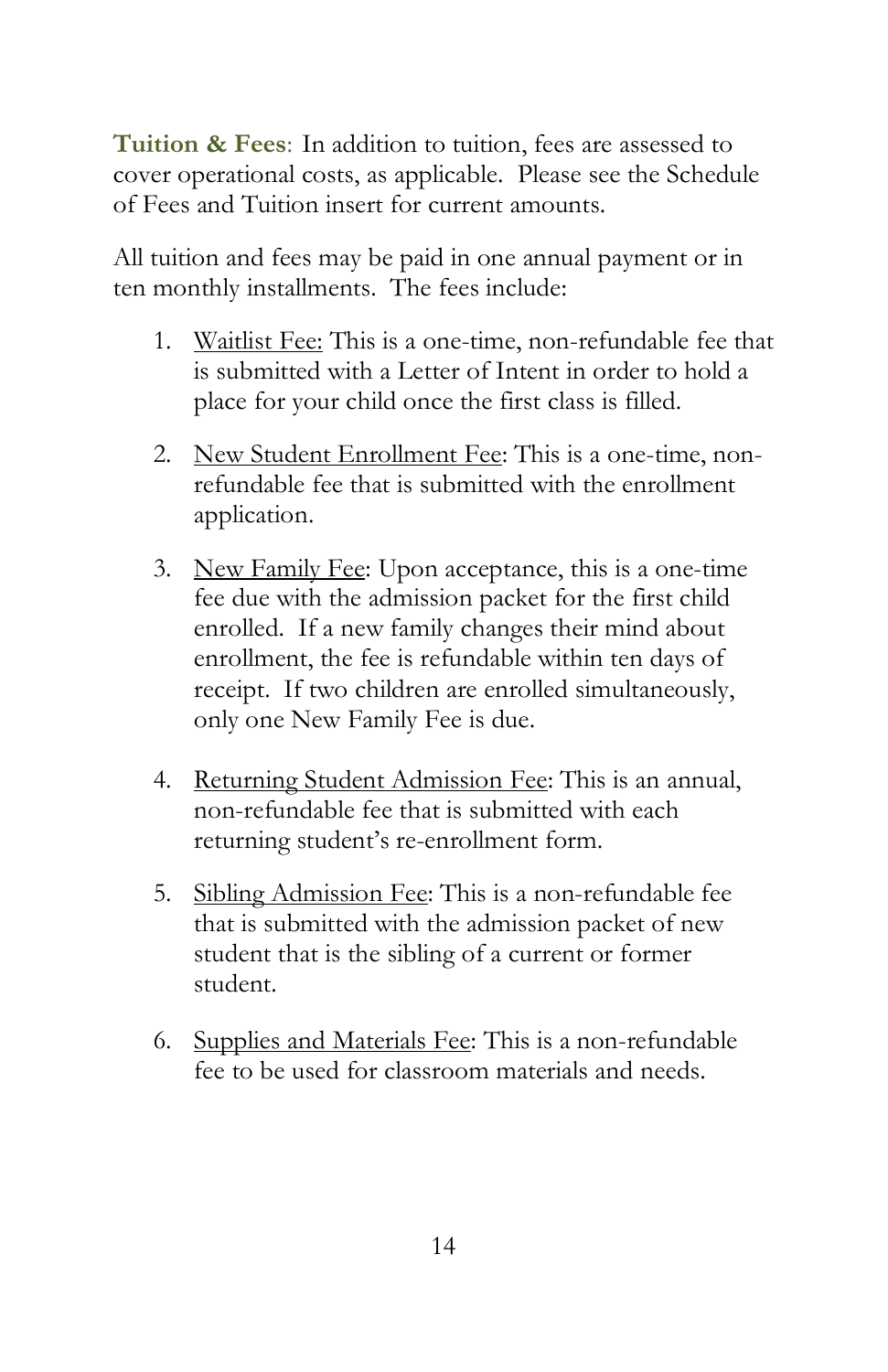- 7. Parent Volunteer Program Option: Families are asked to contribute 20 annual volunteer service hours. Parents may opt out by paying a \$20 per hour fee or \$400 per year, divided biannual installments of \$200 due at the beginning of each semester. This fee is fully refundable if parents fulfill the required 10 hours of volunteer work per semester. Volunteer activities help familiarize parents with the Montessori method and help keep our costs low. Projects include: building improvements, landscaping projects, playscape improvements, gardening projects, laundry, janitorial assistance, minor administrative tasks, etc.
- <span id="page-14-0"></span>8. Annual Fund: In addition to tuition income, Salado Montessori relies on contributions to the annual fund and other fundraising efforts in order to meet operating expenses and keep tuition at a competitive rate. The annual fund provides a critical source of income that is necessary to enhance our programs and facilities, maintain steady growth, and help with forecasting as we plan for the future. We strive for 100 percent participation from our parent community in the Annual Fund. We ask for a yearly tax-deductible gift of \$500 per family and understand that some families may be able to contribute more and some will feel more comfortable giving less. All gifts are greatly appreciated, no matter the amount. You may choose to contribute in monthly installments with your tuition payments, or you can choose to give once yearly.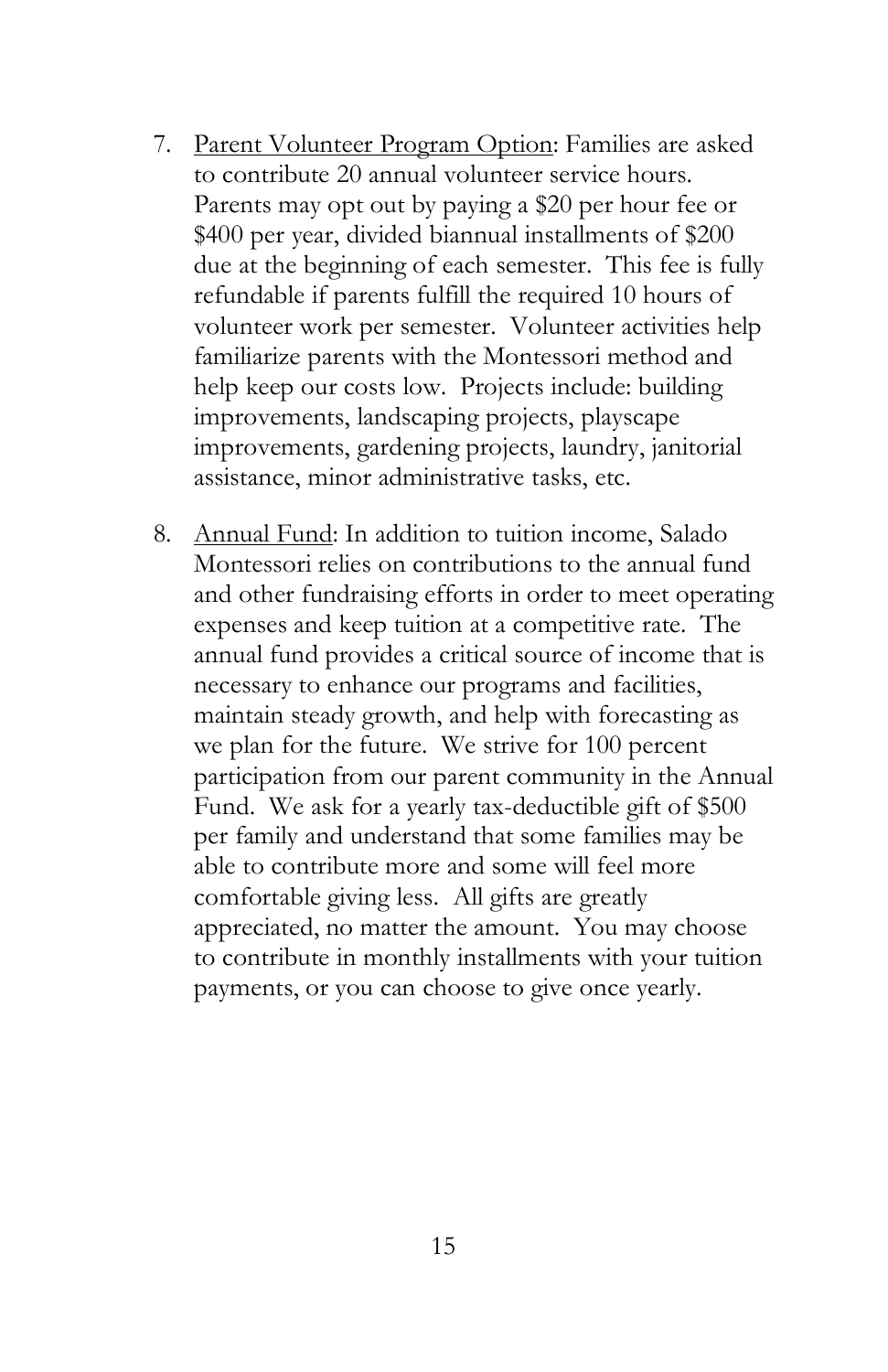**Billing**: Tuition is due no later than the first day of each month. A \$25 late payment fee will be charged in the event the payment is received after the 3rd of the month. Communication with the office is necessary with tuition payment issues.

<span id="page-15-0"></span>**Refunds**: No refunds are given for vacations, inclement weather, emergency closures or absences.

<span id="page-15-1"></span>**Withdrawal**: Salado Montessori must be notified in writing four weeks in advance of the date the child is to be withdrawn. A \$100 withdrawal fee will be assessed in the event four weeks written notice is not given.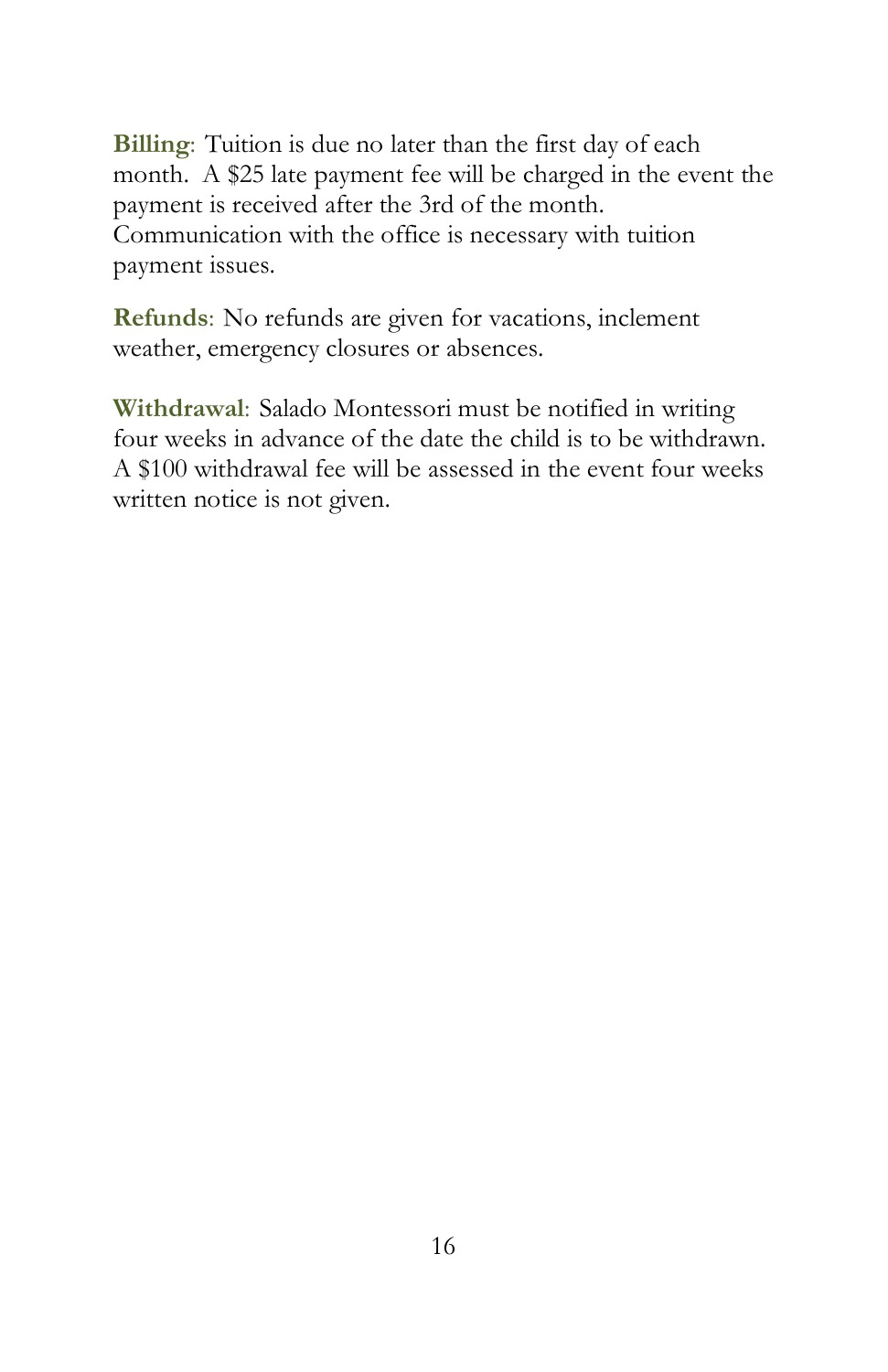## <span id="page-16-0"></span>**The School Day**

| PRE-SCHOOL/HALF DAY<br>$(3-4 \text{ Yr. Old})$ | $8:30 - 12:00$ |
|------------------------------------------------|----------------|
|                                                |                |
| KINDERGARTEN / EXTENDED<br>DAY (5-6 Yr. Old)   | $8:30 - 3:00$  |
|                                                |                |

#### <span id="page-16-1"></span>**A Typical Day:**

| $8:30 - 8:45$         | Children arrive (it is extremely      |
|-----------------------|---------------------------------------|
|                       | important for children to be on time) |
| $8:30 - 11:30$        | Morning work period                   |
| $11:30 - 12:00$       | Recess                                |
|                       | $12:00 - 12:15$ Half day dismissal    |
| $12:00 - 12:30$ Lunch |                                       |
| $12:30 - 3:00$        | Afternoon work period/                |
| $3:00 - 3:15$         | Extended day/Kindergarten dismissal   |
|                       |                                       |

<span id="page-16-2"></span>**Arrival:** Please drop your child off between 8:30 and 8:45 using the carpool line.

If you arrive after 8:45 you must enter through the North door. Please be prompt when dropping off your child. It is very important that the children arrive with adequate time to prepare for the day before class begins. This will enable them to participate fully in the morning classroom activities and prevent distracting the other children.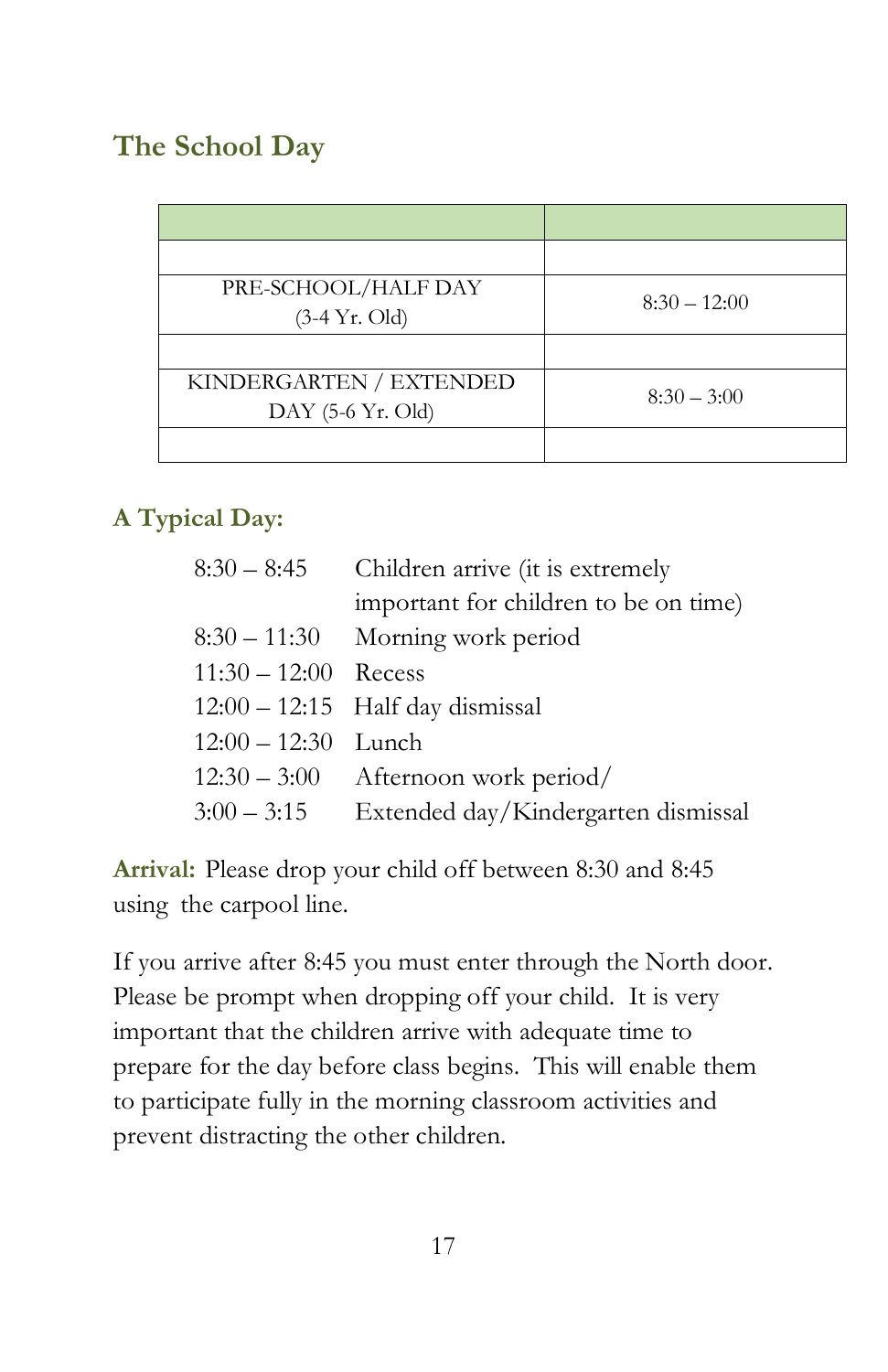<span id="page-17-0"></span>**Late Arrival:** If you have medical appointments or other special circumstances that will cause your child to arrive at school after 8:45, please notify your lead guide 24 hours prior to the late arrival, via the guide's email address, or call the office.

<span id="page-17-1"></span>Pick-Up: Dismissal is from 12:00 to 12:15 for Half Day and 3:00 to 3:15 for Kindergarteners. Children will wait until their parent's car drives to the front of the line. Again, we are asking parents to remain in their car and drive up to the pick-up area and a Salado Montessori staff member will bring your child and assist them into the car. Should you not arrive before 12:15 or 3:15, you will receive a phone call. After the first late pick-up, a \$1 per minute fee will apply.

<span id="page-17-2"></span>**Early Pick-Up:** If you need to pick your child up prior to the end of the regular school day, please notify your lead guide 24 hours prior to the late arrival, via the guide's email address, or call the office.

<span id="page-17-3"></span>**Attendance:** Research and observation show that children who are prompt and consistent with their attendance have the best opportunity for academic and social success in the classroom and beyond. To put it in Montessori terminology, consistent and prompt attendance helps normalize children and classrooms.

Please notify the school in the event of any absences. When possible, we ask that you schedule extended travel during our long breaks. If you must schedule travel or other activities that will take your child out of school for more than a day, or if a situation arises that call for your child to be out for a day or part of a day. Please notify us as soon as possible. This will help your child's guide to plan accordingly. **Communication is a key factor.**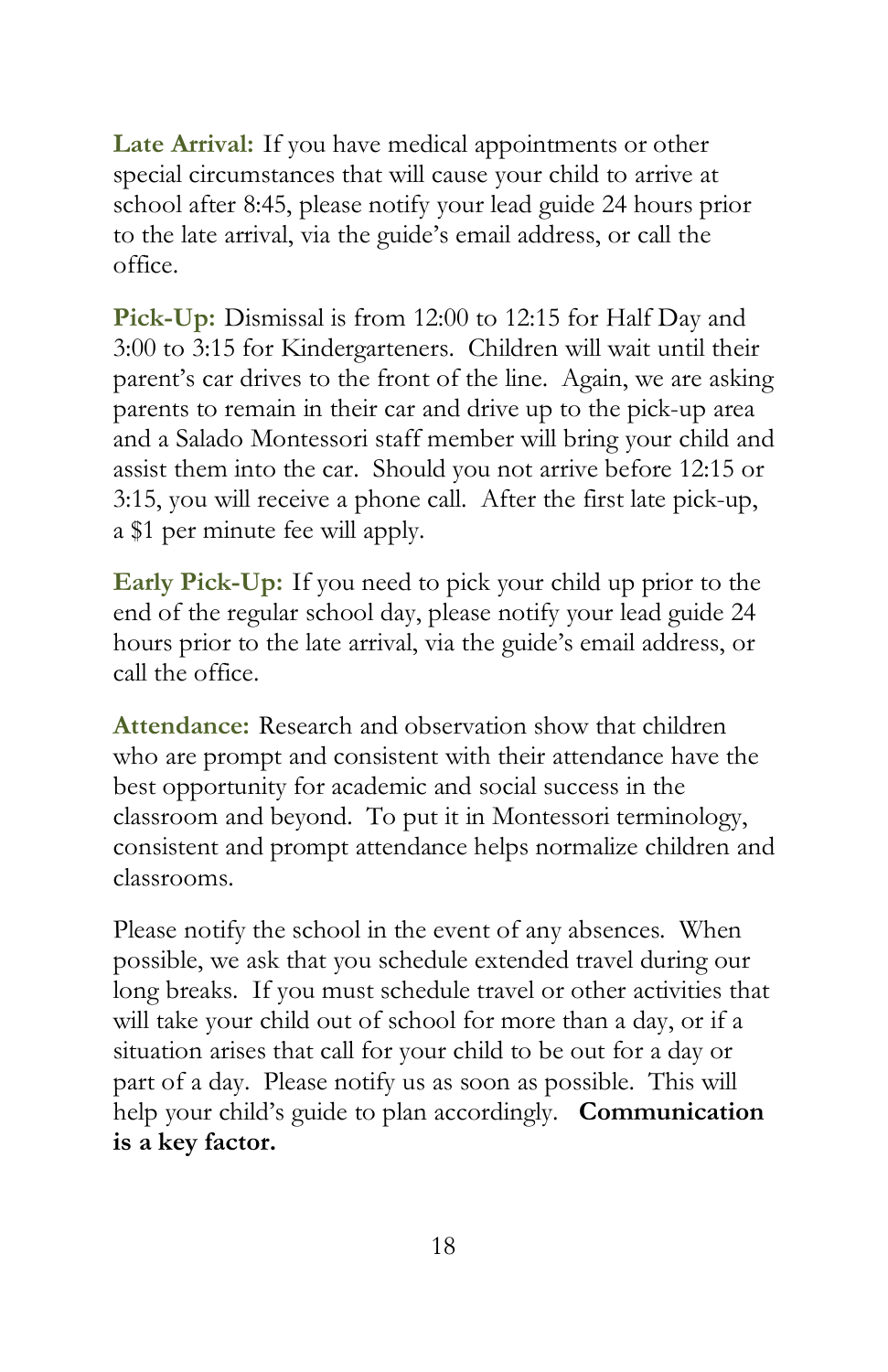The start of the year is an important transitional time. Please do not plan activities or travel that will cause absences during this time unless you absolutely must.

Absences due to illness are considered unexcused without a note from a parent or a doctor. We may ask for a doctor's note when health related absences or tardiness become chronic. Other absences or tardiness are considered unexcused when prior notice has not been given. Kindergarteners (age 6) will be considered truant without notification of absence.

If there is chronic absence or tardiness, we will schedule a conference with you, your child's guide, and our Director to discuss steps to address attendance issues. We understand that life may throw a curve ball and will make exceptions when the circumstances merit them.

<span id="page-18-0"></span>**Release of Children:** Children will be released only to parents or authorized representatives. Only those individuals designated on enrollment information will be allowed to pick up your child. Please provide names and phone numbers for any people who are authorized to pick up your child or children. We will ask to see a photo ID if we are unfamiliar with the person picking up your child or if your child does not recognize the person. We will call you to ask permission to release your child to anyone not already authorized. If you are sending someone to pick up your child, please tell them to join the carpool line and have their photo ID ready. Please make sure you communicate to the school in writing (email, text, or handwritten note) who will be picking up your child. If your child is going home with someone not on our list, such as a friend after school, the office must have permission in writing from the parent. Last minute phone calls from a parent for emergency situations are acceptable.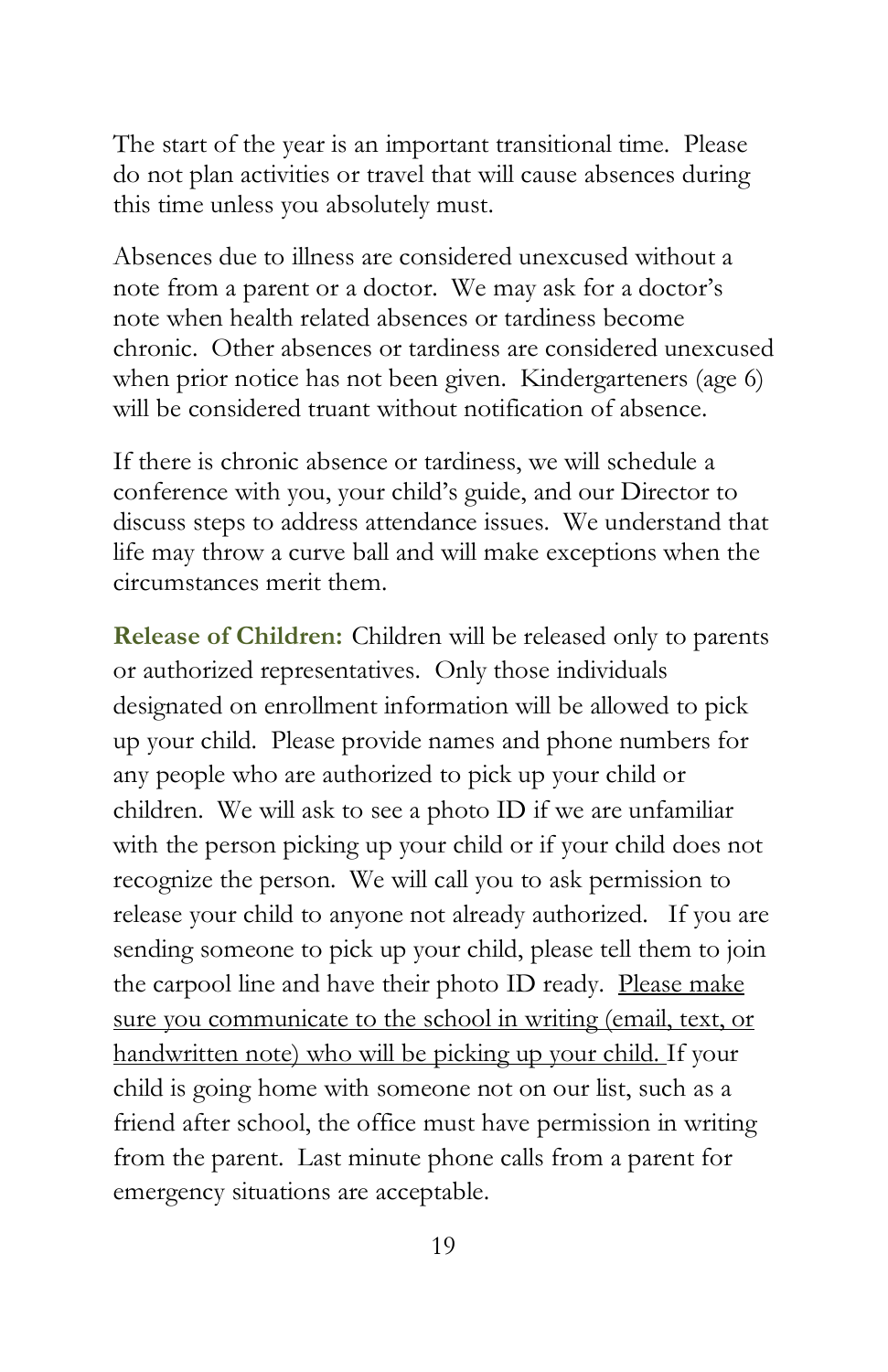<span id="page-19-0"></span>**Visitors**: Any visitors to Salado Montessori can only gain access via the North Door, which will be locked and only opened from the inside. Visitors must communicate to our staff what the purpose of the visit is or whom they are coming to see and provide identification.

All approved visitors will be required to sign in the Visitor Log, by the North Car Port entrance. The following information will be logged:

- Date
- Time in
- Time out
- Name of visitor
- Reason for visit
- ID checked

During their visit, we ask visitors to:

- Wear a visitor badge which should be displayed clearly at all times.
- Familiarise themselves with the emergency evacuation procedures. These are displayed near all fire exits from the premises. A member of staff will alert the visitor if we are expecting a fire alarm test.
- Remain clearly visible to a member of staff at all times while they are on the premises.
- At no time should a visitor enter the children's toilets or rest area.

<span id="page-19-1"></span>**Field Trips**: Each parent is asked to accompany their child and drive their child. If the parent requests another parent to drive, we will ensure that each child has their personal car seat left at school with the child's name on it and that all drivers leave a copy of their Driver's License and Insurance at the office. At all times, there will be a ratio of 1 adult for every 6 students.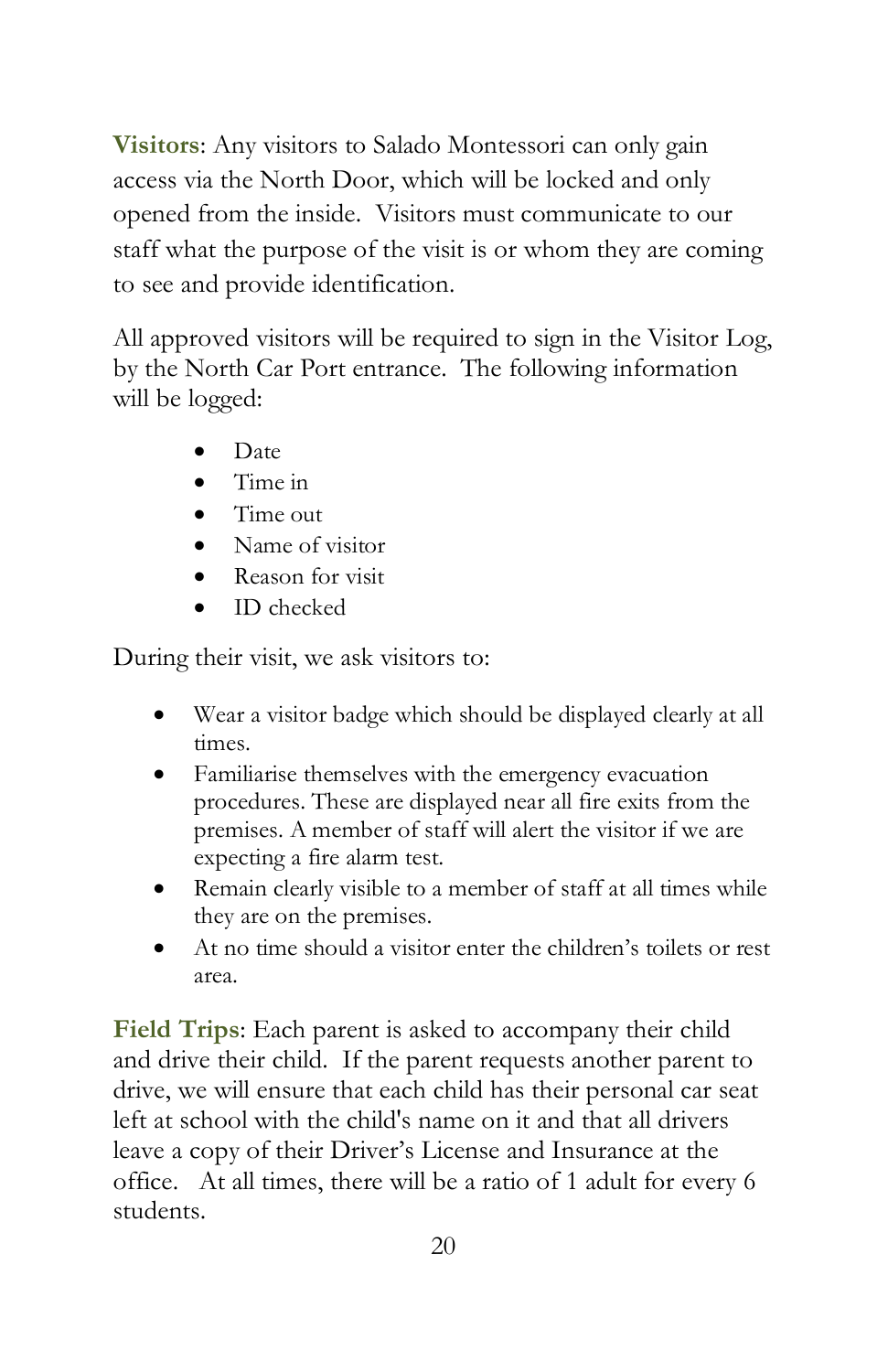<span id="page-20-0"></span>**Snack:** Two to three times per semester each family will take provide snack for their child's class. The items needed will be communicated the Thursday before by the lead guide.

<span id="page-20-1"></span>**Lunch:** Parents are responsible for providing lunch for their child. Items that require refrigeration will need to be placed in an insulated lunch bag with a Blue Ice pack. Please use a thermos to keep food warm if necessary.

Please send a nutritious lunch for your child each day. To develop proper nutritional habits, lunches should consist of multiple items so that your child may make choices about what to eat.

These items should be healthy items that your child enjoys eating. Please include wholesome foods such as fresh fruits and vegetables, brown rice and other whole grains, healthy fats, quality proteins. Your child will be expected to eat the majority of food provided for them in their lunch box. Please adjust this quantity to be appropriate for your child's individual eating habits. Water will be provided in the classroom, so no drinks should be sent.

Non-nutritional items - including candy, chips, cookies, granola bars, fish crackers, pudding, juice boxes and soda, or other pre-packaged items with significant amounts of sugar and other chemicals - are not allowed. If such items are brought to school, they will be sent home unopened.

Salado Montessori supports conservation of resources and strives to teach environmental stewardship. We teach the children to 'reduce, reuse, recycle.' Please pack your child's lunch in reusable containers, such as sandwich boxes and thermos bottles.

Heating food is time consuming. If you choose to send food that needs to be reheated, please limit the microwave requirements to one minute.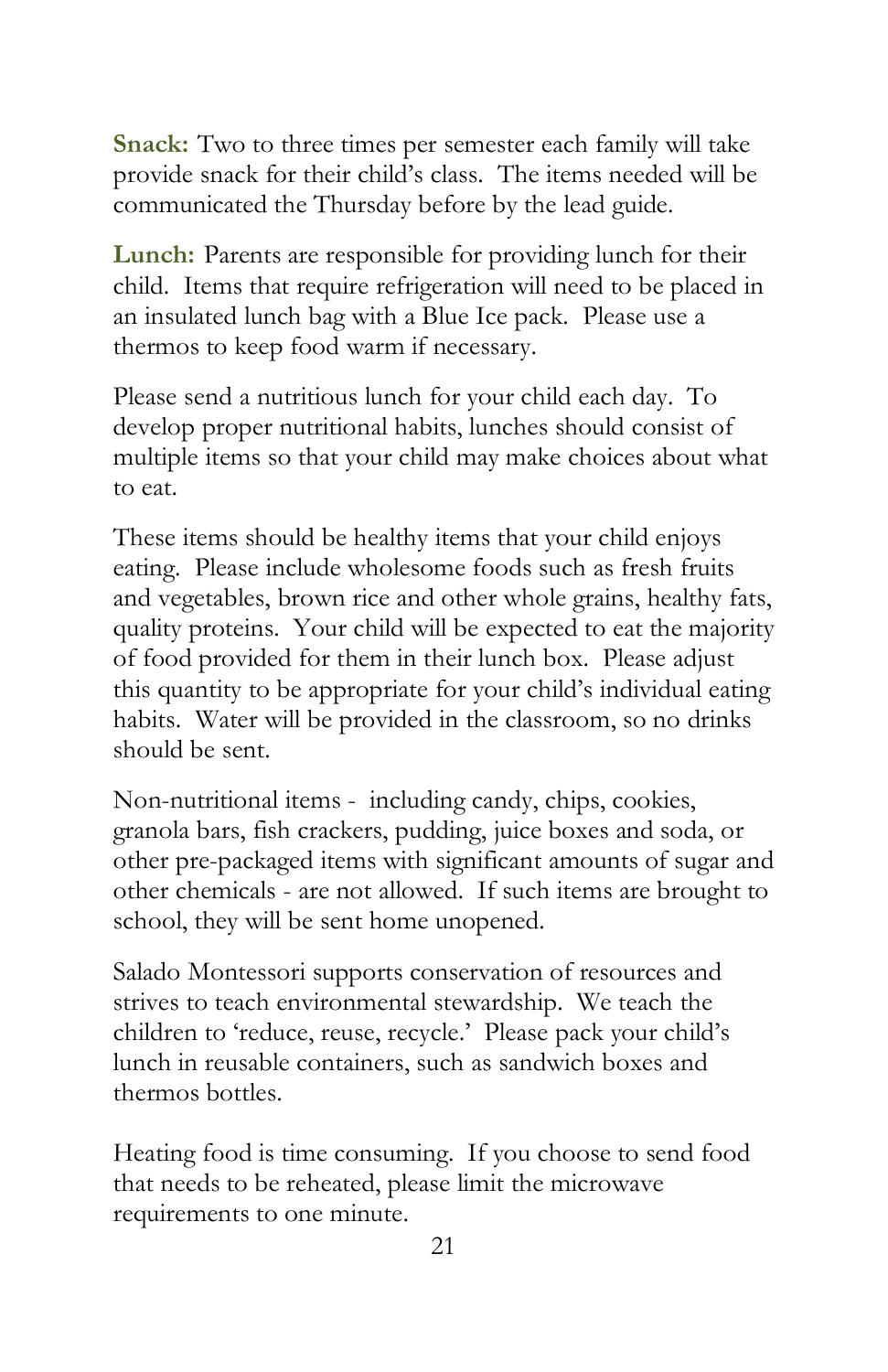### <span id="page-21-0"></span>**Discipline**

The positive model of discipline within our Montessori setting is self-discipline, where concentration, focus, and independent learning happen without contention or interruption. Children are respected, and misbehavior is handled with positive approaches. Salado Montessori follows positive discipline guidelines by using positive reinforcement, redirection and other forms of positive behavior management. It is also our policy that we will handle ALL discipline situations that may arise with the children while they are on the Salado Montessori campus.

Families of Salado Montessori students are expected to foster and promote the virtues present in Montessori curriculum. Families agree not to disrupt, interfere, or interrupt school programs, school activities or the classroom setting. Long term failure to do so may result in the termination of a student's enrollment.

<span id="page-21-1"></span>**Behavior Policy:** Salado Montessori uses natural and logical consequences to support children in maintaining the classroom ground rules. We do not use corporal punishment, verbal abuse, or other intimidating means of discipline. Our intention is for our children to never be humiliated or ridiculed in any way. Please keep in mind, this policy also applies to parents. Children may not be yelled at, spanked or threatened to be spanked while at Salado Montessori. Instead, we follow Maria Montessori's Three Levels of Discipline. Classroom discipline is centered on a basic concept of respect; respect for each other and respect for the environment. Within reason, behavior problems will be worked out in the classroom. Students will receive verbal reminders of rules when they are broken.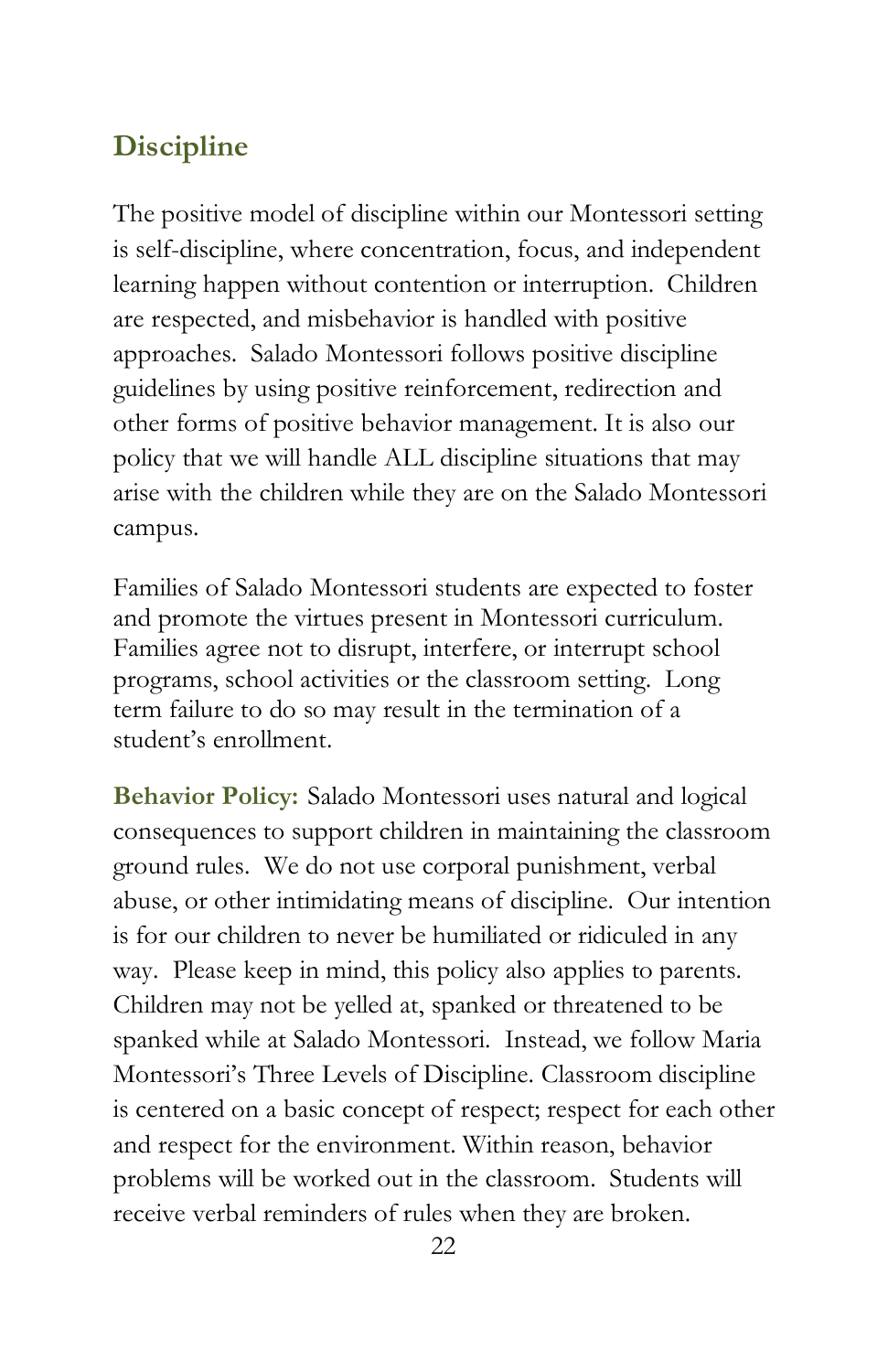Montessori guides are trained to respond to misbehavior in the following ways:

- The child's behavior is specifically addressed with respect and firm boundaries. Their character is never evaluated.
- Opportunities are provided for the child to express and define their feelings. Active listening is an essential tool used by all guides to validate the child's feelings while clear boundaries are communicated.
- The guide sets the tone for bringing the child into calmness by focusing on logical consequences rather than using harsh words or sudden reprimands.

The development of inner discipline in a child is always the goal, and this self-possession is fostered in many ways. The classroom environment is organized in an orderly and logical manner. Studies have shown that exterior order and peace help to bring internal order and peace. One classroom concept is that children choose work they are capable of doing and are free to use materials as long as they wish without interference from others. This helps avoid or alleviate some discipline problems that might be present in other environments.

On occasion, we may be faced with a particularly difficult disciplinary situation. If a parent is asked to pick up their child because the behavior is persisting, the child will be removed from the classroom and wait in the office. When the child returns the next day, the guide will briefly meet with the child and parent before the child can return to the classroom. Any limitations for the child will be discussed at that time.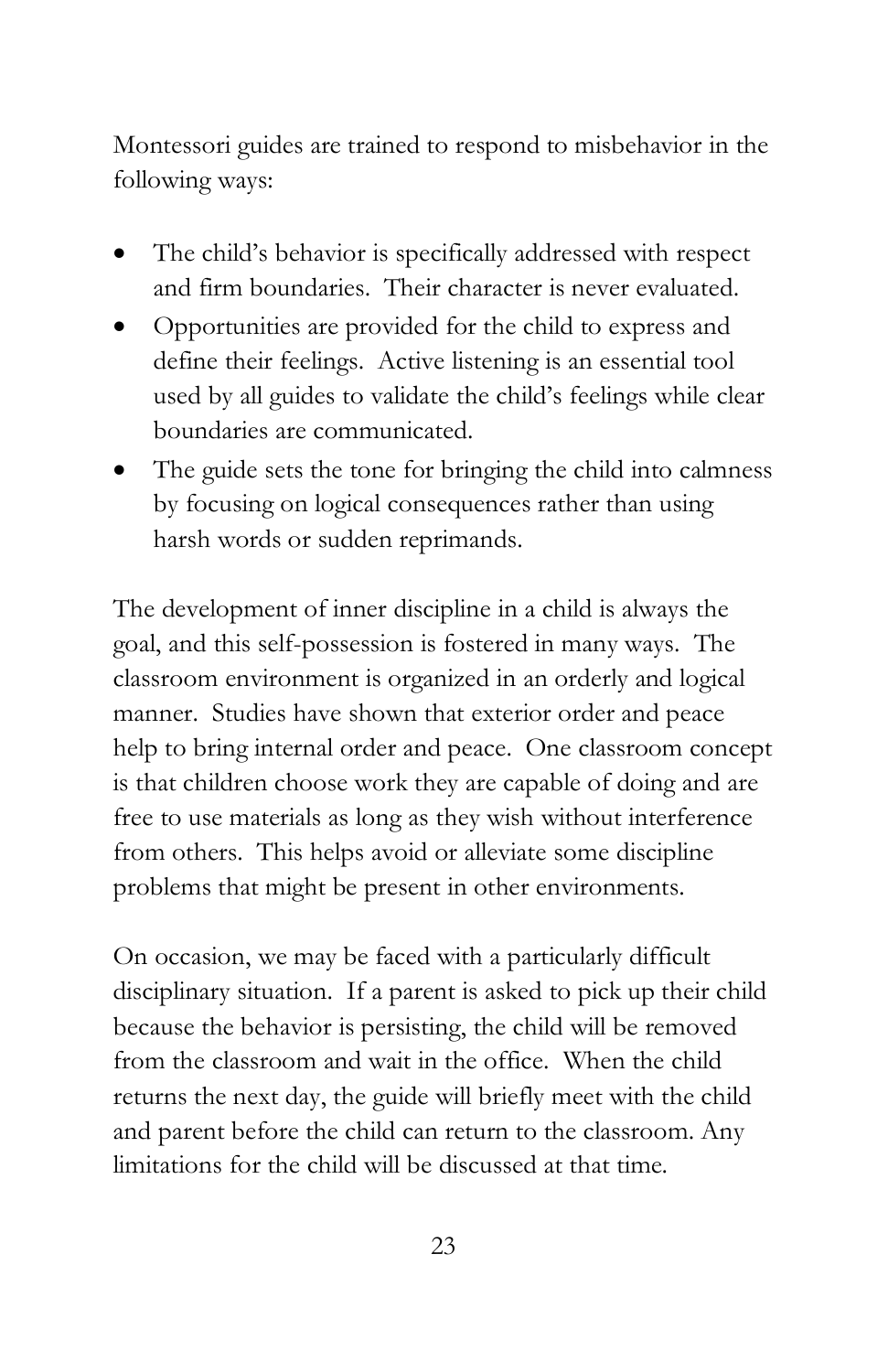When behavior becomes disruptive to the class and continues over time, the guide will schedule a conference with the parents. Together, a course of action consistent with our principles will be planned. Parents, guides, and the child will work harmoniously and vigilantly together to support the child's development.

There may be times when other professional resources will be requested in order to serve the child's best interests.

Hitting, kicking, or other physically aggressive behaviors by a student toward a guide or classmate will result in an immediate phone call to the parent to retrieve the child from school for the rest of the day and to schedule a conference within three days.

For serious infractions or in the event that recurring problems cannot be resolved in a mutually beneficial way, it may become necessary, and we reserve the right, to ask the child to leave the class. Temporary suspension from school will be a last resort measure to impress upon a student the need for self-discipline and cooperative behavior. If this occurs, the child cannot return to school until a conference with the parents, guides and administration takes place. Ultimately the Lead Guide will determine the balance their class requires to function in an optimal manner and we request that parents deal directly with their child's guide. Parents are expected to respond promptly to the guide's request for a meeting when there is a problem with inappropriate behavior.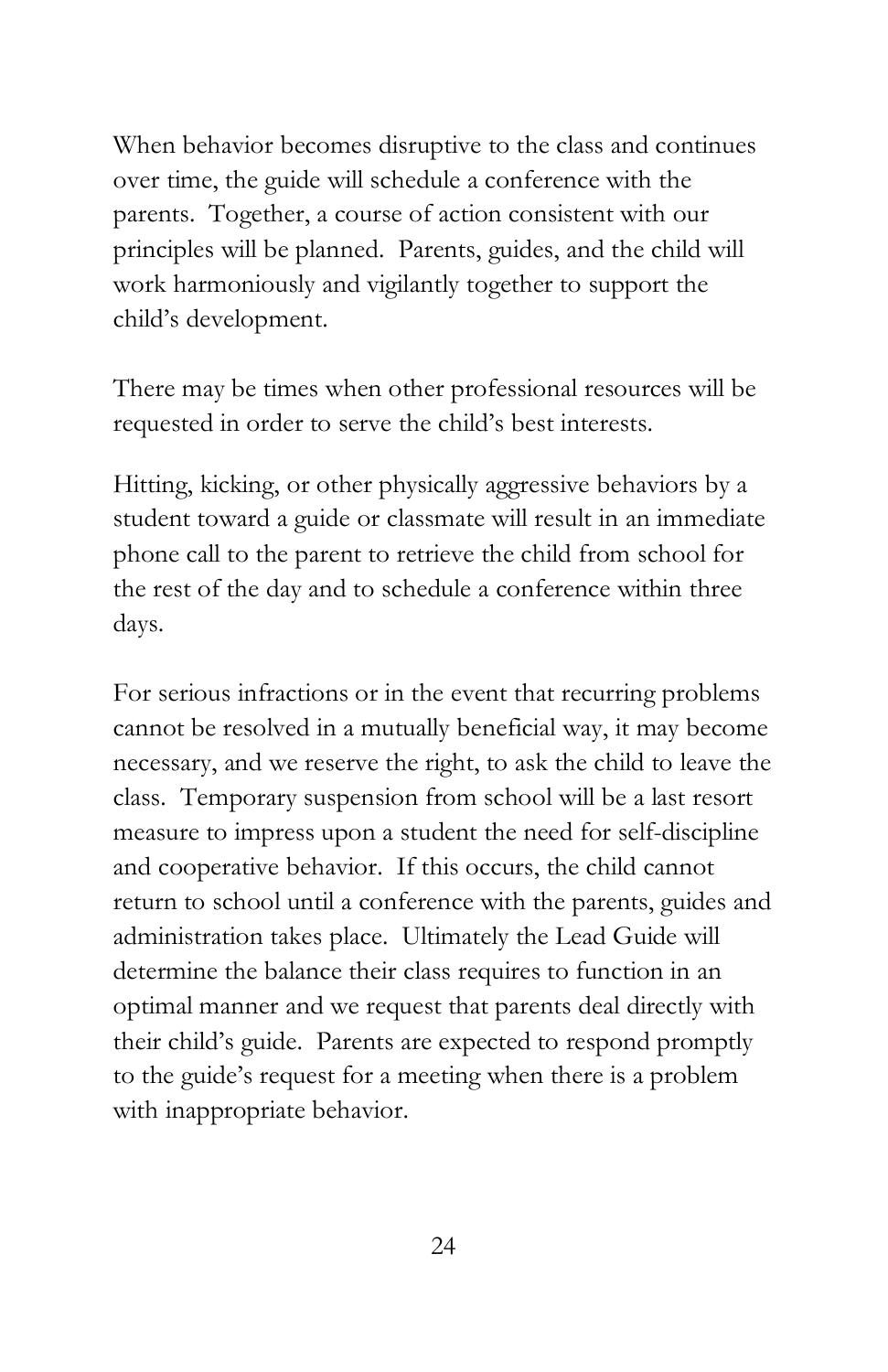Actions that will result in the immediate suspension of a student include:

- Extreme physical violence against another student, staff member, animal, or self.
- Willful destruction of the classroom environment or any school property.
- Other extremely aggressive behavior that disrupts the classroom activities.

Salado Montessori, Inc., reserves the right to place a child on probation and eventually to dismiss the child from school should such an action be warranted. Dismissal from the school will be considered only when all other attempts to work with a student have failed. In the event a student is dismissed at the school's discretion, no tuition payments or parts thereof will be refunded.

The following behaviors are prohibited by ALL persons: corporal punishment, including hitting, spanking, swatting, beating, shaking pinching, and other measures intended to induce physical pain or fear; threatened or actual withdrawal of food, rest, or use of the bathroom; abusive or profane language; any form of public or private humiliation, including threats of physical punishment; and any form of emotional abuse, including shaming, rejecting, terrorizing or isolating a child.

If a parent has concerns regarding another child's behavior, we ask that you discuss your concern with the appropriate guide. Under NO circumstance will parents be allowed to approach a child or their parents in an effort to deal with a situation while at the school. We consider this method as wholly inappropriate and it will not be tolerated. Failure to abide by this policy may result in banishment from the school campus and all school related activities.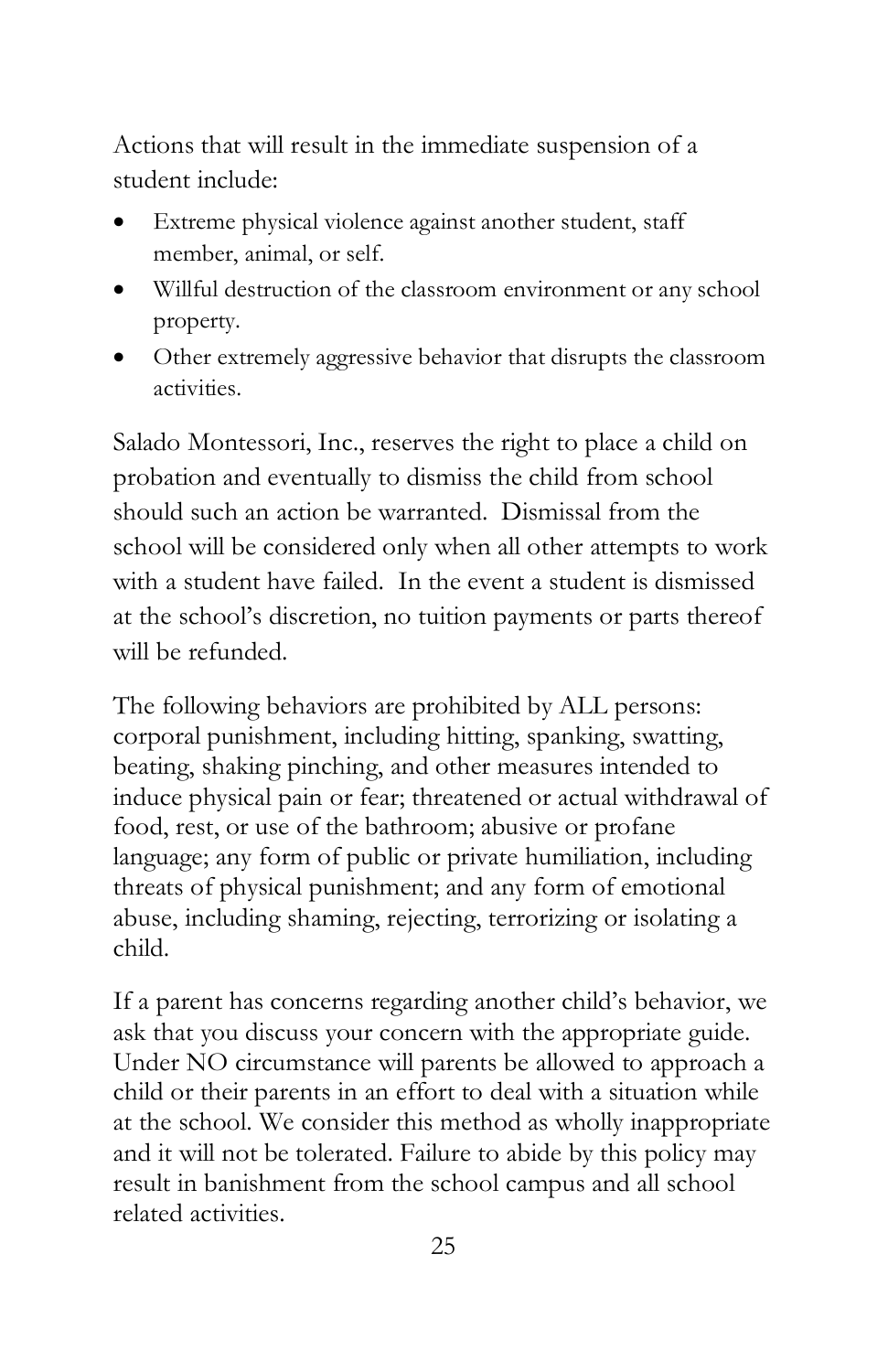<span id="page-25-0"></span>**Biting Policy:** An occasional biting incident is normal. However, if chronic biting develops and it is determined that the child would be better served in a smaller group setting, you may be asked to remove your child from the school until the problem is under control.

#### <span id="page-25-1"></span>**Department of Family Protective Services Discipline and Guidance Policy:**

Discipline must be:

- Individualized and consistent for each child
- Appropriate to the child's level of understanding
- Directed toward teaching the child acceptable behavior and self-control

Our caregivers will only use positive methods of discipline and guidance that encourage self-esteem, self-control, and selfdirection, which include at least the following:

- Using praise and encouragement of good behavior instead of focusing only upon unacceptable behavior
- Reminding a child of behavior expectations daily by using clear, positive statements
- Redirecting behavior using positive statements
- Using brief supervised separation or time out from the group, when appropriate for the child's age and development, which is limited to no more than one minute per year of the child's age.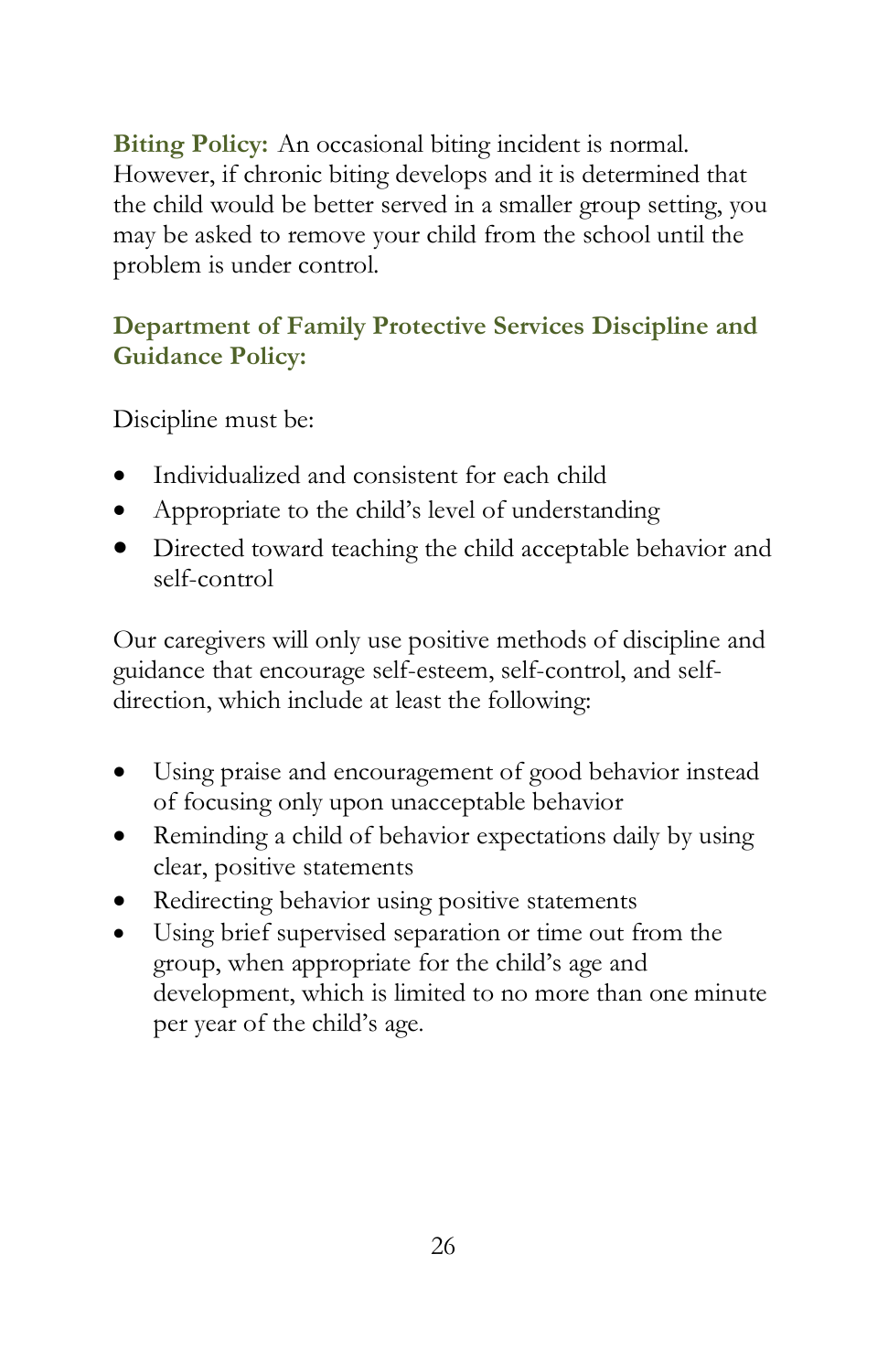There must be no harsh, cruel, or unusual treatment of any child. The following types of discipline and guidance are prohibited:

- Corporal punishment or threats of corporal punishment
- Punishment associated with food, naps, or toilet training
- Pinching, shaking, or biting a child
- Hitting a child with a hand or an instrument
- Putting anything in or on a child's mouth
- Humiliating, ridiculing, rejecting, or yelling at a child
- Subjecting a child to harsh, abusive, or profane language
- Placing a child in a locked or dark room, bathroom, or closet with the door closed
- Requiring a child to remain silent or inactive for in appropriately long periods of time for the child's age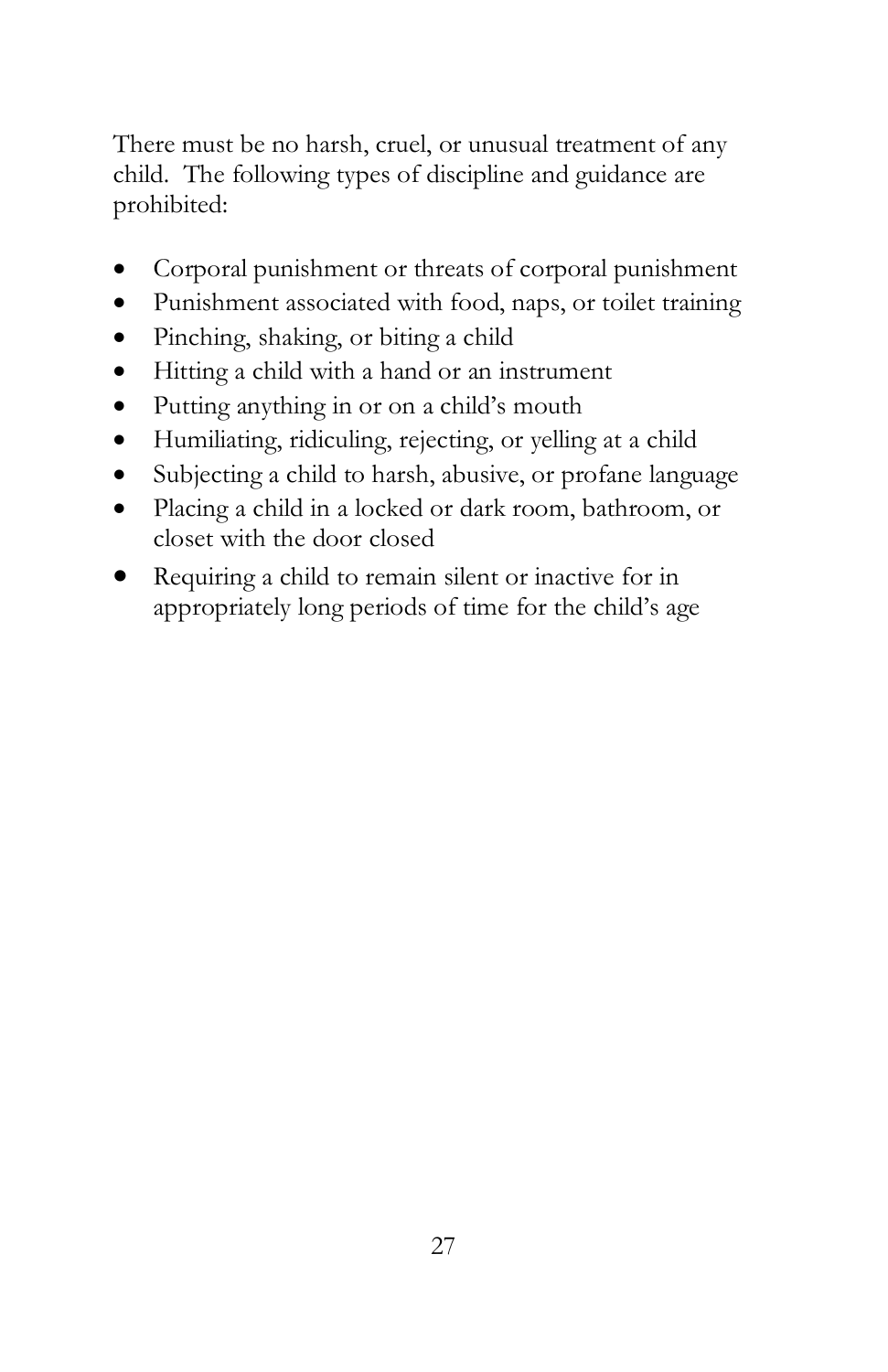### <span id="page-27-0"></span>**Student Health & Wellbeing**

<span id="page-27-1"></span>**Illness Policy:** Please do not send your child to school when any of the following symptoms are present: fever of 100°F or higher, rash, uncontrollable cough, excessive mucus, discharge from the eyes, diarrhea, vomiting, or severe sore throat. Children with any symptoms of illness should not be sent to school. A sick child does not have the physical or emotional stamina to participate in school activities. In addition, keeping your ill child at home minimizes the spread of communicable disease and demonstrates respect for other children and their families.

If your child appears too ill to function normally in the class or develops any of these symptoms during the school day, you will be notified via phone and are expected to pick your child up as soon as possible. Your partnership is requested in keeping sick children home when they are sick. Please allow at least 24 hours of fever free health before returning to school

If your child is unable to attend school due to illness please notify the office via email or call during operating hours  $(8:00AM - 4:00PM)$ .

If there is an outbreak of a contagious disease at the school, parents will be notified by the guide or Director immediately. Please let the office know if your child has been diagnosed with any communicable diseases, as we are required to report these types of illnesses back to the State.

If your child has been exposed to a contagious disease they should be kept home, and their condition should be reported to the office. Strep throat, pinworms, conjunctivitis, impetigo, measles, mumps, chicken pox, scarlet fever, head lice, etc. are among those conditions categorized as "highly contagious".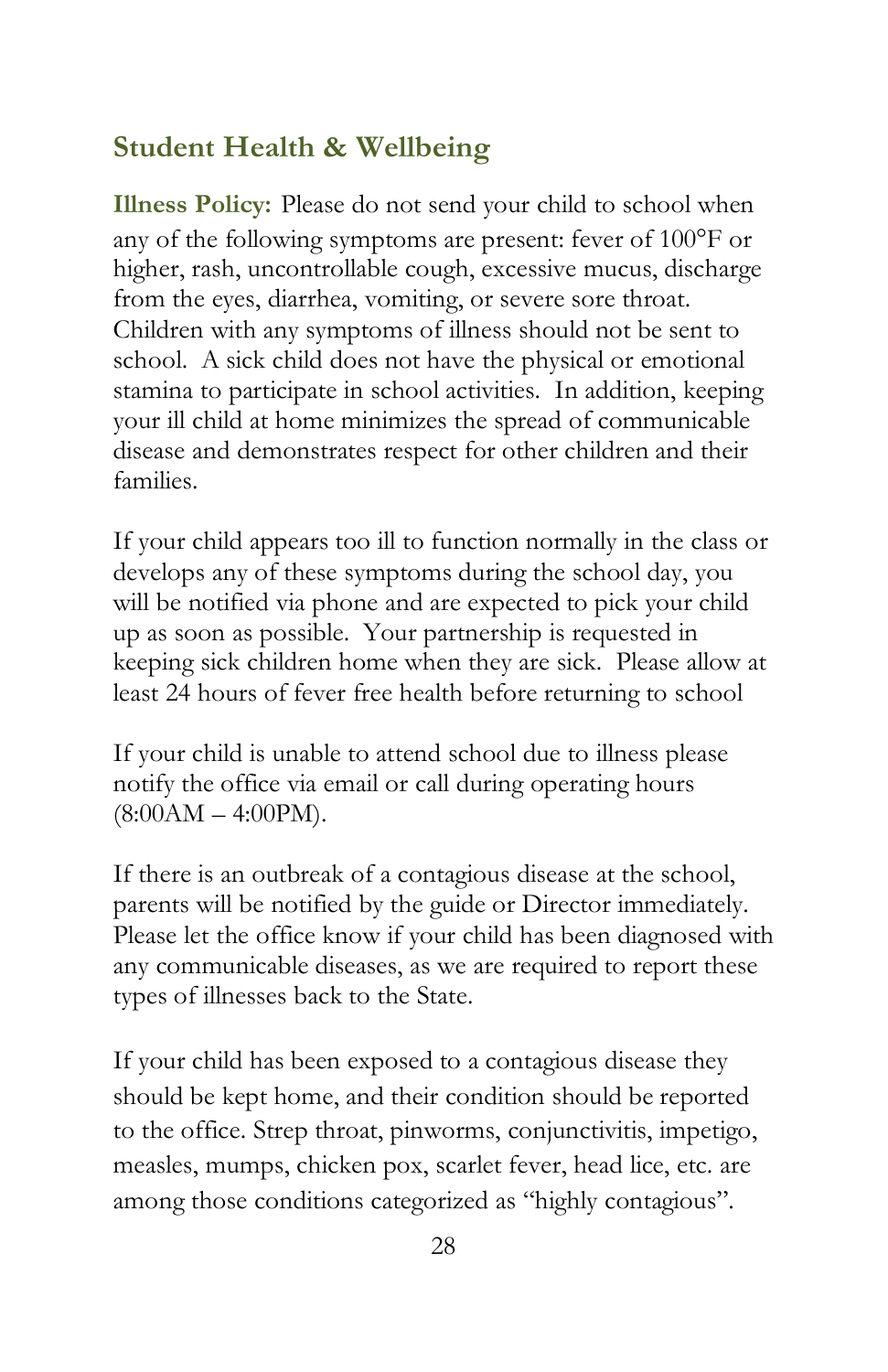For the prevention of contagious diseases, we will meticulously disinfect all learning materials, surfaces, textiles, floors, doors, bathrooms, food service supplies, and any other commonly used item.

Children will receive clear instructions in effective hand washing and covering their mouths when coughing and sneezing.

<span id="page-28-0"></span>**Lice**: Head lice are a common problem in any school, and the Health Department has classified the carrying of lice as one of the conditions warranting exclusion from class until treatment has been administered. If we find it necessary to do a schoolwide check and your child is found to have head lice, you will be notified immediately, and your child will need to be picked up and treated before returning to school. A staff member will check your child's head before re-admitting them to the classroom.

<span id="page-28-1"></span>**Medical Emergencies:** Staff members are trained in CPR and standard First-Aid procedures and will offer those treatments when needed.

For an injury that requires the immediate attention of a healthcare professional, staff will:

- 1. Contact emergency medical services by calling 911
- 2. Begin CPR if necessary
- 3. Notify the parent specified on your enrollment application. If that person cannot be reached, we will begin contacting those listed as emergency contact persons in the student's file.
- 4. Staff may take the child to the nearby Baylor Scott and White Clinic after they have ensured the supervision of all other children.
- 5. Contact the physician or other health-care professional identified in the child's record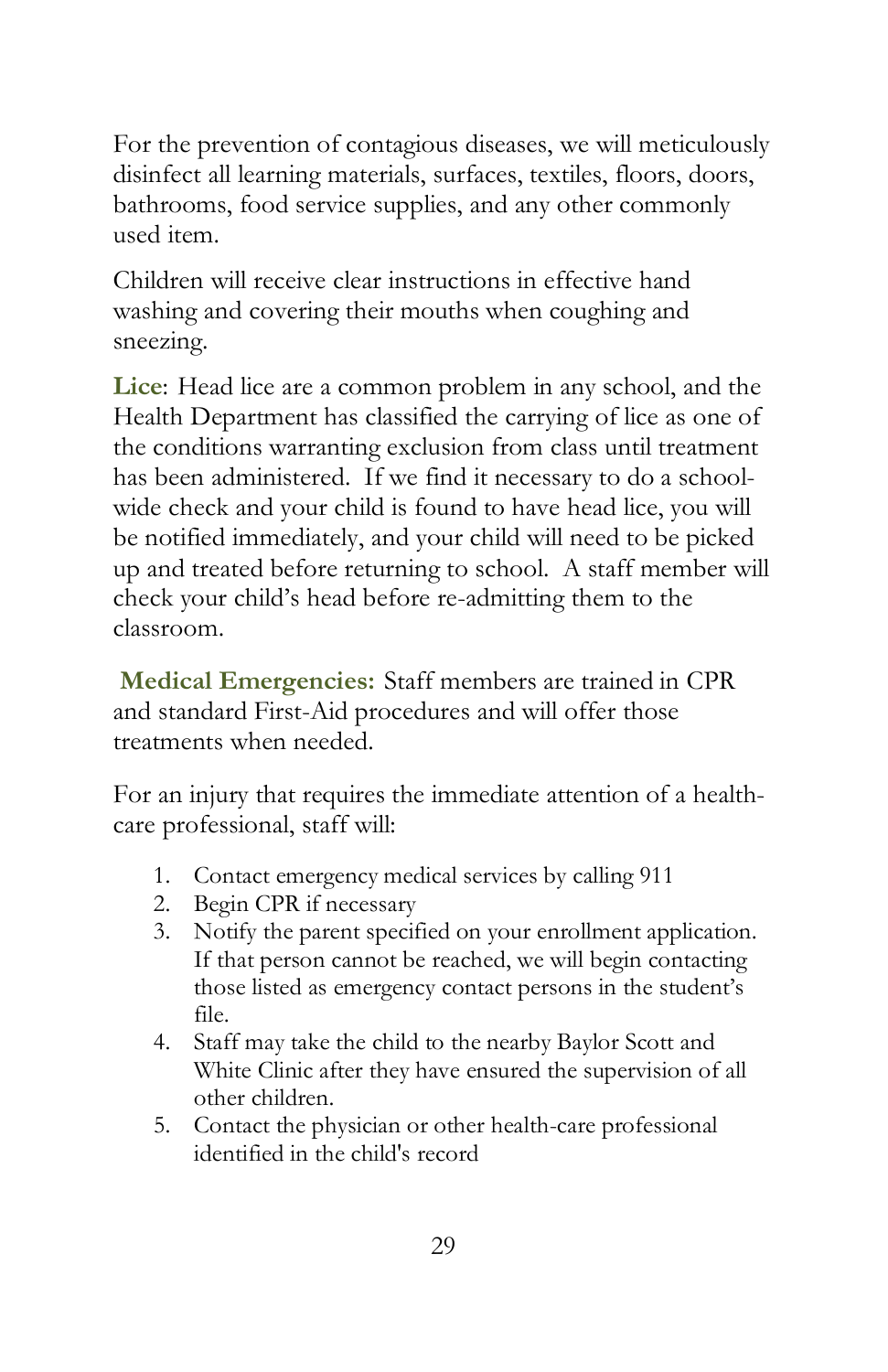**Please be sure we have your daytime phone numbers and emergency contacts, so we may contact you or someone you designate in the event of an emergency.** 

<span id="page-29-0"></span>**Immunizations:** The Texas Department of Health requires that every child have the minimum state vaccine requirements. Please be sure to have your child's physician complete and sign up to date vaccine records before they start school.

Conscientious objectors to immunizations may choose to be exempt from immunizations for one of the following two reasons:

- 1. Their physician recommends against immunizations on medical grounds.
- 2. Their parents' sign an affidavit mandating release based on religious or personal beliefs.

Should there be an outbreak of a disease that is preventable by immunization; those children not immunized will be barred from attending school, per state mandates.

It is the policy of Salado Montessori to comply with the reporting requirements of confirmed communicable diseases as required under Texas Health and Safety Code, Section 81.042. Salado Montessori is not in a position to diagnose or disseminate any medical conditions of any students. No medical information about any students will be disclosed to anyone other than that student's parents or legal guardian.

<span id="page-29-1"></span>**Vision and Hearing Screening:** Vision and Hearing Screenings must be completed for children who are four years old before September 1. All four, five and six-year-old children must submit the results to the office for the child's file.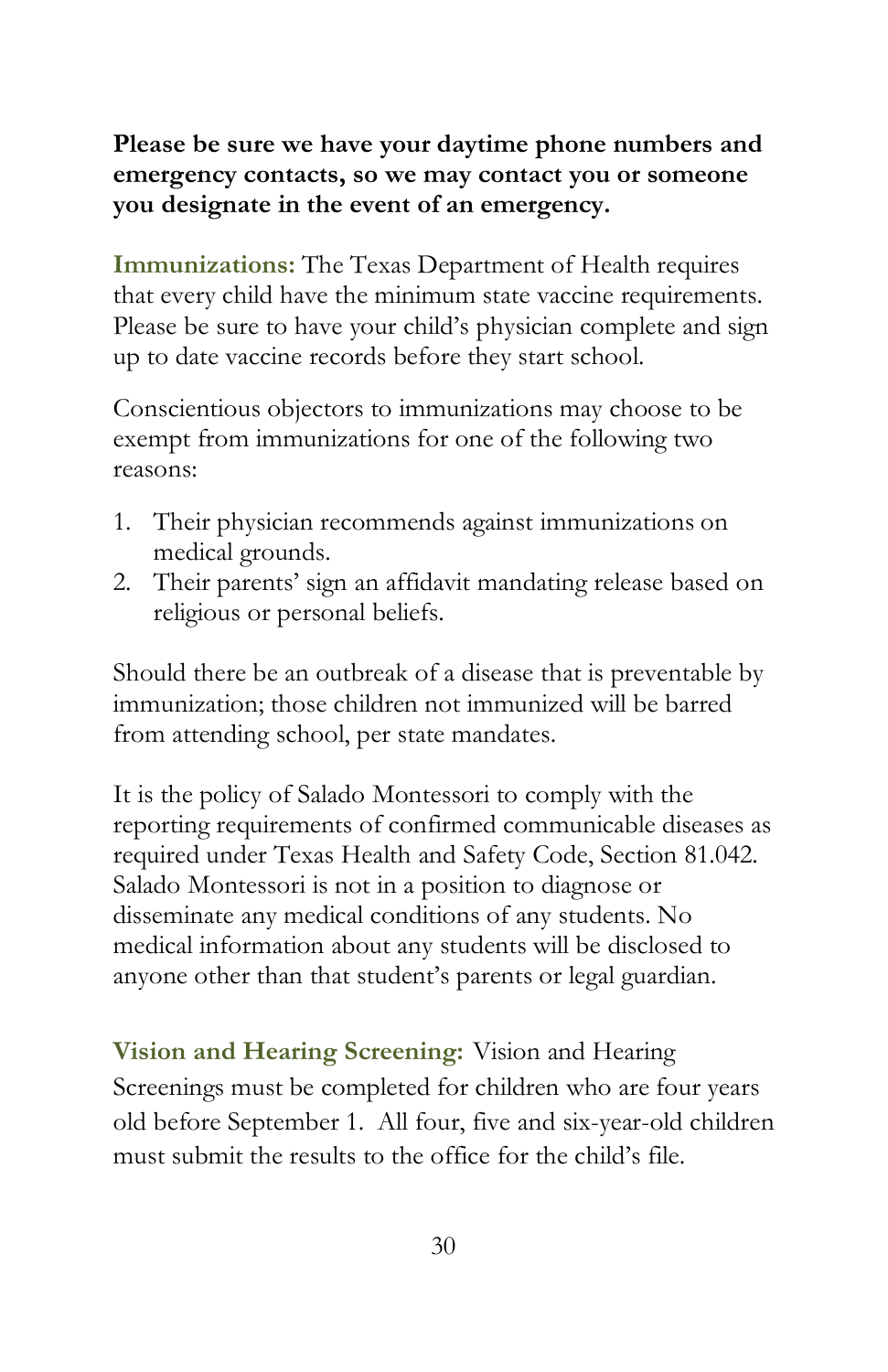<span id="page-30-0"></span>**Medications:** We understand that your child may need to take occasional or regular medications. Whether your child becomes ill and needs to have short-term medicine administered or has a regular prescription that must be taken during the school day, a parent must report this to the office and fill out an Authorization for Dispensing Medication form.

The following procedures apply to all students:

- Parents must complete and sign the Authorization for Dispensing Medication form for any Salado Montessori employee to administer a short-term or therapeutic dose medication. This form is available on our website, www.saladomontessori.com/forms or in the Director's office. Long-term medications require a one-time note from your physician stating the type of medication and the condition that makes it necessary.
- All medication, prescription or over-the-counter must be taken to the office. Do not put medication of any type in your child's lunch box or backpack. Prescription medicines must be sent in the original container clearly marked with your child's name, the doctor's name, and the prescription dosage and expiration date. Do not send medicines of any type in Tupperware containers, envelopes, plastic bags, foil, plastic wrap, etc. Nonprescription medicines must be sent in the original container, clearly labeled with your child's name. Your written instructions, signed and dated, should accompany the medicine.
- Speak to your child about the importance of taking the medicine.
- <span id="page-30-1"></span>When your child is through with their course of medication it must be picked up from the office or it will be thrown away.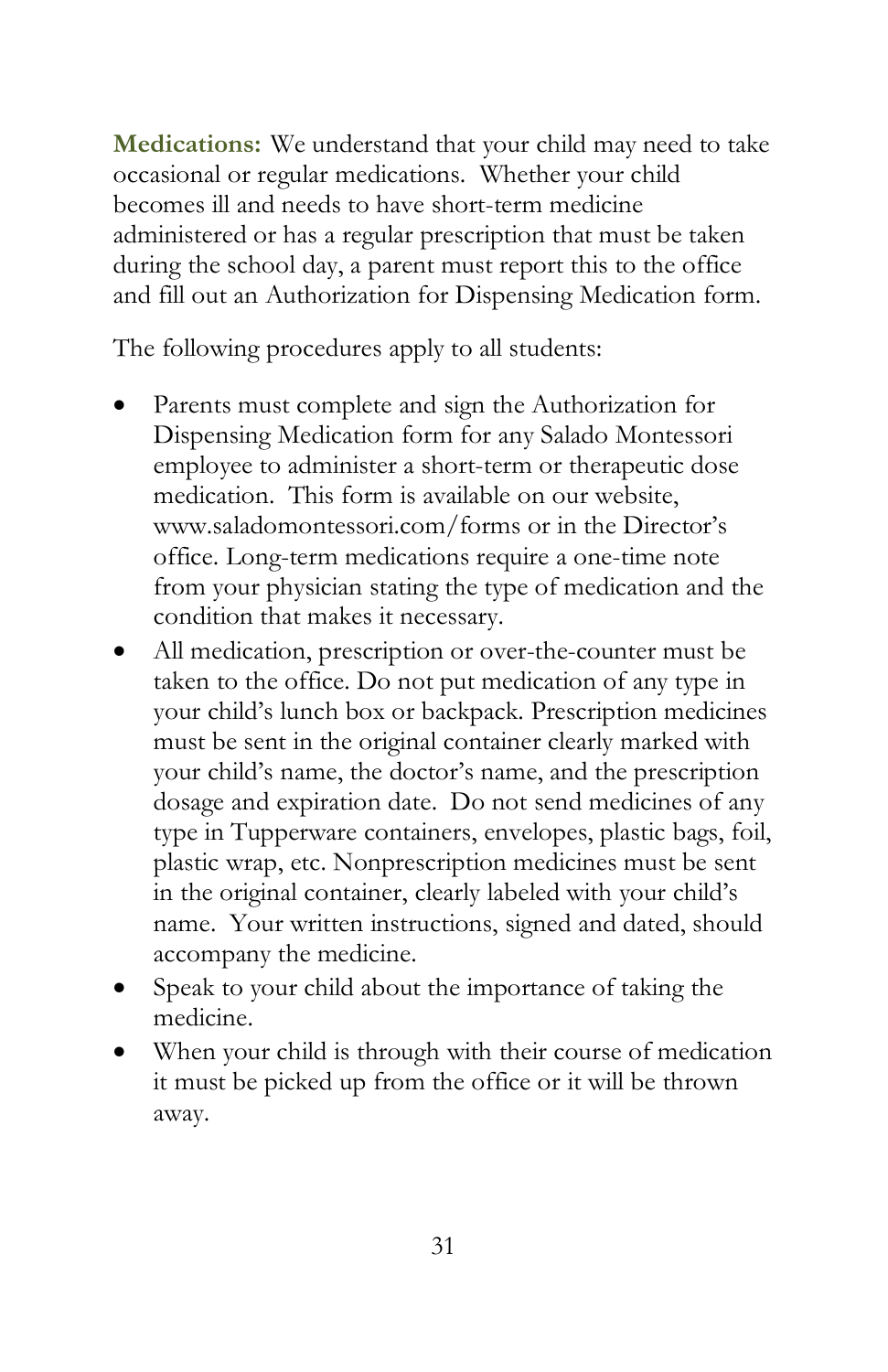**Clothing:** Young children should come to school in clothing that is comfortable. Dress your children in clothing they can easily take off to go to the bathroom and put on again by themselves. We do not recommend belts, suspenders, or overalls unless your child has mastered the skills necessary to wear these items. Rubber-soled closed toed shoes are recommended because they are easy to run and play in, and do not come off easily. Also consider that the heels of boots may accidently hurt other students, and crocs or flip-flops can be awkward to run in.

Light-up clothing, lunch boxes, or backpacks can be very distracting in the classroom as well as clothing, lunch boxes, or backpacks with TV or Movie characters displayed. We are asking that these not be worn or sent to school.

Jewelry often gets lost or broken at school, so it should be left at home.

Let the weather be your guide. In cool weather, please send your child in an outer wrap and cap. Caps are very important in cool weather, as 50 percent of our body heat is lost through the top of our head.

Students will need to have at least one change of clothing. Please bring a set of clean clothes the first day in a labeled Ziploc bag. Please be sure to replenish clothes when they are used (wet clothes will be sent home in a plastic grocery bag). Please send a new set of clean clothes the very next day. As weather changes, you will need to provide weather appropriate changes.

If by any chance your child comes home in emergency clothes that belong to the school, please return them to the school the next day, as the school may need them for another student the next day.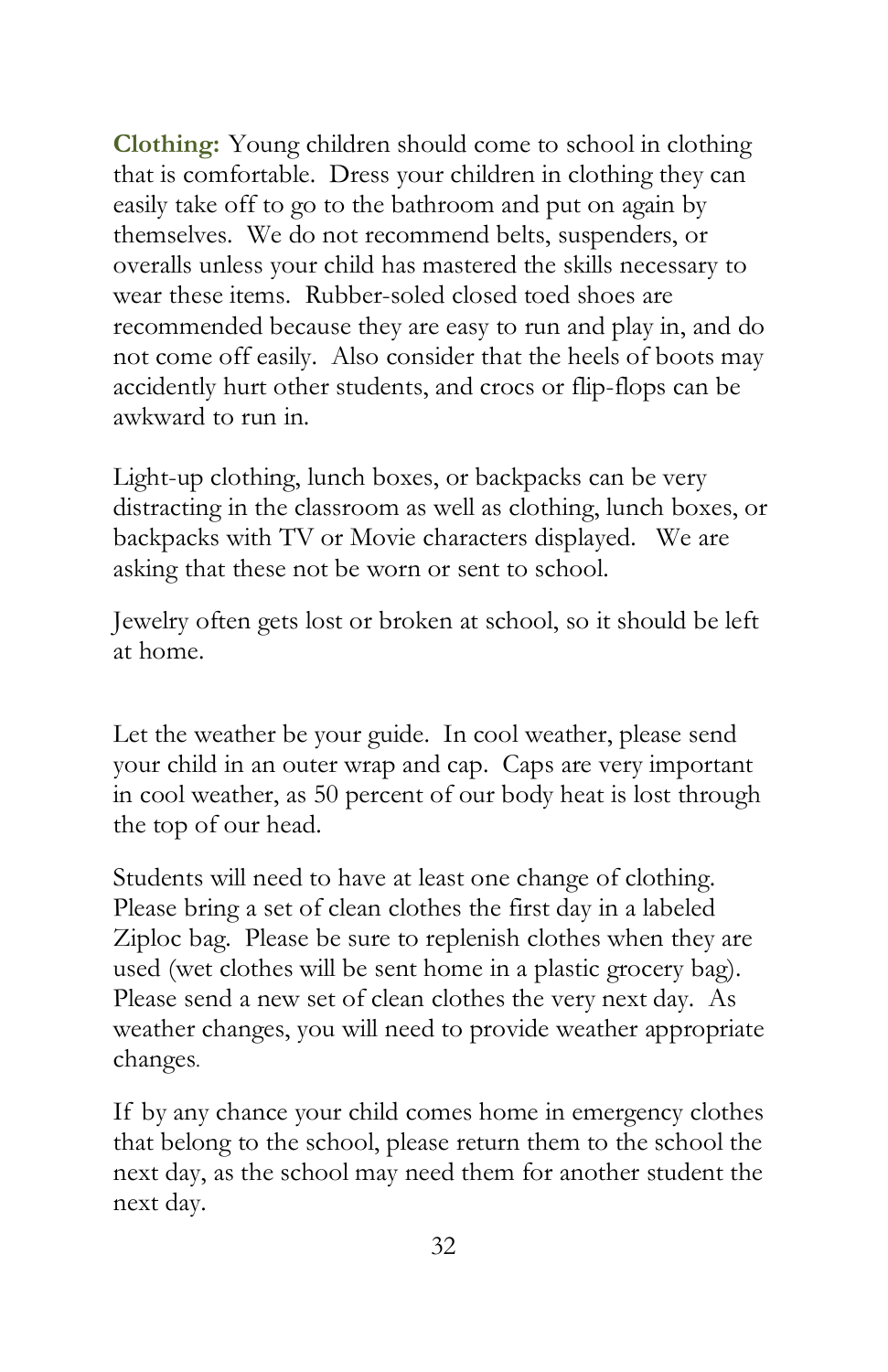Please label all sweaters, jackets, shoes, stockings, and personal belongings. Please check each day that your child leaves school with their belongings and lunch container. Items left at the end of the school year and not reclaimed will be donated to a local charity.

<span id="page-32-0"></span>**Allergies:** Please make sure that your child's guide is aware of any allergies that your child might have and be sure that all allergies are listed on your child's application form.

<span id="page-32-1"></span>**Food Allergy Awareness:** The CDC reports that 4 in 100 children have a food allergy. Food allergy is a potentially serious immune response to eating specific foods or food additives. Eight types of food account for over 90% of allergic reactions in affected individuals: milk, eggs, peanuts, tree nuts, fish, shellfish, soy, and wheat. Reactions to these foods by an allergic person can range from a tingling sensation around the mouth and lips and hives to death, depending on the severity of the allergy.

Please check in with the guide before sending any food for snack and lunch to ensure you are aware of food allergies present in our classroom community.

<span id="page-32-2"></span>**Child Abuse:** Child abuse and neglect can happen anywhere. Please understand that failure to report the abuse or neglect of children is a crime in the state of Texas. We are bound by law to report any suspected abuse. The child abuse hotline is 800- 252-5400. If you know of, or even suspect, child abuse or neglect, report it to the Texas Department of Family and Protective Services immediately.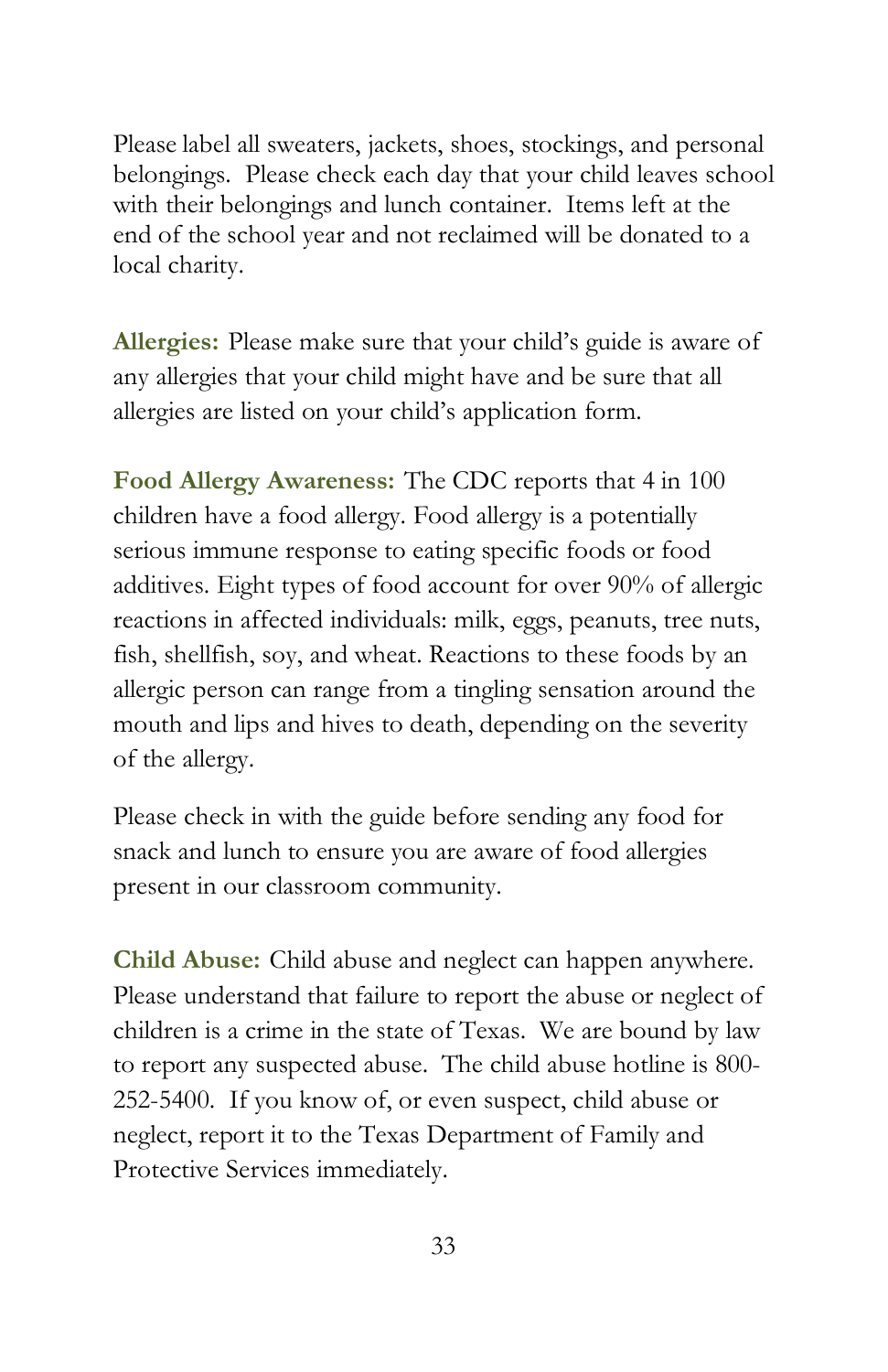### <span id="page-33-0"></span>**Safety & Emergency Procedures**

<span id="page-33-1"></span>**Inclement Weather:** Generally, Salado Montessori will follow Salado Independent School District procedures. SISD calls several television and radio stations and reports their policy, which is then reported to the public. Stations include: KCEN Ch. 6, KWTX Ch. 10, KXXV Ch. 25, WACO - FM (100), KCKR-FM (95.7), KWTX-FM (97.5), KBRQ-FM (102.5), KWTX-AM (1460), KRZI-AM (1580), KEYR-FM (92.9), and KBCT-FM (94.5). [www.saladoisd.org.](http://www.saladoisd.org/) NOTE: If SISD begins school two hours late, then Salado Montessori will begin class at 10:30. In some cases (if the weather seems very severe), Salado Montessori may opt to NOT follow the SISD procedures and will call in our own preference to the television and radio stations. If you do not hear or see anything on TV or radio, or receive an email from us, then please follow SISD schedule.

When it comes to the safety of our children, please use good common sense when choosing to drive on icy roads or during tornado warnings. Your children will NOT be counted absent if you choose not to get on the street.

<span id="page-33-2"></span>**Shelter in Place:** Students and guides will shelter in place in the event of severe weather. While sheltering in place, the designated area is the office bathroom. All children and staff will remain in this area and wait for further instruction. If a shelter-in-place is declared, we strongly discourage parents from coming to the school until instructed to do so.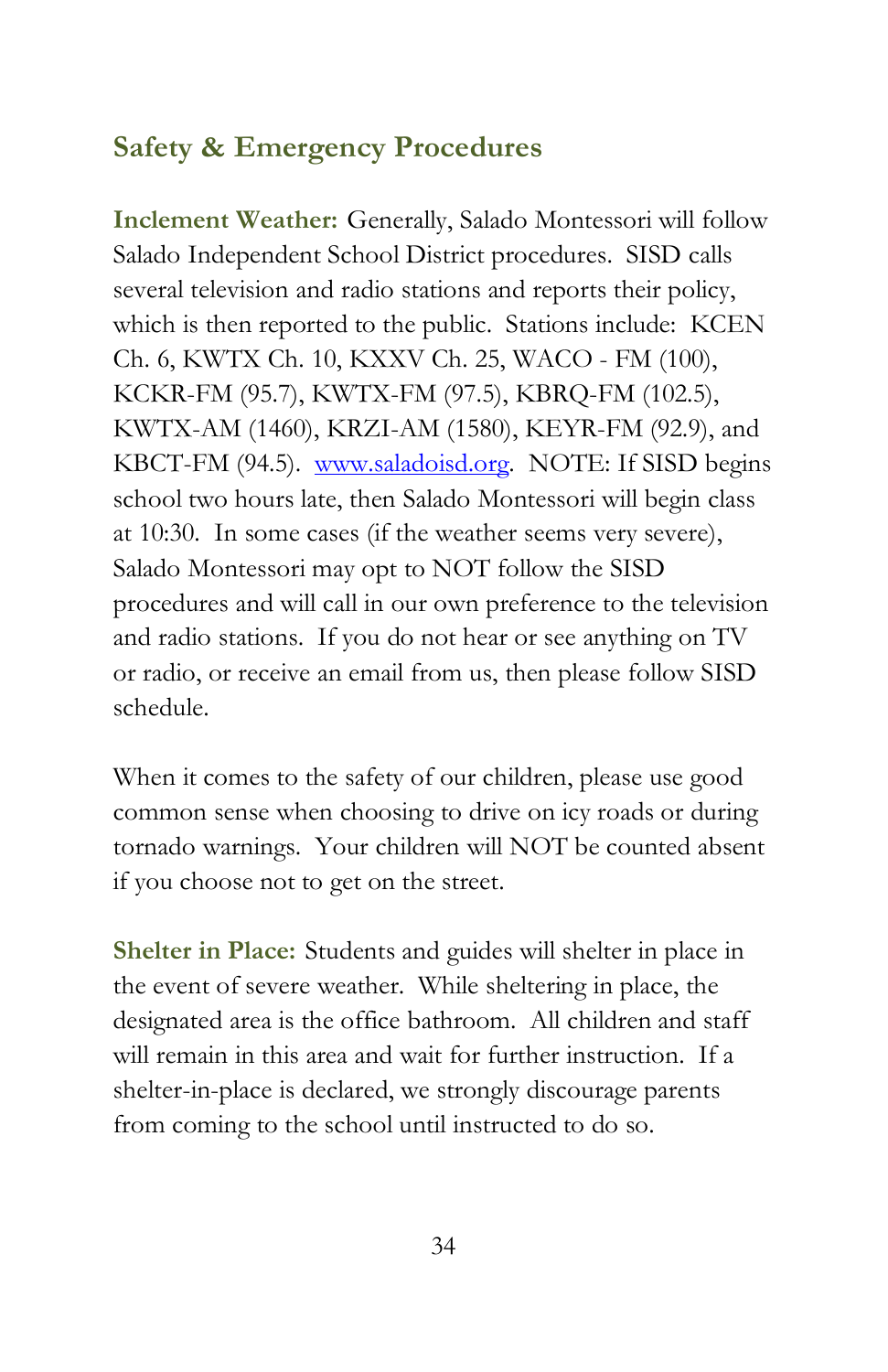Parents will be notified. Local authorities and media will also be contacted. Depending on the circumstances, communications may be limited: even if the school phone lines remain open, they will be tied up if there are multiple calls that come in at the same time. In case of a campus evacuation, no one will be available to answer phones. Our first priority in the event an emergency is to ensure that children and school staff are safe. Our second priority is to contact parents to keep them informed.

<span id="page-34-0"></span>**Campus Evacuation:** In case of a fire, students would evacuate the Salado Montessori schoolhouse and go to the Southeast corner of the property, closest to the FM2484/FM1670 intersection. Guides will take the school directory, attendance book, and portable first-aid kit. All parents will be notified. In case of further off-campus evacuation, students will be walked to the Amy's Attic on FM2484 and parents will be notified.

<span id="page-34-1"></span>**War Time Conditions:** In extreme cases in or around the school, Salado Montessori may close the school in favor of seeking the safety of our homes. If in doubt, please call the school and check your email. If we find it necessary to close the school efforts will be made to contact the parents first, and then their emergency contacts, to pick up their children. If the conditions are severe, all the students and staff members will be congregated in the main schoolroom in the center of the schoolhouse until all children are picked up.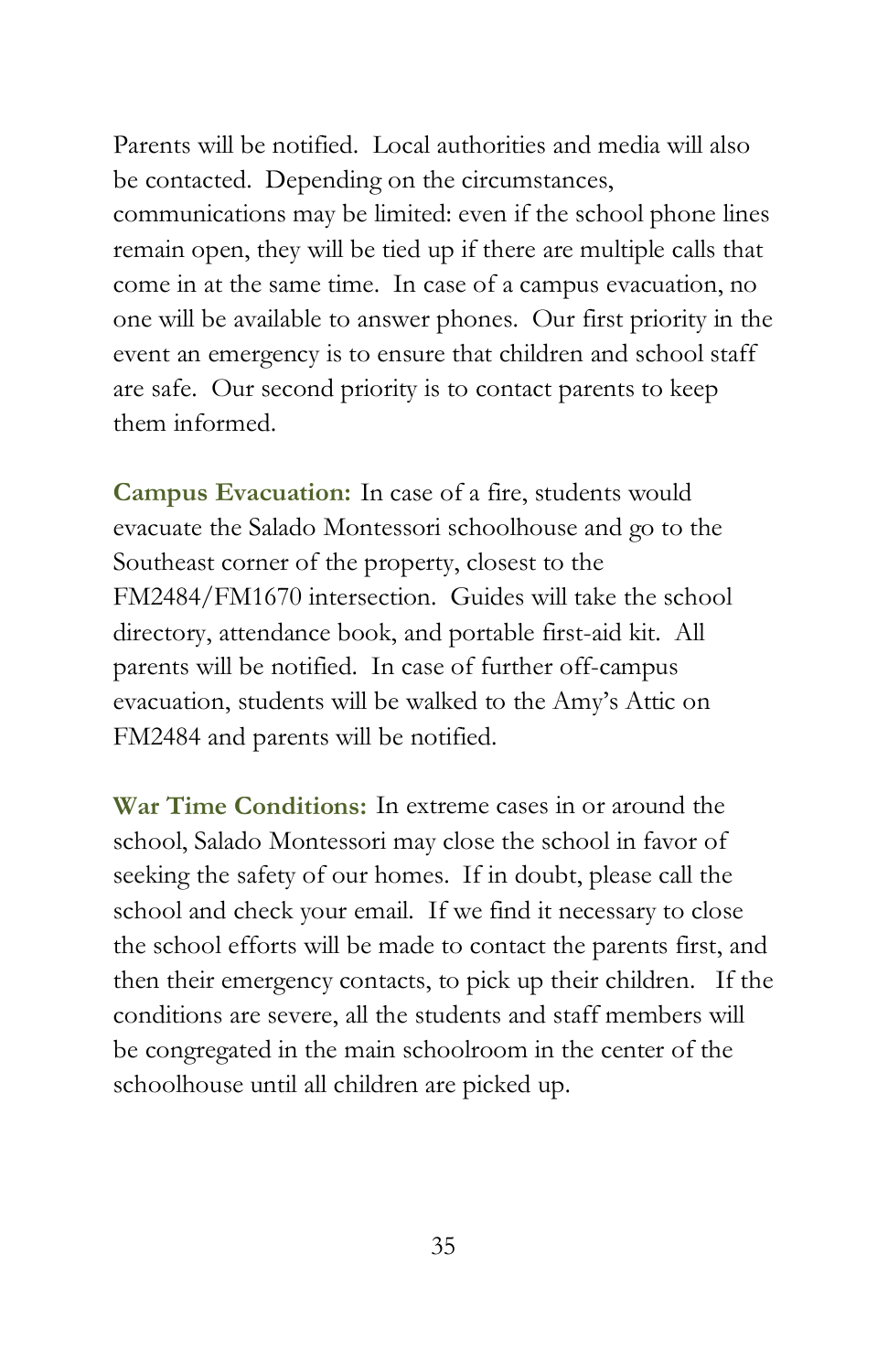<span id="page-35-0"></span>**Lockdown:** In the event of an emergency at Salado Montessori, the Director will make the decision as to whether to perform a lockdown in the school. A lockdown is defined as the restriction of movement during the time of a potentially serious violent incident that would endanger the lives of students and staff.

In the event of a lockdown the Director will:

- Call 911 and stay on the line to provide information requested by the 911 operator
- Follow directives of police once they arrive

In all cases, staff will exercise critical judgement to maximize the safety for themselves and others. If staff, volunteers and students are inside the school they must:

- Remain in the classroom or go to the classroom and close the door.
- Lie on the floor away from doors and windows.
- Remain on the floor until further directions are given

If staff, volunteers or students are on the playground outside the school:

- Move as far away from the building as possible.
- Remain outside until further directions are given.

If students need to be evacuated, the staff members will guide them to Salado Montessori's evacuation site: Amy's Attic, on 2484. Once everyone has safety reached the evacuation site, parents/guardians will be contacted to pick-up their children.

If the problem is not corrected before the beginning of the next school day, parents/guardians will be contacted and will need to make other arrangements for their children for the day. Salado Montessori will remain closed until the school building is safe, and the issue is resolved.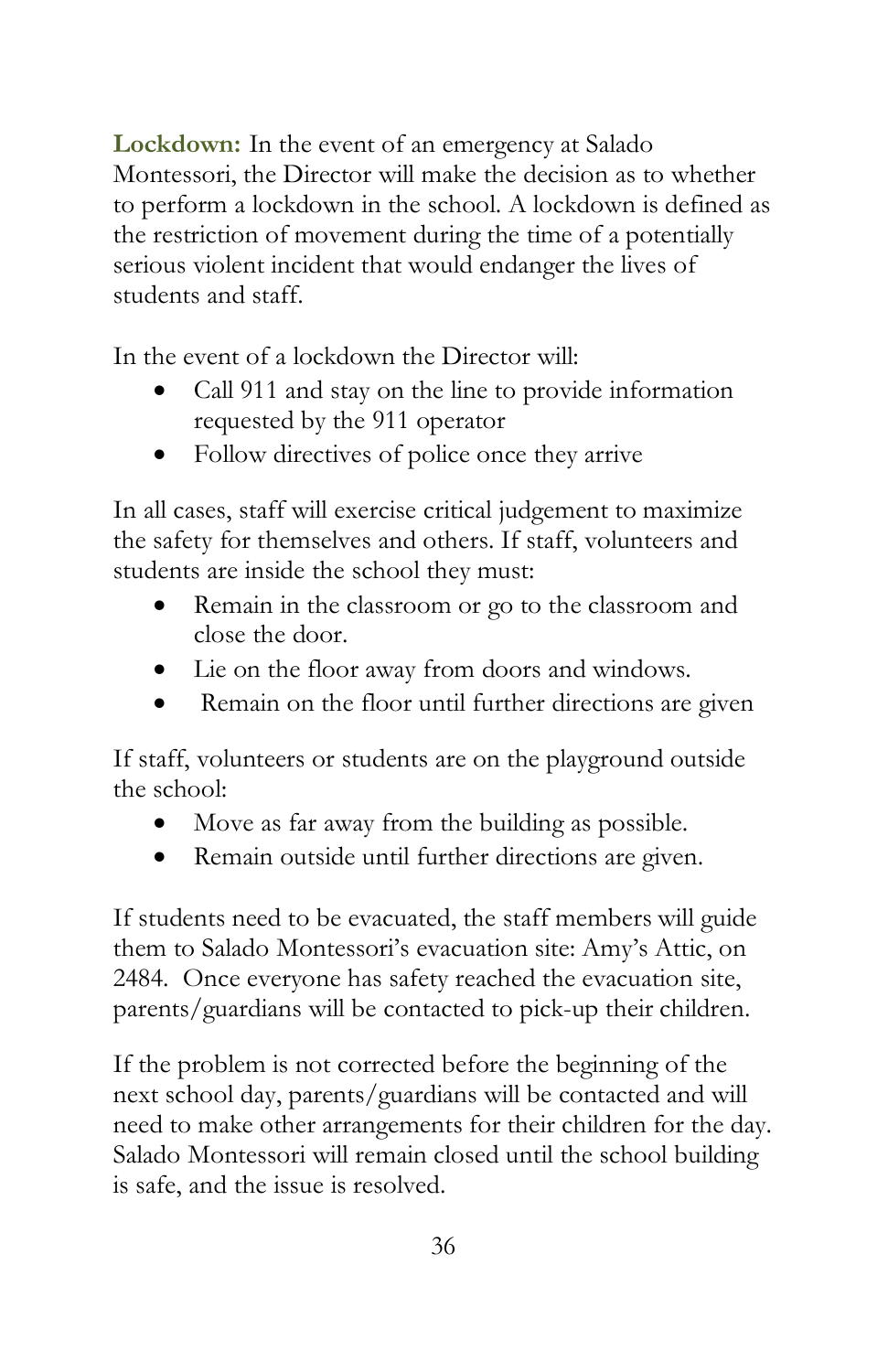<span id="page-36-0"></span>**Intruders:** All staff and volunteers must be aware of the procedures in the event of an intruder being identified on the premises. It is the priority of Salado Montessori to maintain the safety of the children in our care as well as our own safety. An intruder is an individual who has not followed visitor procedures and may or may not be a safety hazard to the setting.

Any member of staff or volunteer who observes an individual who appears suspicious or out-of-place should either approach the individual (if safe to do so), ask for their name and purpose on campus OR should contact the Director for assistance.

The person approaching the suspicious individual must determine if the person poses a safety hazard or just needs to be made aware of the school's visitors' policy.

While determining the status of a visitor, every effort must be made to ensure children in our care are safe, feeling secure and where possible, continuing to be engaged in their current activities. If need be the children must be given reassurances as to their own and others safety and wellbeing.

Procedures for intruders posing a safety hazard:

- Politely greet the intruder, identify yourself and ask the purpose of their visit. Having a member of staff close by to secure the door and for support if needed.
- Explain that all visitors must sign in.
- If the intruder becomes agitated and refuses to leave the building peacefully endeavour to calm the person whilst trying to gain the attention of your fellow staff member to call the police.
- If the intruder persists, the children and staff will gather in the classroom away from the windows and doors. The attendance book and phone will be taken with them, and they will stay there until the police arrive.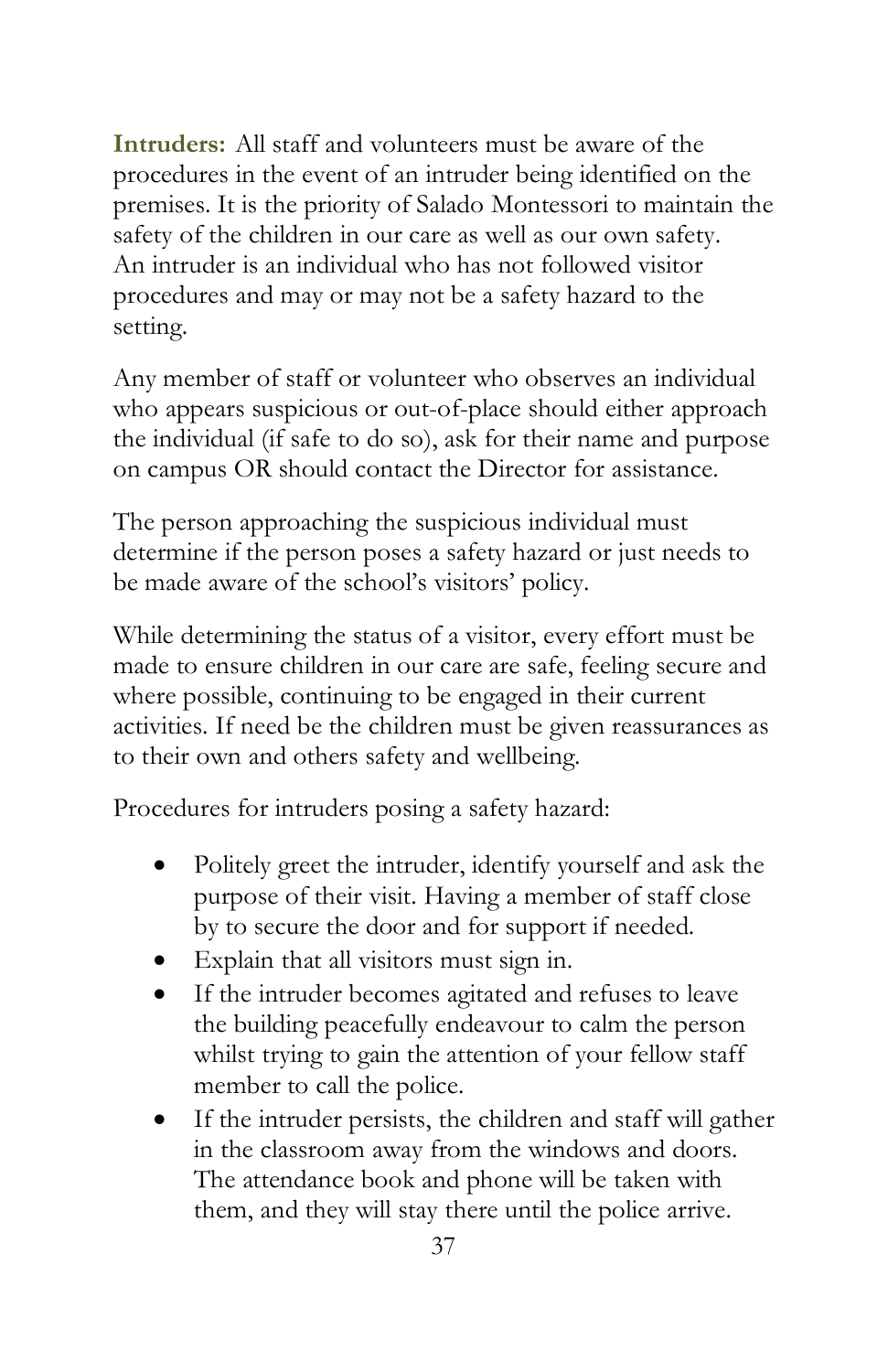- If the person leaves before the police arrive do not attempt to detain them.
- If the person does not leave before the police arrive. Explain to the officers what has happened, so they can deal with the intruder and find a cause for arrest.
- A member of staff in the office will telephone Chelsey Webb, Director, and then contact all parents concerned.

Procedure if intruder is armed:

- All staff will be alerted, and the police contacted immediately.
- Staff will try to remain calm, diverting the intruder as far away from the children as possible.
- The children and staff will gather in the class room away from the windows and doors. The attendance book and phone will be taken with them, and they will stay there until the police arrive.
- If the intruder shows a weapon try to remain calm, do not try to disarm them, and reassure them that it is not necessary for them to use it.
- Once the police arrive, make them aware of where the intruder is and any weapon you may have seen, describing the intruder and reporting anything relevant the intruder may have said.
- All staff and children should remain where they are unless directed otherwise by the police.
- A member of staff in the office will telephone Chelsey Webb, Director, and then contact all parents concerned.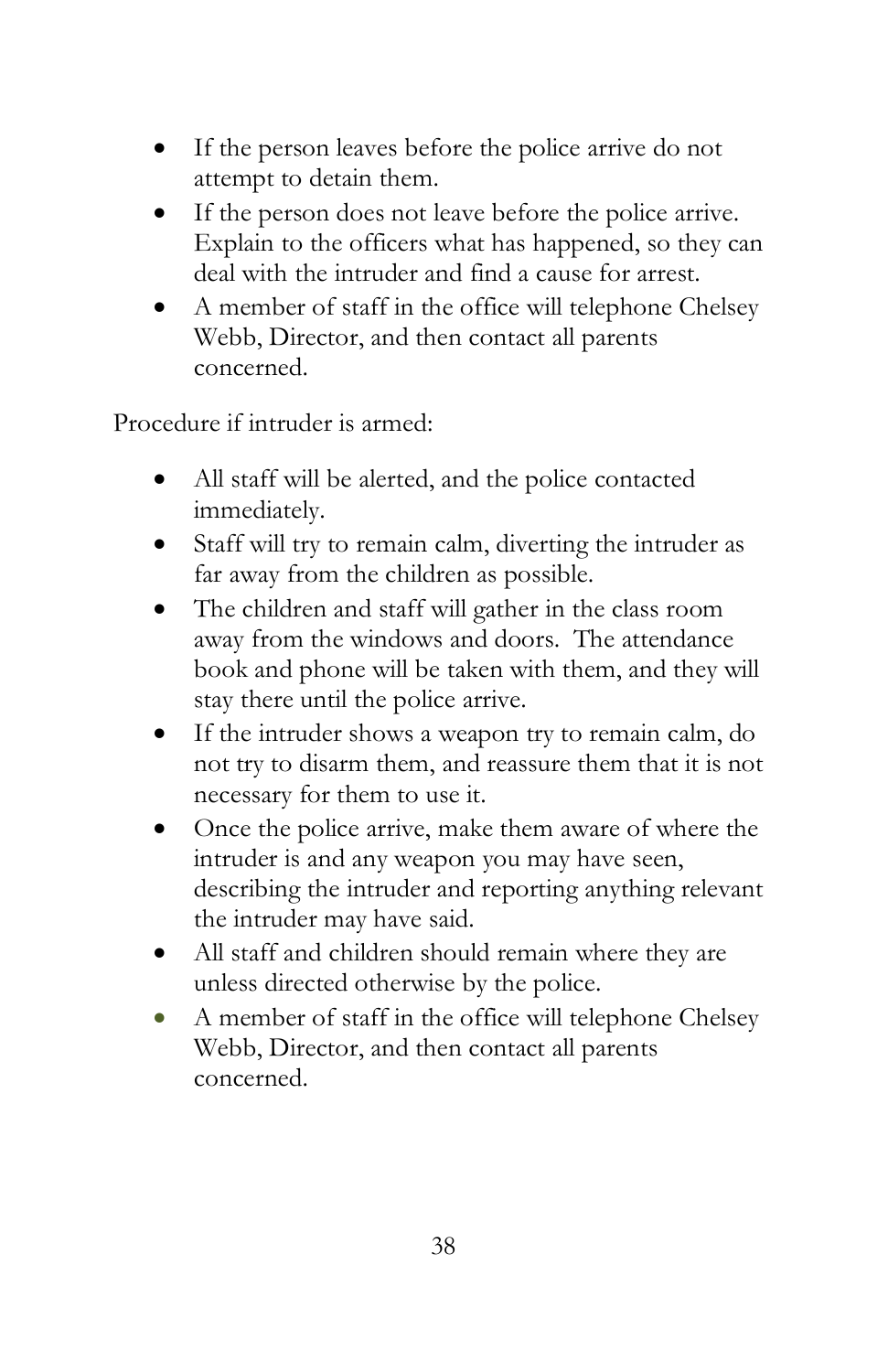<span id="page-38-0"></span>**Outdoor Safety**: If the safety of the children/staff is threatened during outside play the following procedure will be put into play.

- The staff member or volunteer who identifies a threat will raise the alarm by clapping for the children to line up immediately, and as quickly as possible get the children back inside the school building, as the situation denotes.
- The most senior member of staff outside, at the incident, is responsible for sweeping the outdoor area for children.
- All other staff must act as quickly as possible to lead the children to a place of safety whilst not endangering themselves, the most likely place being back into the schoolroom, where the children will be assembled quickly and calmly, and attendance will be taken.
- A member of staff will close the window blinds.
- The last member of staff entering the building will lock the door and close the door blinds.
- A member of staff in the office will telephone the police and Chelsey Webb, Director, and then contact all parents concerned.

**In any event there will be a thorough investigation of the incident and all the staff involved will make a report. Chelsey Webb, Director, will inform the police and the parents of the incident and the subsequent investigations. Our security procedures will be reviewed and updated immediately.**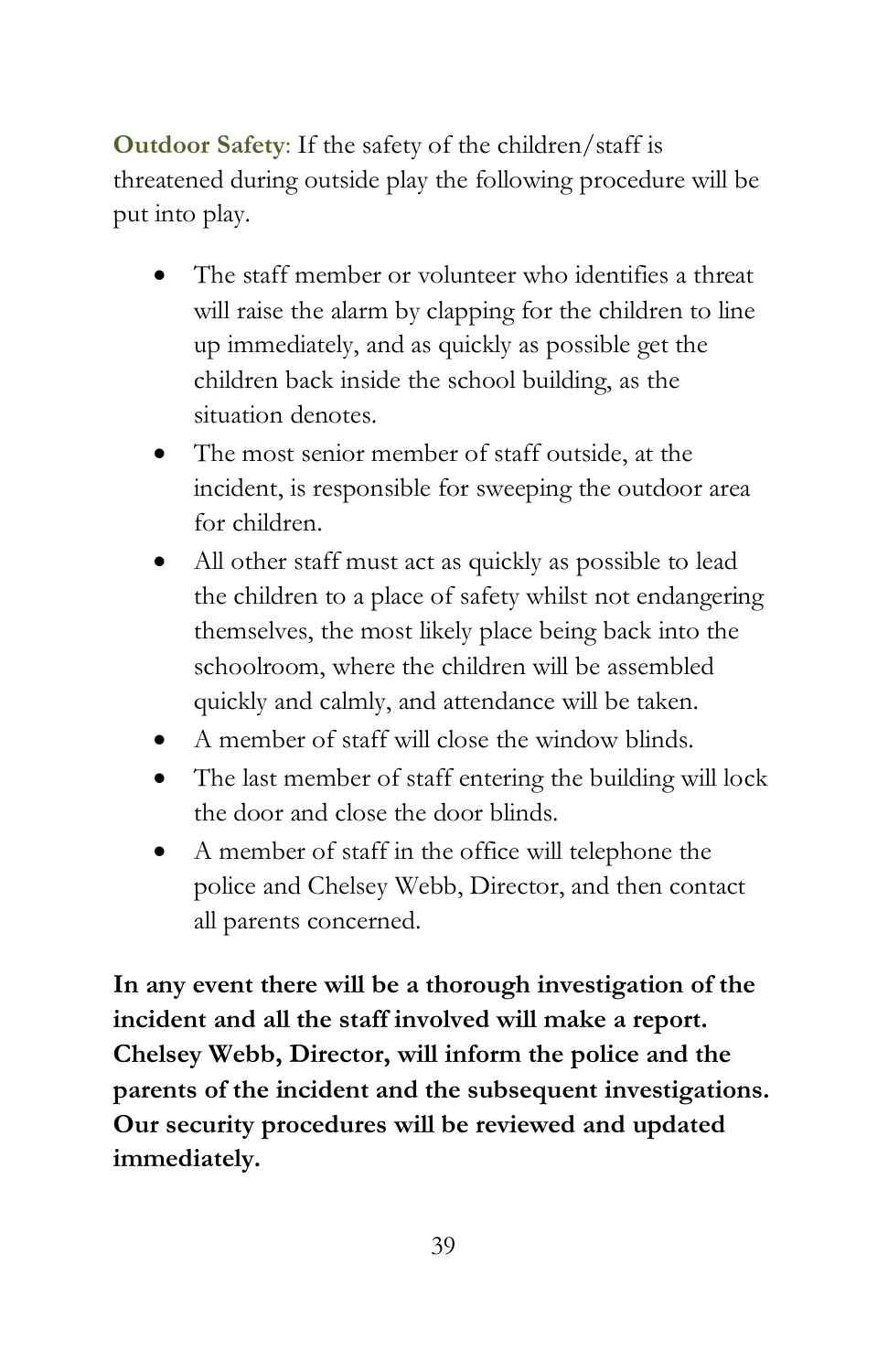<span id="page-39-0"></span>**Gang Free Zone**: Salado Montessori is a gang-free zone. Gang-related criminal activity or engaging in any organized criminal activity a violation of law, prohibited within 1000 feet of the school and subject to increased penalty under Texas law. The purpose of gang-free zones is to deter certain types of criminal activity in areas where children gather by enforcing tougher penalties.

As parents, please stay aware of our surroundings. If you suspect gang or drug related activity is occurring, please call 911.

For more information about what constitutes a gang-free zone please consult sections 71.028 and 71.029 of the Texas Penal Code.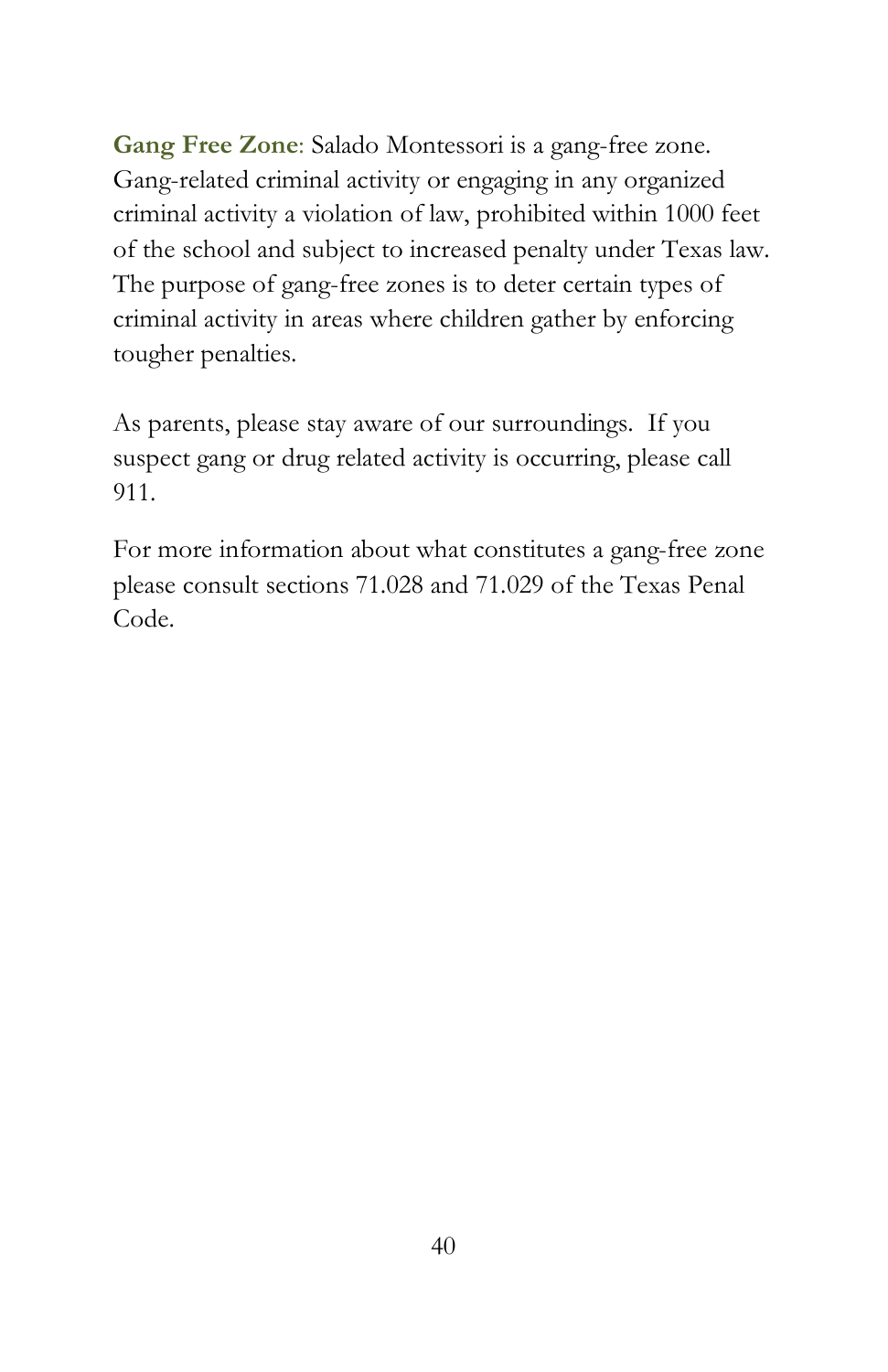## <span id="page-40-0"></span>**Parent Involvement**

<span id="page-40-1"></span>**Parent Commitment:** Salado Montessori is a wonderful environment in which children succeed because of their parental and community support. Because parent involvement is crucial to the success of your child and our school, we require parents make the following commitment to their child and to our school:

- Ensure your child attends school with regularity
- Ensure your child arrives at school between 8:30 and 8:45 daily
- Attend the Parent Orientation Meeting held at the beginning of the school year (or otherwise scheduled)
- Participate in the Observations and Parent-Teacher Conferences each semester
- Participate in the Parent Volunteer Program
- Abide by the school policies and procedures as outlined in this Parent Handbook

<span id="page-40-2"></span>**Parent Orientation:** A parent orientation is held at the beginning of every academic school year to discuss our policies and procedures as well as going over any questions or concerns.

<span id="page-40-3"></span>**Observations:** You are encouraged to learn more about the Montessori Method by scheduling an observation at any time during our operational hours. Observations are scheduled after the first six weeks of school in order to give guides and students a chance to settle into a rhythm and become comfortable in their classroom environments. By observing your child in their class, yon will better understand their work and how you may best support them at home. Observations are arranged via phone or in person.

We ask parents to observe a minimum of twice a year, held just before the parent/guide conferences.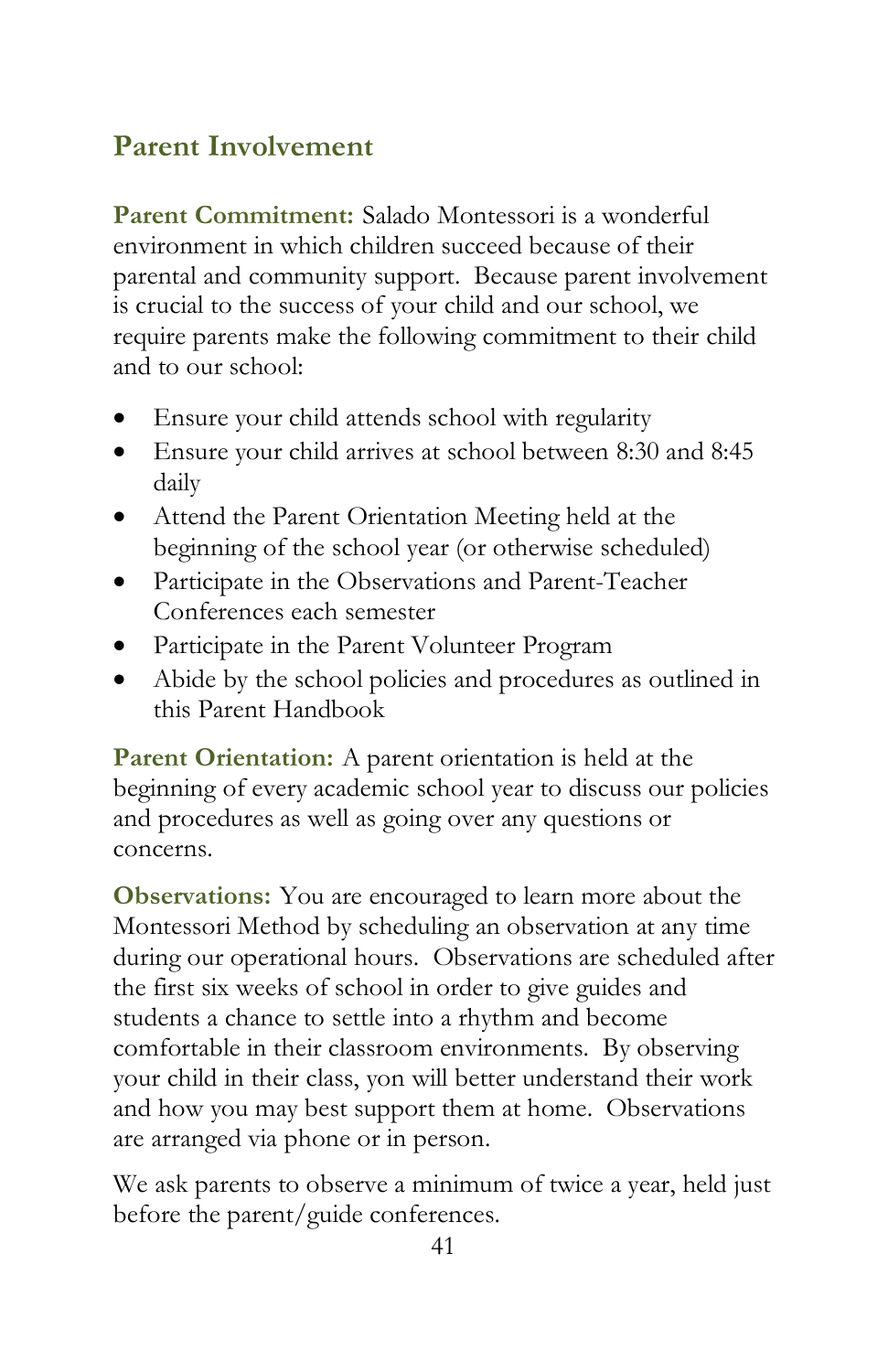<span id="page-41-0"></span>**Conferences:** Conferences are a vital part of your child's education. They provide you with opportunities to meet oneon-one with your child's guide to discuss their progress and to gain a better understanding of the Montessori materials and process. This is also a time for the guide to share ideas and information about how to use the Montessori method at home.

We schedule conferences twice a year, in the late fall and in the spring. It is important that you schedule a conference and then arrive on time. Please call your guide in advance if you are unable to attend the conference.

If at any time during the year you would like to meet with your guide or the Director, please schedule an appointment ahead of time either via email, phone, or in person. Your child may visit our After-School Care program free of charge when you come for a conference.

<span id="page-41-1"></span>Parent Volunteer Program: We encourage you to give generously of your time and talents in support of the many things that will make our school outstanding. Parent participation is integral to the spirit and day-to-day operations of our school community. The goal is to keep costs lower by doing some of the work ourselves. We depend on parent help in many areas throughout the year and our success is directly connected to how well we work together as a community.

We require that our families devote 20 hours of volunteer time per school year. Those hours will make a huge impact on our fundraising efforts, campus appearance and improvements, and overall sense of community. You can be involved with fundraising or events, provide classroom help (making materials, dusting, laundry, dishes), campus & building improvements, gardening & landscaping, playground construction and maintenance, office help, newsletters, etc.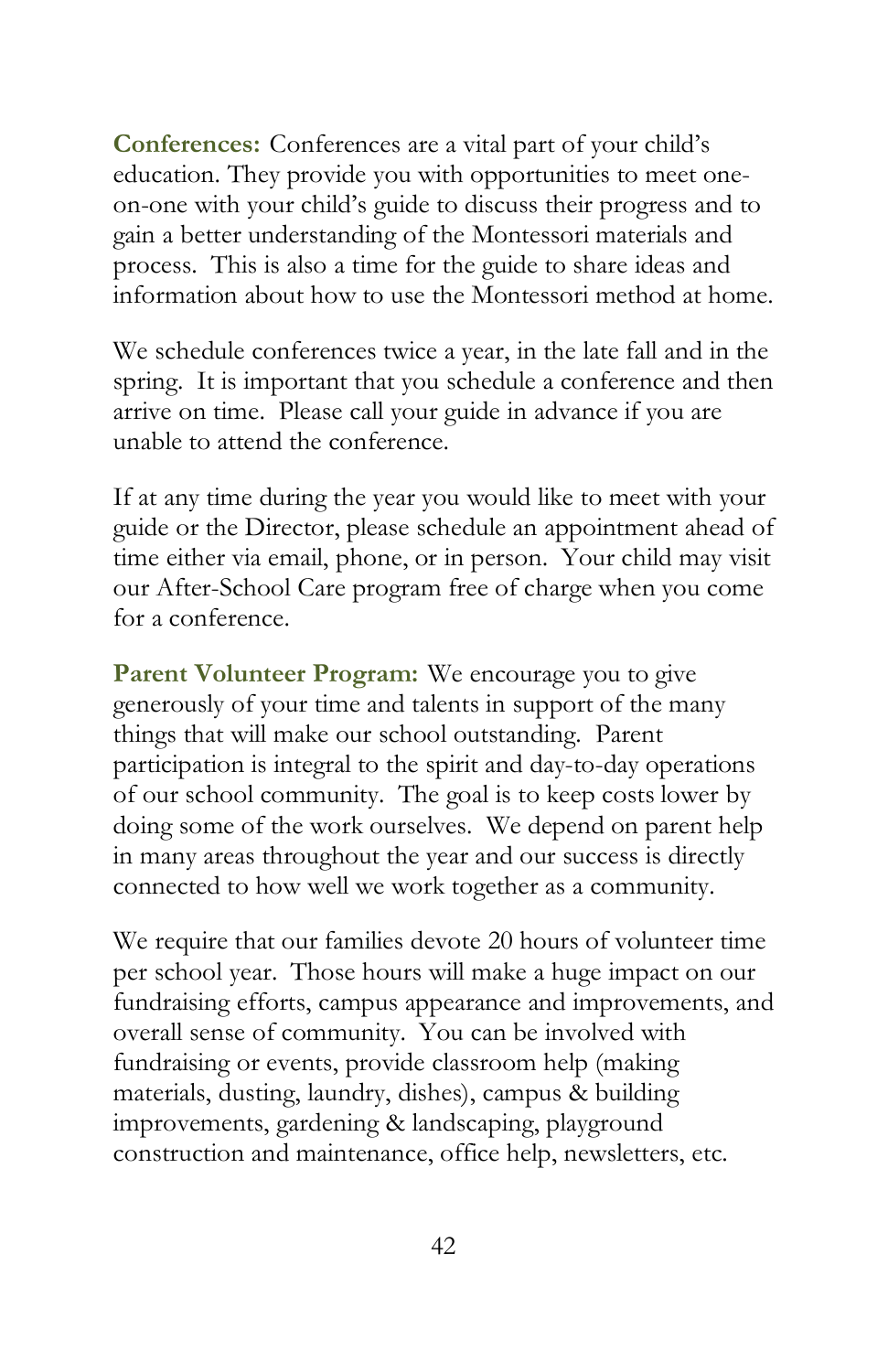The need is plentiful, so we encourage our families to give as much of their time as is possible. Please check our newsletter for upcoming volunteer opportunities and be sure to log your volunteer hours in our Parent Volunteer Log.

<span id="page-42-0"></span>**Parent Education Library:** We have dedicated shelves in the school office with books about education, parenting, and the Montessori philosophy of education. We also have several Montessori periodicals on hand. These resources are available for you to check out and return.

<span id="page-42-1"></span>**Issuing Grievances:** In the event that you have a concern about your child or a school policy or procedure please speak first with your child's Guide, so the concern can be addressed. If this proves to be insufficient in solving your issue, please speak with the Director. It is our sincere hope and ultimate goal that all issues and concerns will be dealt with promptly and appropriately by the school faculty or administration, but if a parent or family member is further dissatisfied with the administrative response, we encourage the matter to be brought before Board of Directors. This may be scheduled by requesting, in advance, time at their regularly scheduled meeting.

<span id="page-42-2"></span>**Procedures for Parent Notification:** Parents will be notified by phone for the following reasons: injury, illness, permission to give medications, pick-up person not on the list, or behavioral issues.

Parents will be notified via email and/ or handout for the following reasons: school events, volunteer opportunities and general information. Our regular e-newsletter will include this information and will be available in paper format in the school office upon request.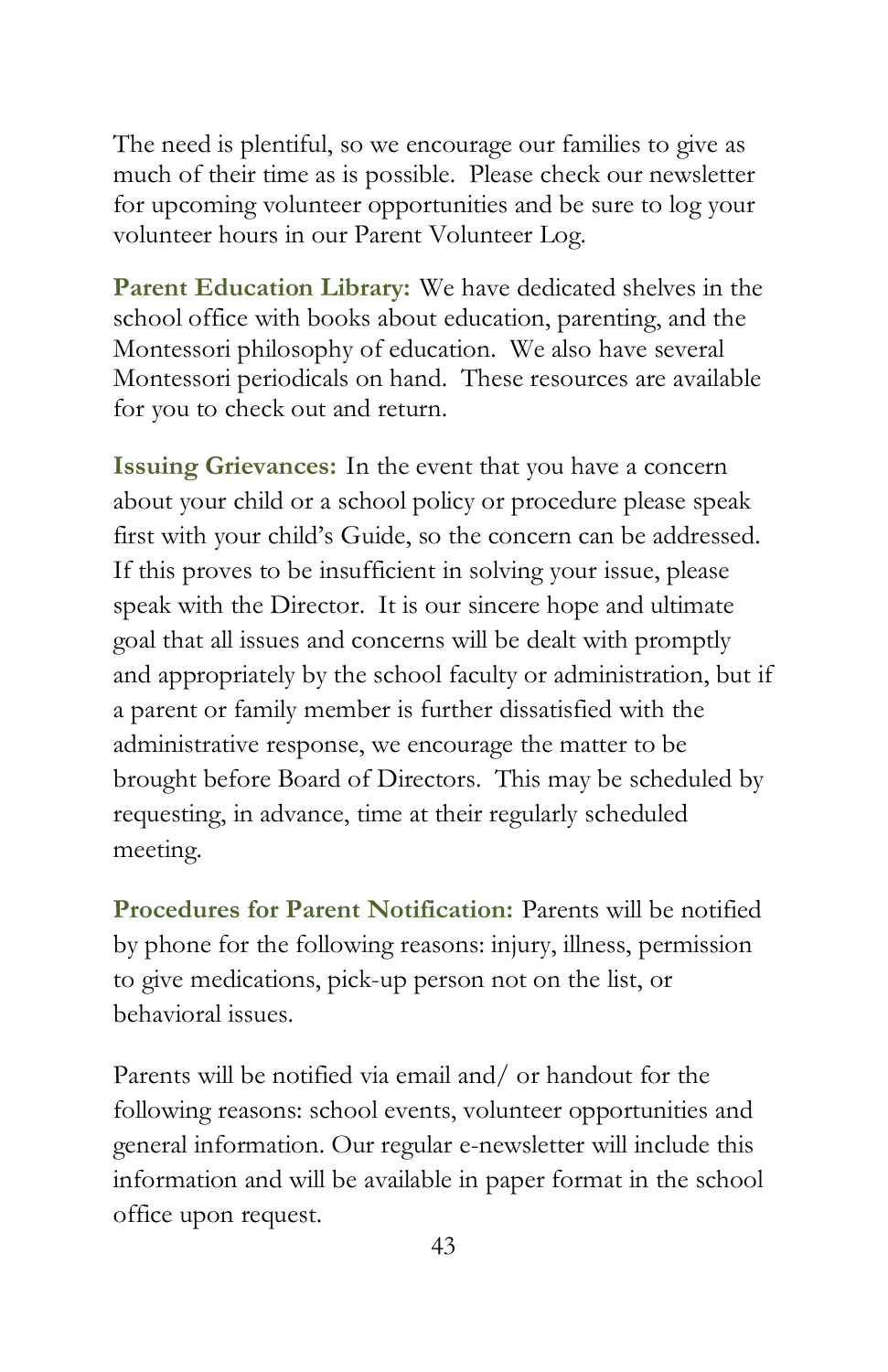### <span id="page-43-0"></span>**Miscellaneous**

<span id="page-43-1"></span>**Toys and Games:** Please explain to your child that they may not bring toys to school, including play jewelry, make-up and other valuables. These items may be lost or cause challenges with the other children. Toys, including MP3 players and etablets, brought to school will be kept in the office and given back at the end of the day.

<span id="page-43-2"></span>**Show-and-Tell:** Children often like to bring things from home to show their friends. Encourage items found in nature, such as flower, seashell, feather, fossil, arrowhead, or insect in a jar.

<span id="page-43-3"></span>**Pets and Animals:** When there is a resident pet at the school, we are required to have a veterinarian's statement of good health on file. If you want to offer a pet to your child's classroom, please consider the amount of care and attention the pet may need and discuss your ideas with the guide. The decision for or against a pet in the classroom is the guide's. If your child wants to bring a favorite pet to class for a day, you will need to speak directly to the guide well in advance.

If the school chooses to bring another animal under its care you will be notified via email. Should we have visiting pets in the classroom, licensing rules and regulations will be followed.

All animals kept at the school are maintained at the highest levels of cleanliness. As per State requirements, any necessary paperwork for the animals owned by the school is on file in the office.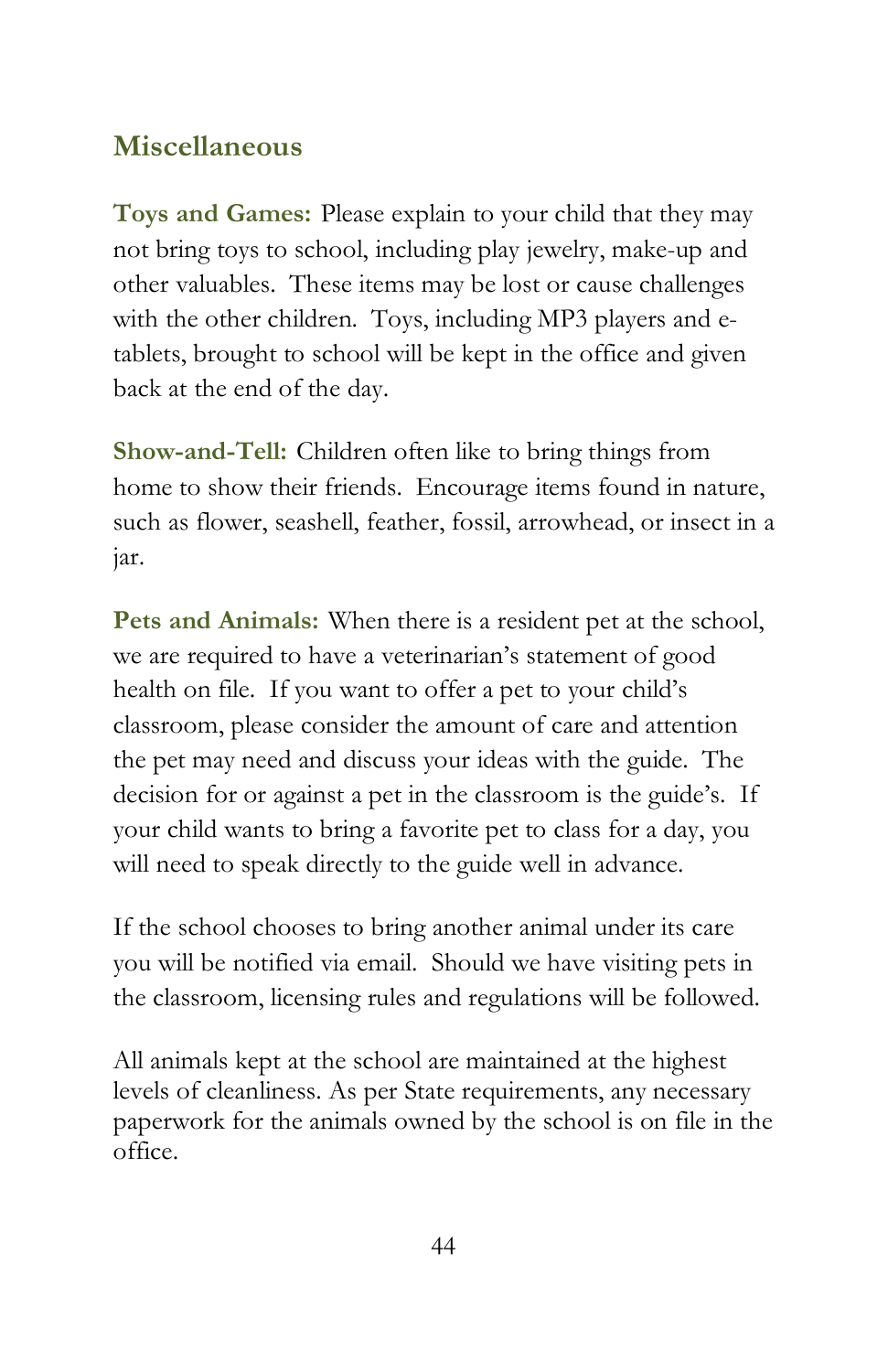<span id="page-44-0"></span>**Homework:** The Montessori environment is rich with daily experiences. Because students manage their own work every day, there is no need to "practice" such skills at home. For Montessori students, homework comes in the form of the student's desire to continue working on areas of interest that began in class.

Also, Montessori students are expected to be contributing members of their families, which means taking on responsibility for some household chores. Thus, "homework" becomes replaced by "the work of the home."

<span id="page-44-1"></span>**Birthdays:** The celebration of your child's birthday is very important, and we want the day to be special. Many families enjoy sharing a birthday treat with the class. This is an opportunity for parents to be creative with the emphasis on nutrition and fun. Because there are children at the school whose parents do not allow sugar at any time, we cannot distribute treats containing sugar (apart from fruit and honey). If you opt to bring a treat for the class, please speak directly to your child's guide or the Director to arrange the time for the snack and to discuss what the snack will be.

Birthday snacks may include: popcorn with salt and oil, fruits, seeds and nuts, paleo muffins/fruit breads/cupcakes/cookies, frozen fruit pops. While we do not endorse the paleo diet, there are many blogs and other easy online resources that contain delicious and nutritious treat suggestions that contain no dairy or simple sugar.

Please do not distribute birthday party invitations at school unless you include every child in the class.

Please remember that your child must have prior authorization to go home with another child, even for a birthday party.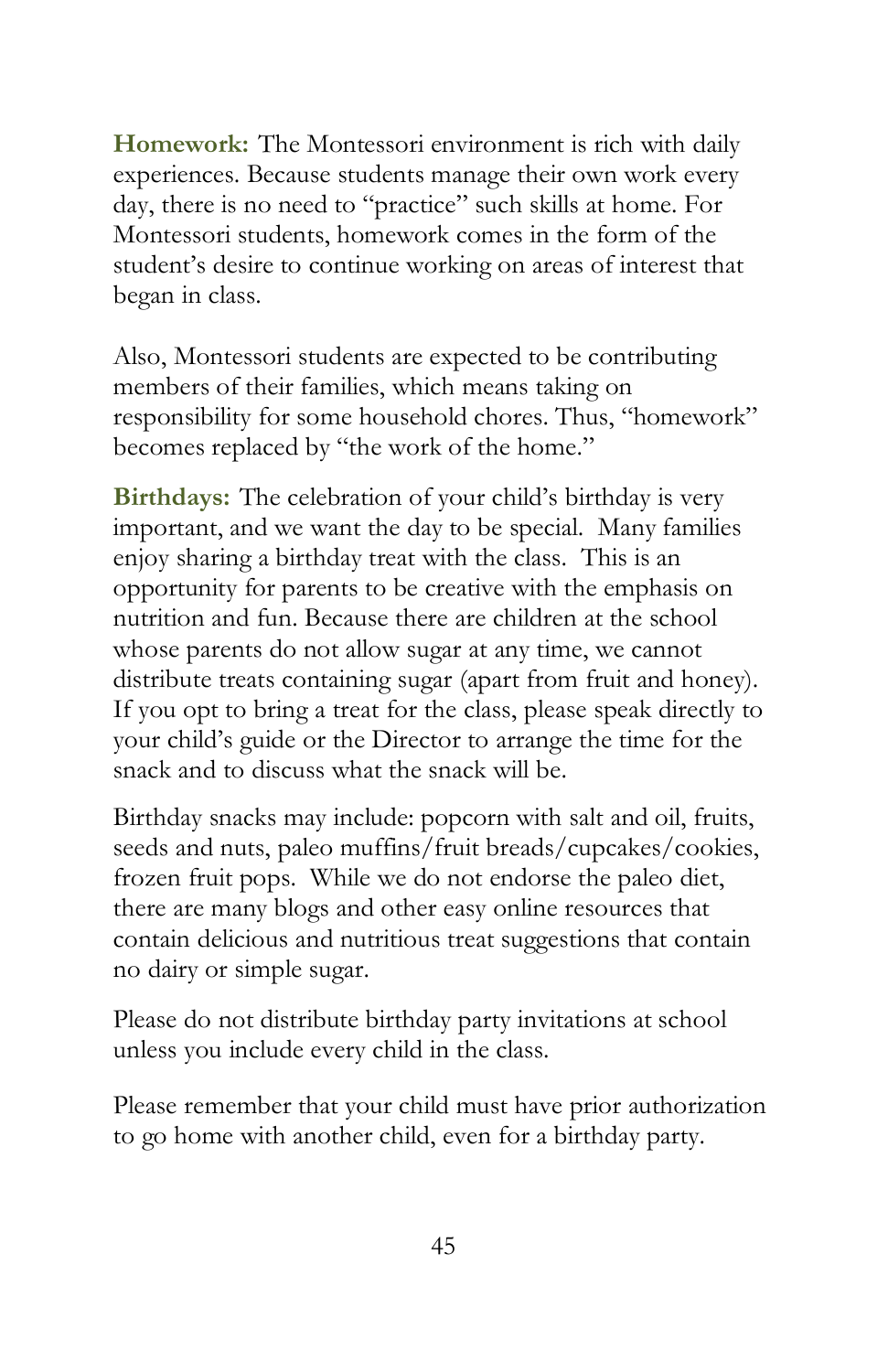<span id="page-45-0"></span>**Teacher & Staff Gifts:** Teachers and staff at Salado Montessori are not permitted to accept cash "tips" or gifts, except for small, personal tokens of appreciation. If you feel the desire to give a small gift, something made by your child is a particularly charming way to say thank you.

<span id="page-45-1"></span>**Holidays and Staff Development Days:** Staff development days, vacations, and holidays will be observed as listed on the school calendar. Salado Montessori observes major holidays. We also recognize less widely known ones. While we have no religious affiliation, we encourage the children to become aware of the various cultural and religious beliefs and customs celebrated throughout the world.

<span id="page-45-2"></span>**Cell Phones:** Cell phones are for emergency purposes only and if they MUST come to school, they should be kept in the child's backpack always. If a child is using a cellphone at any time during the school day without prior authorization from their guide, it will be kept in the office and given back at the end of the day.

Cellular phones are an interruption and distraction, not only to our teachers but also to children's concentration. We ask that all visitors refrain from using their cellular phones.

<span id="page-45-3"></span>**Photographs and Publicity:** Photographs of our students may be taken frequently for use in our own online newsletter. Photographs of our students and school community may occasionally be taken by local media to be used in newspapers, magazines, brochures, and other publicly available materials. Your permission for photographs including your child to be used without compensation is indicated on the Use of Images Permission Form.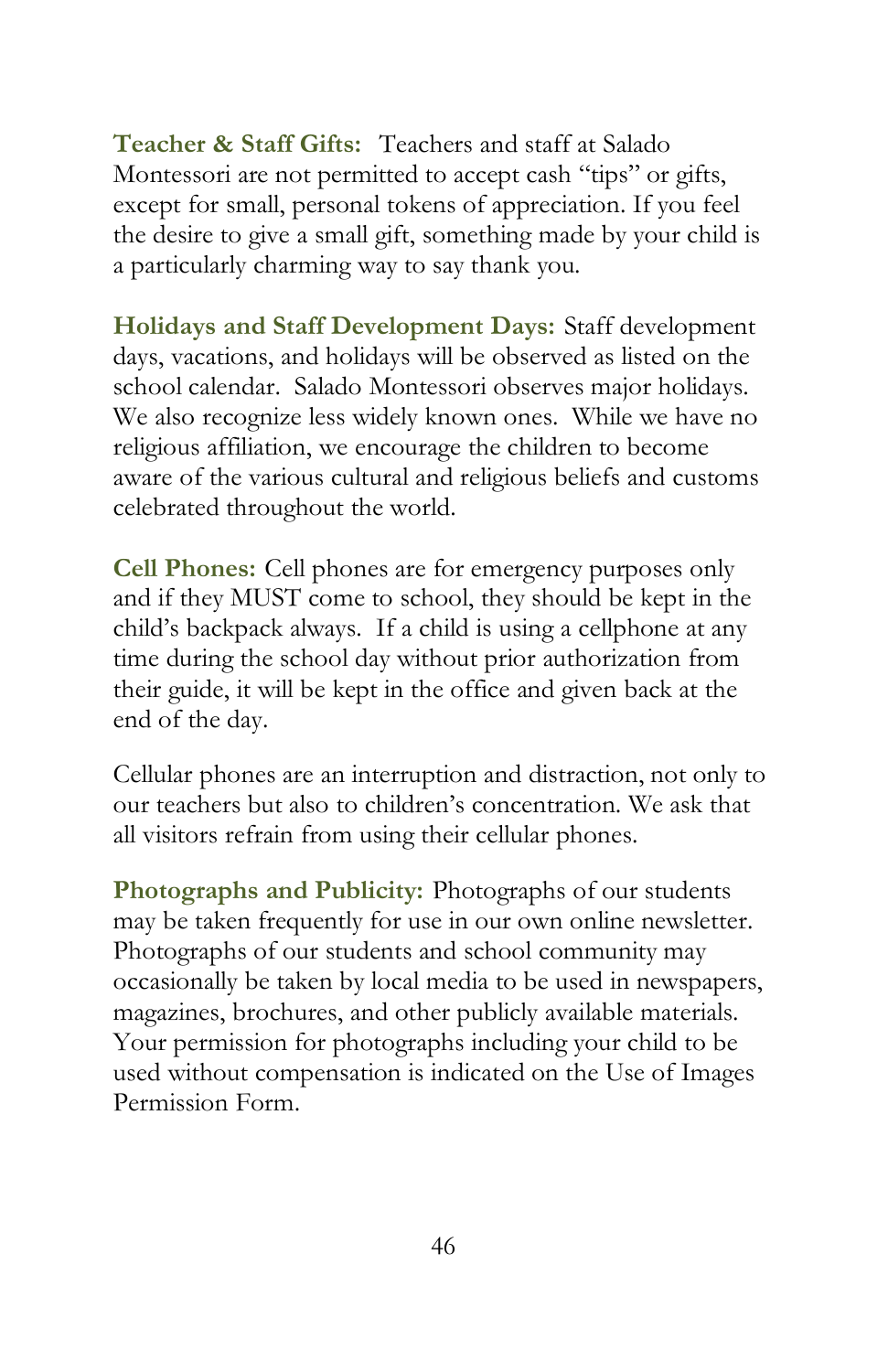<span id="page-46-0"></span>**Office Telephone:** The school office phone may be used by students and parents on occasion, but this should be kept to a minimum.

<span id="page-46-1"></span>**Change of Information:** If you have changes to name, address, phone number, emergency contacts, release-to information, please let us know. This information goes into our school database and is given to the class guides, so they can have updated information at all times.

<span id="page-46-2"></span>**Breast-Feeding**: A mother is entitled by law to breast-feed her baby in any location in which the mother is authorized to be. Mothers are welcomed to breast-feed their children at any time in the classroom. Salado Montessori provides a comfortable, clean area in the office bathroom if the mother chooses to breast-feed privately.